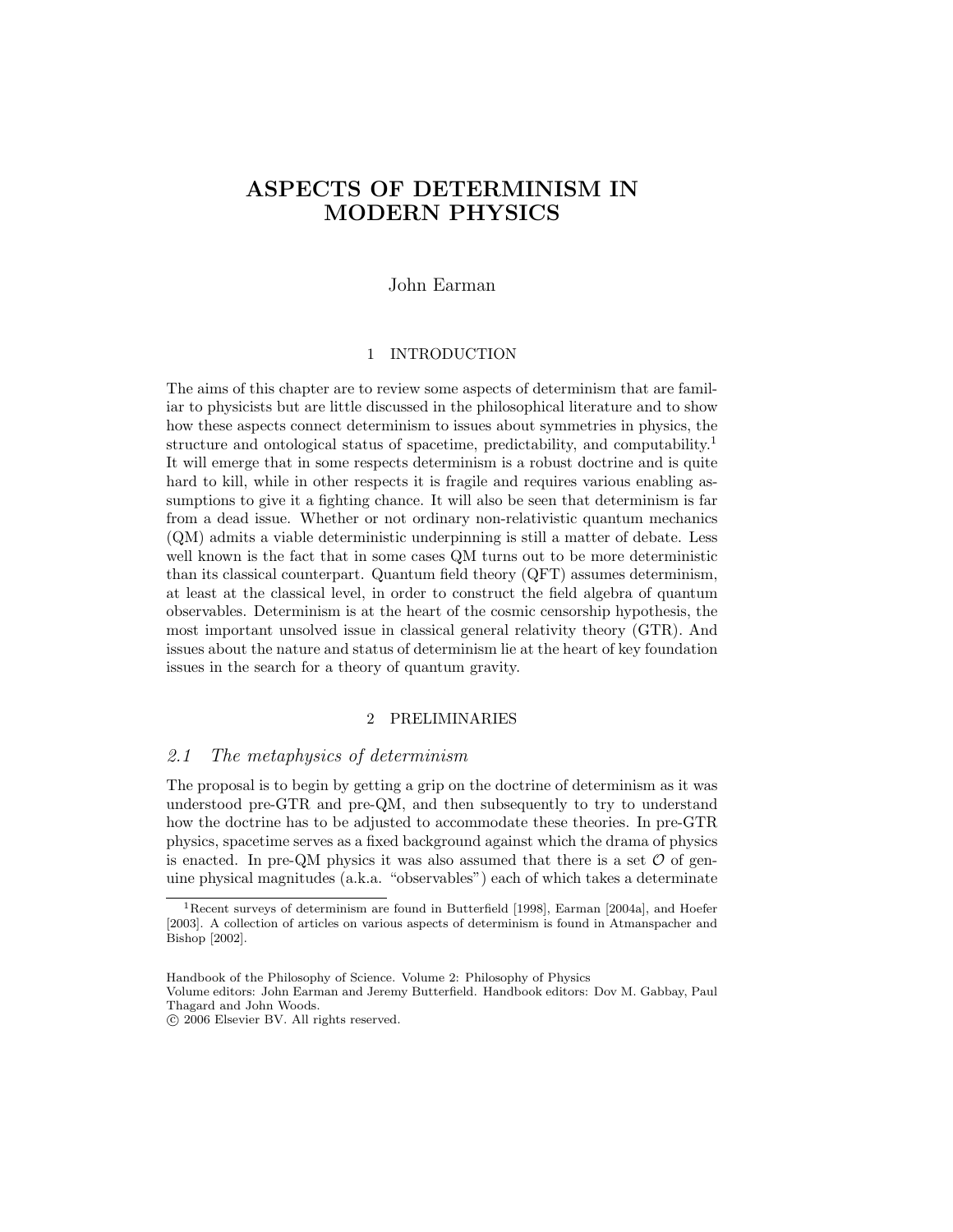value at every moment of time; call these the *occurrent* magnitudes. Other physical magnitudes may be dispositional in character and may take on determinate values only in appropriate contexts; but it was assumed that these dispositional magnitudes supervene on the nondispositional magnitudes.<sup>2</sup> A *history*  $H$  is a map from  $\mathbb R$  to tuples of values of the basic magnitudes, where for any  $t \in \mathbb R$  the *state*  $H(t)$  gives a snapshot of behavior of the basic magnitudes at time t. The world is *Laplacian deterministic* with respect to  $\mathcal{O}$  just in case for any pair of histories  $H_1$ ,  $H_2$  satisfying the laws of physics, if  $H_1(t) = H_2(t)$  for some t, then  $H_1(t) = H_2(t)$ for all  $t$ .

Several remarks are in order. First, the  $t$  which appears in the above definition is supposed to be a *global time function*. This notion can be defined in a manner that applies to classical, special relativistic, and general relativistic spacetimes: a global time function is a smooth map  $t : \mathcal{M} \to \mathbb{R}$ , where  $\mathcal M$  is the spacetime manifold, such that for any  $p, q \in \mathcal{M}$ ,  $t(p) < t(q)$  just in case there is a future directed timelike curve from  $p$  to  $q$ <sup>3</sup>. In classical spacetimes, all of which possess an absolute (or observer independent) notion of simultaneity, a timelike curve is one which is oblique to the planes of absolute simultaneity. And the levels  $t = const$  of a global time function must coincide with the planes of simultaneity; thus, in the classical setting  $t$  is determined up to a transformation of the form  $t \to t' = t'(t)$ . In the relativistic setting a timelike curve is one whose tangent at any point lies inside the light cone at that point. In causally pathological general relativistic spacetimes (e.g. Gödel spacetime — see Section 6.1) there can be no global time function, and the global sense of Laplacian determinism as defined above makes no sense. $4$  But if one global time function exists for a relativistic spacetime, then many exist. A poor choice of global time function can lead to the failure of Laplacian determinism on the above definition. Thus, in the relativistic setting, the definition of determinism must be construed as applying to a suitable choice of time function, the nature of which will be clarified below.

Second, the above formulation of determinism assumes a distinction between laws of nature on one hand and initial/boundary conditions on the other. Where this distinction becomes mushy, so does the doctrine of determinism. There is a

<sup>&</sup>lt;sup>2</sup>The general idea of supervenience is that  $X$  supervenes on  $Y$  iff within the range of possible cases, there is no difference in  $X$  without a difference in  $Y$ . The strength and type of supervenience depends on what are counted as possible cases. Here the concern is mainly with physical supervenience where the possible cases are those compatible with the laws of physics.

<sup>3</sup>This definition presupposes that the spacetime is temporally orientable and that one of the orientations has been singled out as giving the future direction of time. The first presupposition is satisfied for classical and special relativistic spacetimes. A general relativistic spacetime (see [Malament, this vol.]) may not be temporally orientable, but a covering spacetime always is since temporal orientability fails only if the spacetime is not simply connected. The second presupposition implies that some solution to the problem of the direction of time has been found (see [Uffink, this vol.]).

 $4\textup{\AA}$  necessary and sufficient condition for the existence of a global time function for a relativistic spacetime is *stable causality* which (roughly speaking) requires that there exists a widening of the null cones that does not result in closed timelike curves; for a precise definition, see [Wald, 1984, 198-199. Not only does Gödel spacetime not admit a global time function, it does not admit any global time slices (i.e. spacelike hypersurfaces without edges).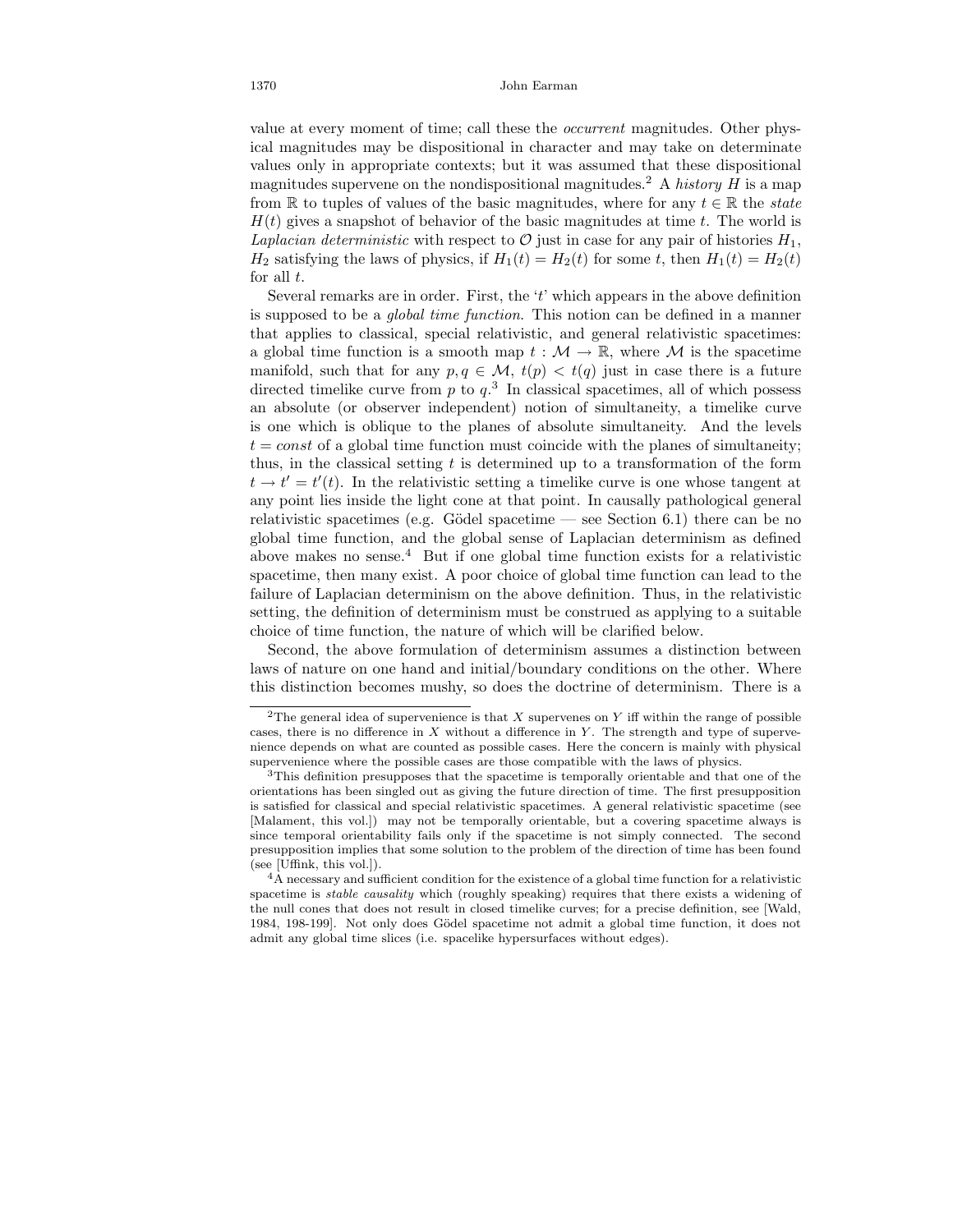huge philosophical literature on laws of nature.<sup>5</sup> Since most of it is unilluminating when it comes to understanding the nature and function of laws in the practice of physics, it will be largely ignored here. For present purposes I will simply stipulate that an acceptable account of laws must satisfy the empiricist constraint that the laws supervene on the totality of non-modal, particular facts.<sup>6</sup> Philosophers like to speculate about non-empiricist laws; but such entities, should they exist, would seem to be beyond the ken of science, and as such they are irrelevant for present purposes. I prefer David Lewis' [1973, 72-77] way of fulfilling the empiricist constraint since it connects the account of laws to the practice of physics: the laws of physics are the axioms or postulates that appear in the ideal theory of physics, where the ideal theory is the one that, within the class of true theories, achieves the best balance between simplicity and information content. All of the historical examples we have of candidates for deterministic laws involve a relatively small subset  $\mathcal{B} \subset \mathcal{O}$  of basic occurrent magnitudes, the assumption being that the remaining ones supervene on those of  $\mathcal{B}$ .<sup>7</sup> This is hardly surprising if, as has been claimed, simplicity is a crucial feature of physical laws. Hermann Weyl shared the conviction that simplicity must figure into an account of laws, but he noted that "this circumstance is apt to weaken the metaphysical power of determinism, since it makes the meaning of natural law depend on the fluctuating distinction between simple and complicated functions or classes of functions" [1932, 42]. This is, I think, a consequence that has to be swallowed and digested. Philosophers who are answerable only to their armchairs are free to think otherwise.

Third, it is conceptually possible that the world could be partially deterministic, i.e. deterministic with respect to partial histories defined by the values of magnitudes in some proper subset  $\mathcal{D}\subset\mathcal{O}$  of the occurrent physical magnitudes but non-deterministic with respect to partial histories defined by the values of magnitudes in some other proper subset  $\mathcal{N} \subset \mathcal{O}$ . But it is hard to imagine a scenario in which this could happen if both  $\mathcal D$  and  $\mathcal N$  are basic magnitudes. For in order that the non-deterministic evolution of the elements  $\mathcal N$  not upset deterministic evolution for  $D$ , the magnitudes in  $N$  must not interact with those in  $D$ , or else there would have to be a conspiracy in which the upsetting effects of the  $\mathcal N$  magnitudes on  $\mathcal D$  cancel out, which is operationally the same. However, this plausibility consideration fails to operate when the  $\mathcal N$  are non-basic magnitudes; in particular, as discussed below, stochastic processes on one level can supervene on deterministic processes at a lower level (see [Butterfield, 1998]). This fact makes the inference from observed stochastic behavior to indeterminism fraught with peril.

Fourth, the laws of physics typically take the form of differential equations, in which case the issue of Laplacian determinism translates into the question of whether the equations admit an *initial value formulation*, i.e. whether for ar-

<sup>5</sup>For an overview of different accounts of laws of nature, see [Carroll, 2004].

<sup>6</sup>This is what David Lewis has termed "Humean supervenience" with regards to laws of nature; for a defense, see [Earman and Roberts, 2006].

 $7$ For example, in classical particle mechanics the elements of  $\beta$  are the positions and momenta of the particles, and it is assumed that any other genuine mechanical magnitude can be expressed as a functional of these basic magnitudes.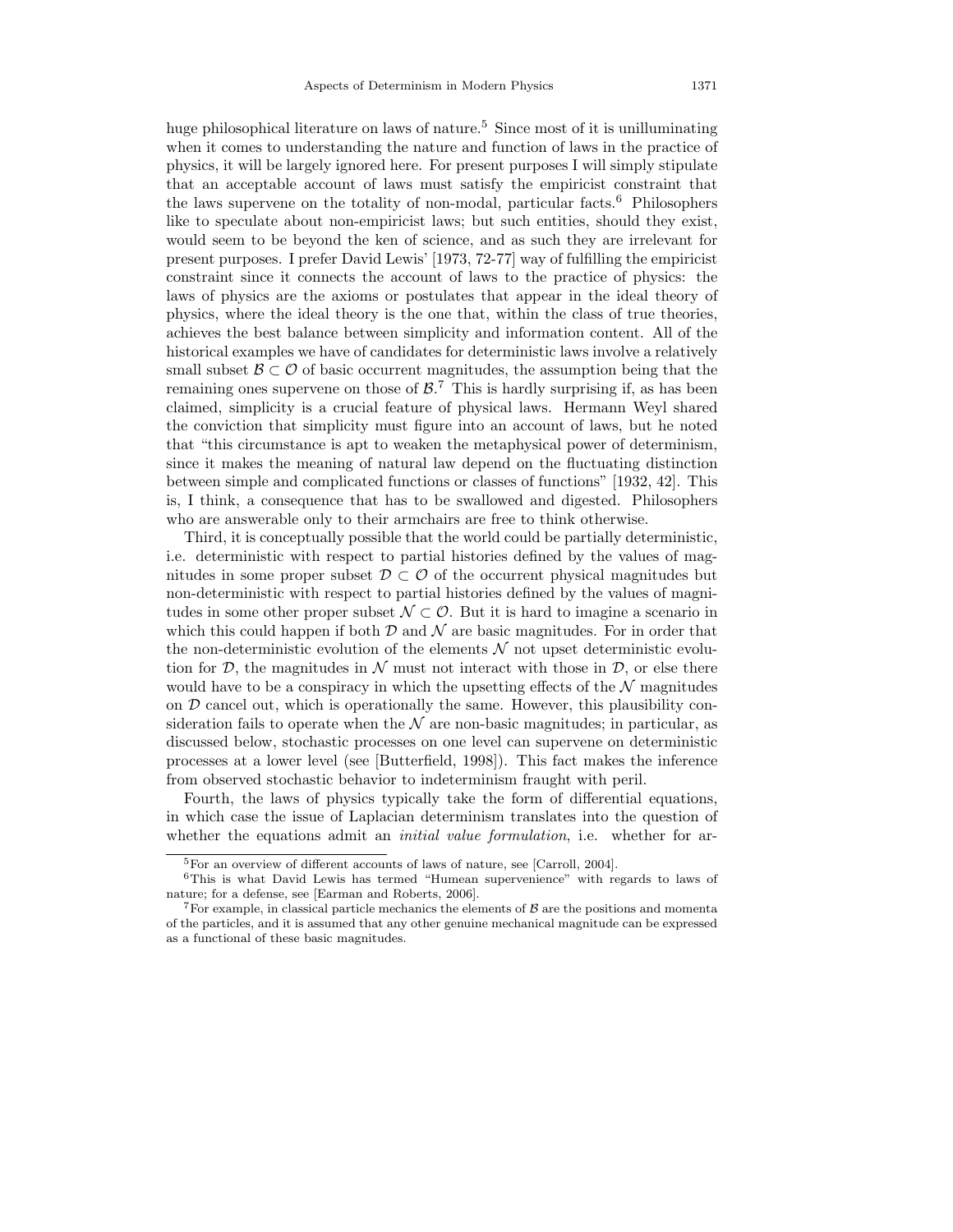bitrary initial data there exists a unique solution agreeing with the given initial data.<sup>8</sup> What counts as initial data depends on the details of the case, but typically it consists of the instantaneous values of the independent variables in the equations, together with the instantaneous values of a finite number of time derivatives of these variables. "Arbitrary" initial data might be thought to include any kinematically possible values of the relevant variable  $-$  as with the initial values of particle positions and velocities in Newtonian mechanics — but "arbitrary" must be taken to mean arbitrary within the bounds of compatibility with the equations of motion, which may impose non-trivial constraints on the initial data. This leads to the next remark.

Fifth, in the relativistic setting, field equations often factor into constraint equations, which place restrictions on the initial data, and the evolution equations, which govern how initial data satisfying the constraint equations evolve over time — Maxwell's equations for electromagnetism and Einstein's gravitational field equations being prime examples. In these instances the evolution equations guarantee that once the constraint equations are satisfied they continue to be satisfied over time. This should be a feature of deterministic equations, for if the data at some future time in the unique solution picked out by the initial data do not satisfy the constraints, then the laws are self-undermining. It could be argued that a basic feature of time in relativistic worlds — perhaps the key feature that separates the time dimension from the space dimensions — lies precisely in this separation of evolution and constraint equations.<sup>9</sup>

Sixth, while there is no *a priori* guarantee that the laws of the ideal theory of physics will be deterministic, the history of physics shows that determinism is taken to be what might be termed a 'defeasible methodological imperative': start by assuming that determinism is true; if the candidate laws discovered so far are not deterministic, then presume that there are other laws to be discovered, or that the ones so far discovered are only approximations to the correct laws; only after long and repeated failure may we entertain the hypothesis that the failure to find deterministic laws does not represent a lack of imagination or diligence on our part but reflects the fact that Nature is non-deterministic. An expression of this sentiment can be found in the work of Max Planck, one of the founders of quantum physics: determinism (a.k.a. the law of causality), he wrote, is a "heuristic principle, a signpost and in my opinion the most valuable signpost we possess, to guide us through the motley disorder of events and to indicate the direction in which scientific inquiry should proceed in order to attain fruitful results" [1932, 26; my translation].<sup>10</sup>

<sup>8</sup>And as will be discussed below, there are further issues, such as whether the solution depends continuously on the initial data.

<sup>9</sup>See [Callender, 2005] and [Skow, 2005] for defenses of related views on the difference between space and time.

 $10$  For a history of the debates about the status of determinism among the founding fathers of QM, see [Cushing, 1994] and [Stöltzner, 2003].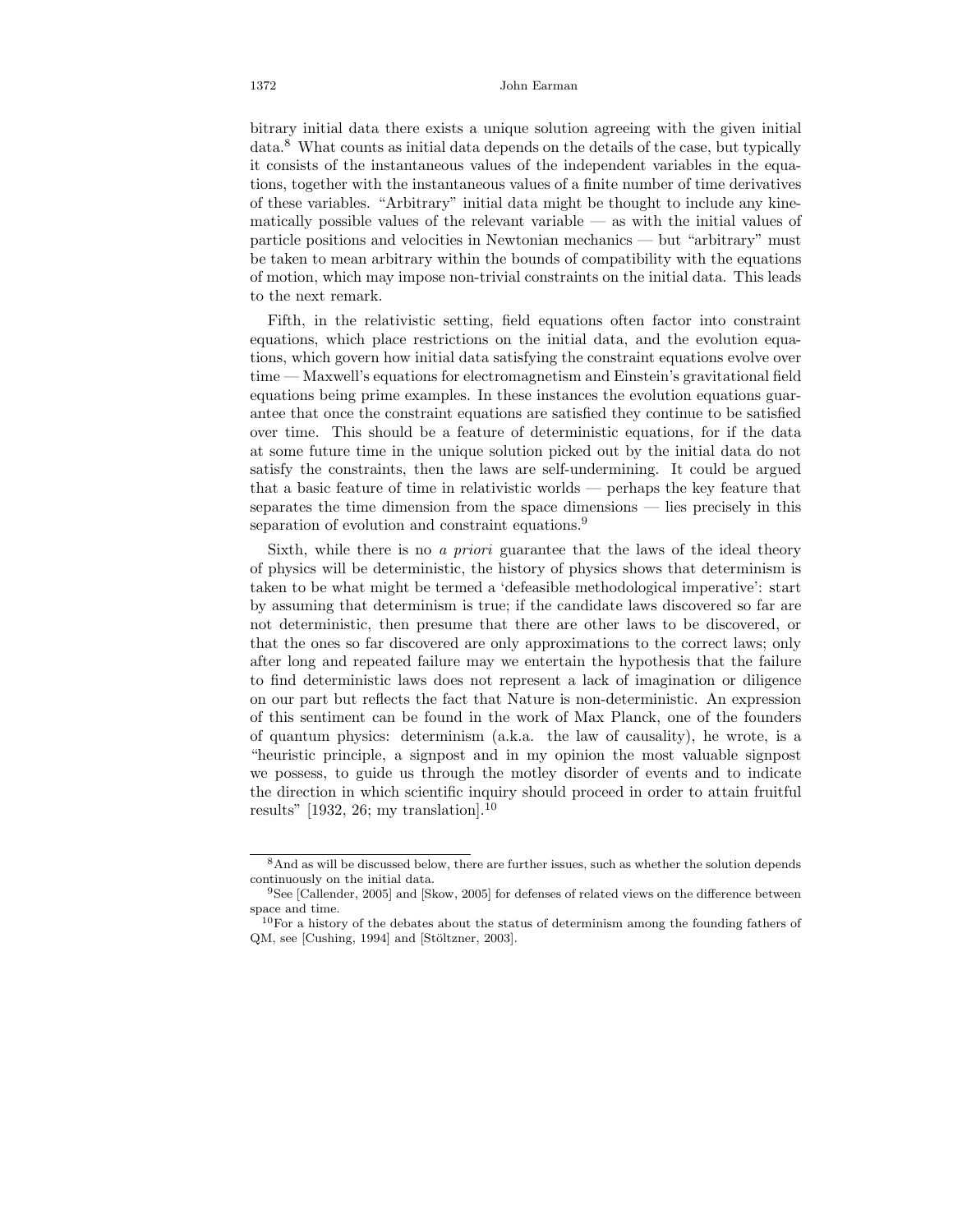#### *2.2 Varieties of determinism*

There is a tendency in the philosophical literature to fixate on the Laplacian variety of determinism. But other kinds of determinism crop up in physics. For example, some processes are described by delay-differential equations for which instantaneous initial data may not suffice to single out a unique solution. A simple example is given by the first order ordinary differential equation (ode)  $\dot{x}(t)$  =  $x(t - C)$  with a constant delay  $C > 0$ . Laplacian determinism fails since given initial data  $x(0)$  is compatible with multiple solutions. However, a near cousin of Laplacian determinism holds since a specification of  $x(t)$  for the interval of time  $t \in [-C, 0]$  fixes a unique solution.<sup>11</sup> If the constant delay C replaced by a function  $\tau(t)$  of t which is unbounded, or if the delay-differential equation has a more complicated form than in the simple example, then even the weakened forms of Laplacian determinism can fail. An illustration of the latter is given by the equation of motion is  $\dot{x}(t) = f(t)x(t-1)$  where  $f(t)$  is a continuous function that vanishes outside of [0,1] and satisfies  $\int f(t)dt = -1$ . Raju [1994, 120ff] gives an example of an f such that unless  $x(t)$  is identically 0 for all  $t \geq 1$ , the equation of motion admits no solutions for  $t < 0$ ; whereas if  $x(t)$  is identically zero for  $t \geq 1$ , then the equation of motion admits an infinity of solutions for  $t < 0$ . Changing the delay term  $x(t-1)$  in this example to an advance term  $x(t+1)$  produces an example where an entire past history fails to fix a unique future solution. Very little is known about the initial value problem for what is probably the most important physical application of delay/advance differential equations; namely, charged particles moving under their mutual retarded/advanced interactions.<sup>12</sup>

For sake of definiteness, fix on the Laplacian variety of determinism. Within this variety there is a distinction between future and past determinism. *Past Laplacian determinism* means that for any pair of histories  $H_1$ ,  $H_2$  satisfying the laws of physics, if  $H_1(t) = H_2(t)$  for some t, then  $H_1(t') = H_2(t')$  for all  $t' > t$ . Future *Laplacian determinism* is defined analogously. In principle, Laplacian determinism can hold in one direction of time but not in the other. However, if the laws of motion are time reversal invariant, then future and past determinism stand or fall together. Time reversal invariance is the property that if  $H$  is a history satisfying the laws, then so is the 'time reverse' history  $H^T$ , where  $H^T(t) :=$  $R_H(-t)$  and where 'R' is the reversal operation that is defined on a case-bycase basis, usually by analogy with classical particle mechanics where  $H(t)$  =  $(\mathbf{x}(t), \mathbf{p}(t))$ , with  $\mathbf{x}(t)$  and  $\mathbf{p}(t)$  being specifications respectively of the particle positions and momenta at t, and  $^{R}H(t)=(\mathbf{x}(t), -\mathbf{p}(t))$ .<sup>13</sup> Since all of the plausible candidates for fundamental laws of physics, save those for the weak interactions

<sup>11</sup>See [Driver, 1977] for relevant results concerning delay-differential equations.

<sup>&</sup>lt;sup>12</sup>Driver [1979] studied the special case of identically charged particles confined to move symmetrically on the x-axis under half-retarded and half-advanced interactions. He showed that, provided the particles are sufficiently far apart when they come to rest, a unique solution is determined by their positions when they come to rest.

<sup>13</sup>A different account of time reversal invariance is given in [Albert, 2000, Ch. 1]; but see [Earman, 2002] and [Malament, 2004].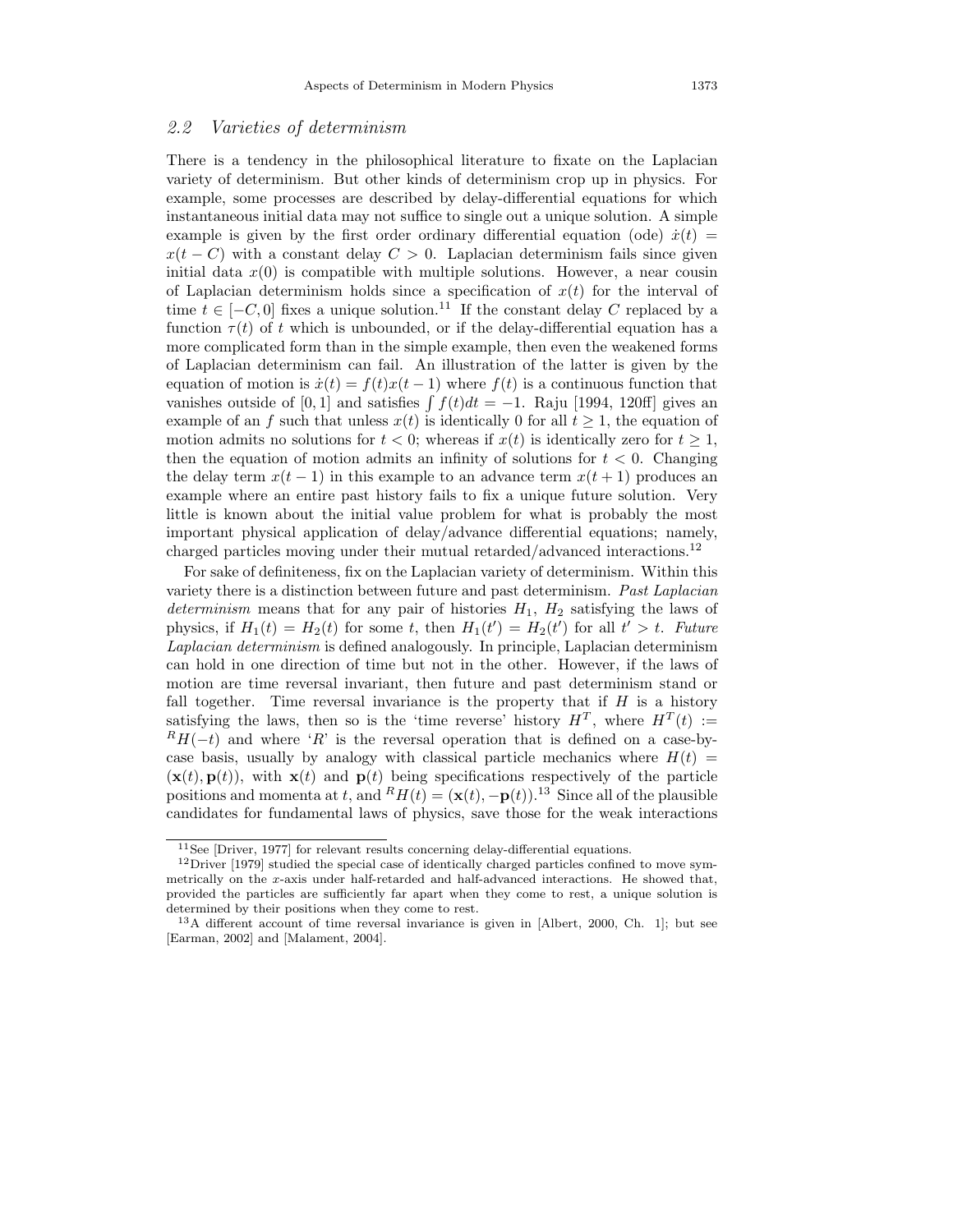of elementary particles, are time reversal invariant, the distinction between past and future determinism is often ignored.

This is the first hint that there are interesting connections between determinism and symmetry properties. $14$  Many other examples will be encountered below. starting with the following section.

# *2.3 Determinism and symmetries: Curie's Principle*

The statement of what is now called 'Curie's Principle' was announced in 1894 by Pierre Curie:

(CP) When certain effects show a certain asymmetry, this asymmetry must be found in the causes which gave rise to it. [Curie 1894, 401]

Some commentators see in this Principle profound truth, while others see only falsity, and still others see triviality (compare [Chalmers, 1970]; [Radicati, 1987]; [van Fraassen, 1991, 23–24], and [Ismael, 1997]). My reading of (CP) makes it a necessary truth. It takes (CP) to assert a conditional:

*If*

(CP1) the laws of motion governing the system are deterministic; and (CP2) the laws of motion governing the system are invariant under a symmetry transformation; and (CP3) the initial state of the system is invariant under said symmetry

*then*

(CP4) the final state of the system is also invariant under said symmetry

When the first clause (CP1) in the antecedent holds, the second clause (CP2) can be understood as follows: if an initial state is evolved for a period  $\Delta t$  and then the said symmetry is applied to the (unique) evolved state, the result is the same as first applying the symmetry to the initial state and evolving the resulting state for a period  $\Delta t$ . With this understanding, the reader can easily derive (CP4) from (CP1)-(CP3). Concrete instantiations of Curie's principle at work in classical and relativistic physics can be found in [Earman, 2004b]. An instantiation for GTR is mentioned in Section 6.3 below.<sup>15</sup>

Although (CP) is a necessary truth, it is far from a triviality since it helps to guide the search for a causal explanation of an asymmetry in what is regarded as the final state of system: either the asymmetry is already present in the initial state; or else the initial state is symmetric and the asymmetry creeps in over time,

<sup>14</sup>See [Brading and Castellani, this vol.] for a discussion of symmetries and invariances in modern physics.

<sup>15</sup>For additional remarks on Curie's principle, see [Brading and Castellani, this vol.].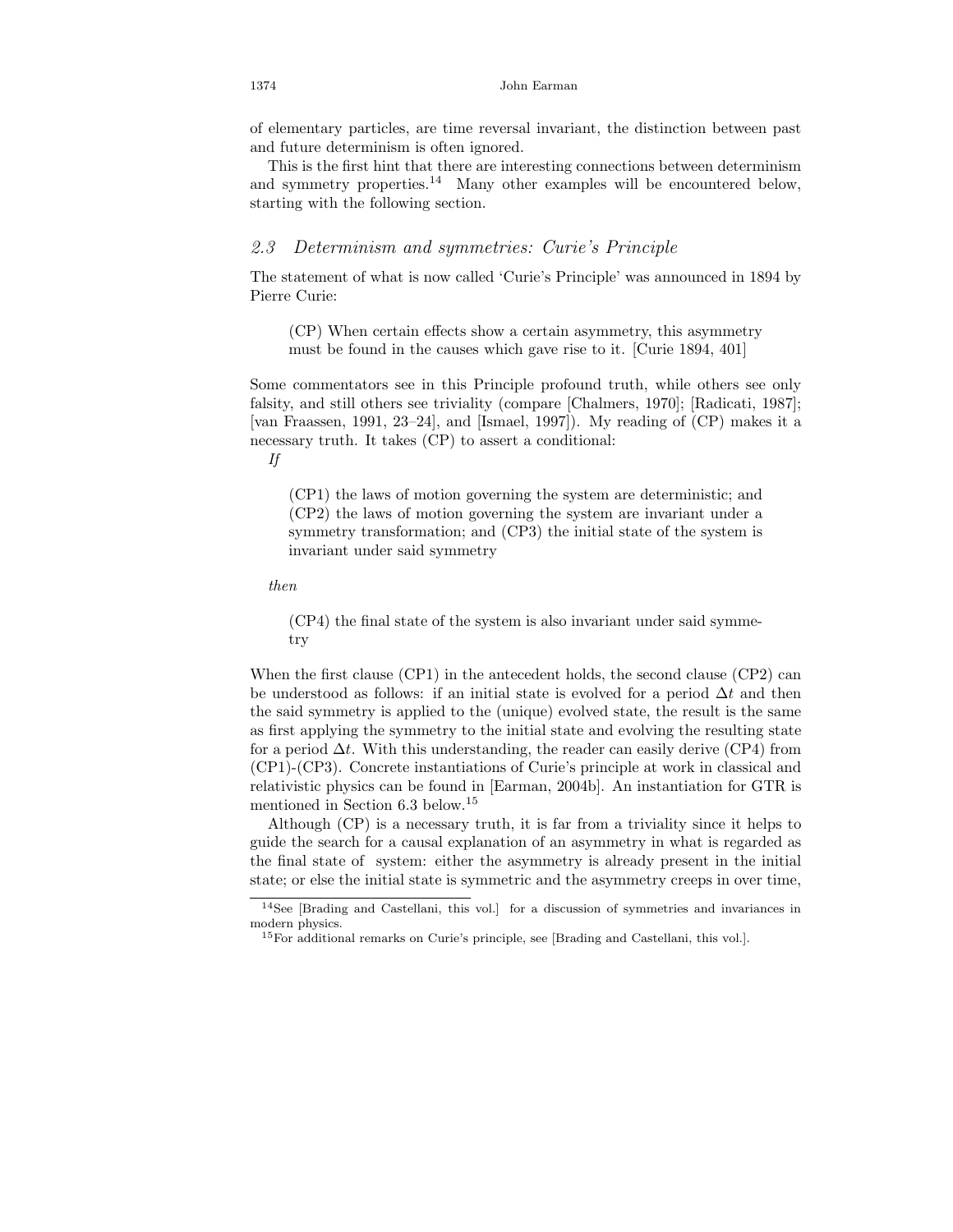either because the laws that govern the evolution of the system do not respect the symmetry or because they are non-deterministic. If, as is often the case, the latter two possibilities are ruled out, then the asymmetry in the final state must be traceable to an asymmetry in the initial state. It is also worth noting that the use of (CP) has ramifications for the never ending debate over scientific realism; for the asymmetry in the initial state may be imperceptible not only to the naked eye but to any macroscopic means of detection.<sup>16</sup>

#### 3 DETERMINISM AND INDETERMINISM IN CLASSICAL PHYSICS

#### *3.1 The hard road to determinism in classical physics*

Classical physics is widely assumed to provide a friendly environment for determinism. In fact, determinism must overcome a number of obstacles in order to achieve success in this setting. First, classical spacetime structure may not be sufficiently rich to support Laplacian determinism for particle motions. Second, even if the spacetime structure is rich, uniqueness can fail in the initial value problem for Newtonian equations of motion if the force function does not satisfy suitable continuity conditions. Third, the equations of motion that typically arise for classical particles plus classical fields, or for classical fields alone, do not admit an initial value formulation unless supplementary conditions are imposed. Fourth, even in cases where local (in time) uniqueness holds for the initial value problem, solutions can break down after a finite time.

The following subsection takes up the first of these topics — the connection between determinism and the structure and ontology of classical spacetimes. The others are taken up in due course.

# *3.2 Determinism, spacetime structure, and spacetime ontology*

Here is the (naive) reason for thinking that neither Laplacian determinism nor any of its cousins stands a chance unless supported by enough spacetime structure of the right kind. Assume that the (fixed) classical spacetime background is characterized by a differentiable manifold  $\mathcal M$  and various geometric object fields  $O_1, O_2, ..., O_M$  on M. And assume that the laws of physics take the form of equations whose variables are the  $O_i$ 's and additional object fields  $P_1, P_2, ..., P_N$ describing the physical contents of the spacetime. (For the sake of concreteness, the reader might want to think of the case where the  $P_i$ 's are vector fields whose integral curves are supposed to be the world lines of particles.) A symmetry of the spacetime is a diffeomorphism d of  $\cal{M}$  onto itself which preserves the background structure given by the  $O_i$ 's — symbolically,  $d^*O_i = O_i$  for all values if i, where

 $^{16}\rm{For}$  a more detailed discussion of Curie's Principle and its connection to spontaneous symmetry breaking in quantum field theory see [Earman, 2004b]; for spontaneous symmetry breaking in quantum statistical physics, see [Emch, this vol.].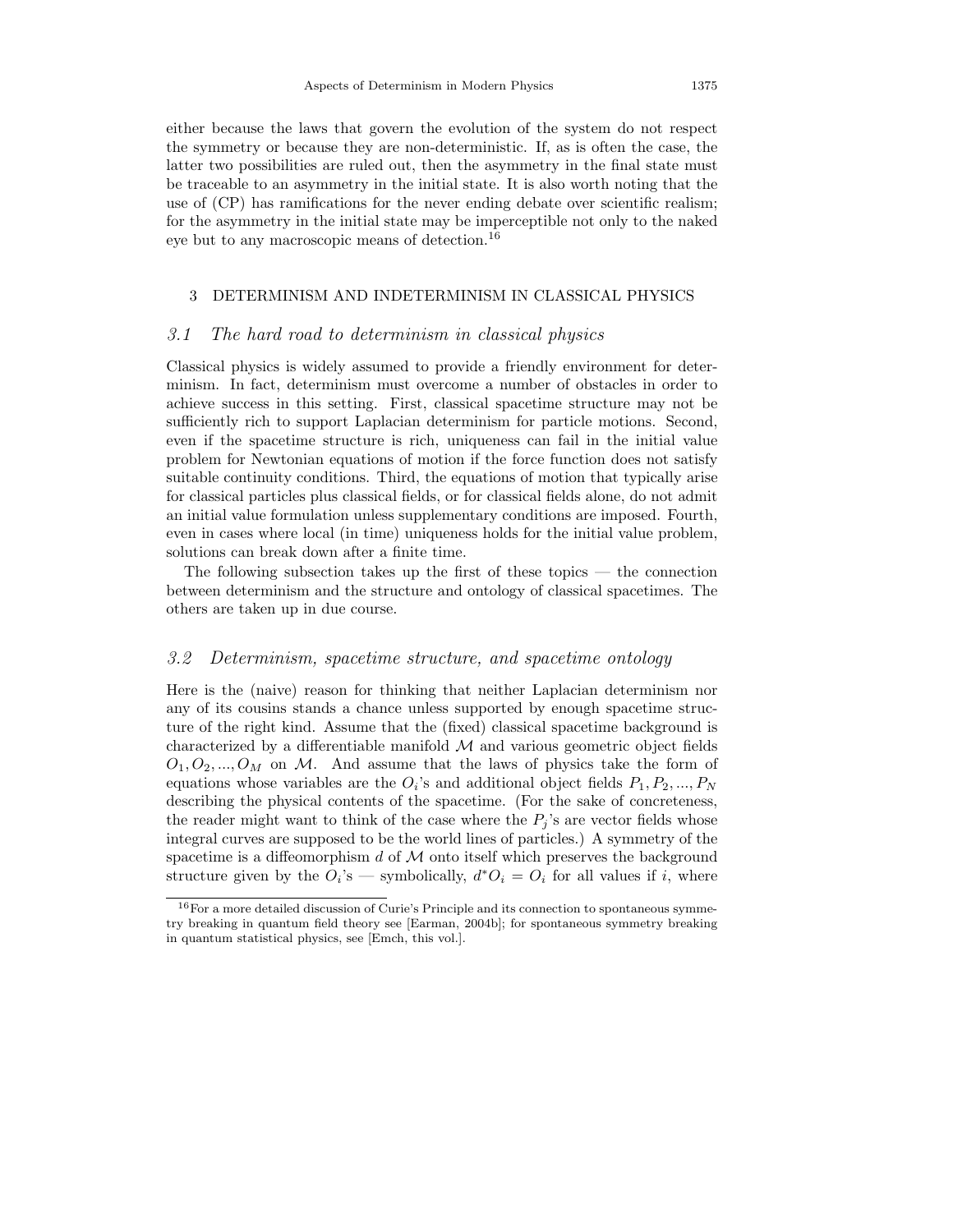$d^*$  denotes the drag along by  $d^{17}$ . By the assumption on the form of the laws, a spacetime symmetry d must also be a symmetry of the laws of motion in the sense that if  $\langle M, O_1, O_2, ..., O_M, P_1, P_2, ..., P_N \rangle$  satisfies the laws of motion, then so does  $\langle M, O_1, O_2, ..., O_M, d^*P_1, d^*P_2, ..., d^*P_N \rangle$ .<sup>18</sup><br>Now the poems the structure of the hack

Now the poorer the structure of the background spacetime, the richer the spacetime symmetries. And if the spacetime symmetry group is sufficiently rich, it will contain elements that are the identity map on the portion of spacetime on or below some time slice  $t = const$  but non-identity above. We can call such a map a 'determinism killing symmetry' because when applied to any solution of the equations of motion, it produces another solution that is the same as the first for all past times but is different from the first at future times, which is a violation of even the weakest version of future Laplacian determinism.

As an example, take *Leibnizian spacetime*, <sup>19</sup> whose structure consists of all and only the following: a notion of absolute or observer-independent simultaneity; a temporal metric (giving the lapse of time between non-simultaneous events); and a Euclidean spatial metric (giving the spatial distance between events lying on a given plane of absolute simultaneity). In a coordinate system  $(x^{\alpha}, t)$ ,  $\alpha = 1, 2, 3$ adapted to this structure, the spacetime symmetries are

(1) 
$$
x^{\alpha} \rightarrow x'^{\alpha} = R^{\alpha}_{\beta}(t)x^{\beta} + a^{\alpha}(t) \qquad \alpha, \beta = 1, 2, 3
$$
  
\n $t \rightarrow t' = t + const$ 

where  $R_{\beta}^{\alpha}(t)$  is an orthogonal time dependent matrix and the  $a^{\alpha}(t)$  are arbitrary<br>smooth functions of t. Clearly, the symmetries (1) contain determinism killing smooth functions of  $t$ . Clearly, the symmetries  $(1)$  contain determinism killing symmetries.

It is also worth noting that if the structure of spacetime becomes very minimal, no interesting laws of motion, deterministic or not, seem possible. For example, suppose that the time metric and the space metric are stripped from Leibnizian spacetime, leaving only the planes of absolute simultaneity. And suppose that the laws of physics specify that the world is filled with a plenum of constant mass dust particles and that the world lines of these particles are smooth curves that never cross. Then either every smooth, non-crossing motion of the dust is allowed by the laws of motion or none is, for any two such motions are connected by a symmetry of this minimal spacetime.

Two different strategies for saving determinism in the face of the above construction can be tried. They correspond to radically different attitudes towards

<sup>&</sup>lt;sup>17</sup>A diffeomorphism d of the manifold  $M$  is a one-one mapping of  $M$  onto itself that preserves M's differentiable structure. For the sake of concreteness, assume that d is  $C^{\infty}$ .

<sup>&</sup>lt;sup>18</sup>For on the assumption that the laws are (say) differential equations relating the  $O_i$  and  $P_j$ , they cannot be sensitive to the "bare identity" of the points of  $M$  at which the  $O_i$  and  $P_j$  take some given values. This diffeomorphism invariance of the laws is one of the ingredients of what is called substantive general covariance (see section 6.2). One might contemplate breaking diffeomorphism invariance by introducing names for individual spacetime points; but the occurrence of such names would violate the "universal" character that laws are supposed to have.

<sup>&</sup>lt;sup>19</sup>The details of various classical spacetime structures are to be found in [Earman, 1989].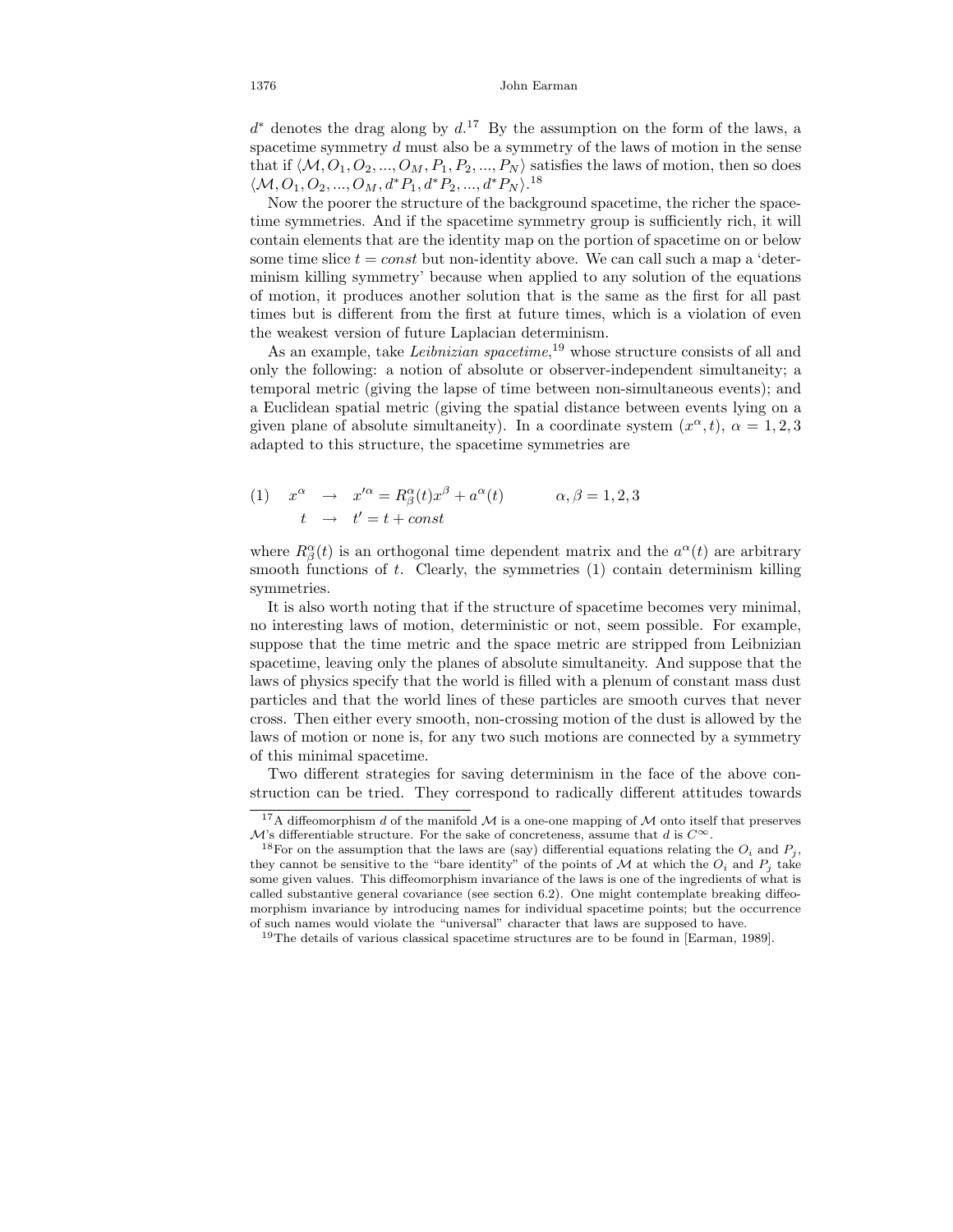the ontology of spacetime. The first strategy is to beef up the structure of the background spacetime. Adding a standard of rotation kills the time dependence in  $R^{\alpha}_{\beta}(t)$ , producing what is called *Maxwellian spacetime*. But since the  $a^{\alpha}(t)$  are<br>still arbitrary functions of t there remain determinism killing symmetries. Adding still arbitrary functions of t there remain determinism killing symmetries. Adding a standard of inertial or straight line motion linearizes the  $a^{\alpha}(t)$  to  $v^{\alpha}t + c^{\alpha}$ , where the  $v^{\alpha}$  and  $c^{\alpha}$  are constants, producing *neo-Newtonian spacetime*<sup>20</sup> whose symmetries are given by the familiar Galilean transformations

(2) 
$$
x^{\alpha} \rightarrow x'^{\alpha} = R^{\alpha}_{\beta} x^{\beta} + v^{\alpha} t + c^{\alpha}
$$
  $\alpha, \beta = 1, 2, 3.$   
\n $t \rightarrow t' = t + const$   $\alpha, \beta = 1, 2, 3.$ 

The mappings indicated by (2) do not contain determinism killing symmetries since if such a map is the identity map for a finite stretch of time, no matter how short, then it is the identity map period. Note that this way of saving determinism carries with it an allegiance to "absolute" quantities of motion: in neo-Newtonian spacetime it makes good sense to ask whether an isolated particle is accelerating or whether an isolated extended body is rotating. To be sure, this absolute acceleration and rotation can be called 'relational' quantities, but the second place in the relation is provided by the structure of the spacetime — in particular, by the inertial structure — and not by other material bodies, as is contemplated by those who champion relational accounts of motion.

The second strategy for saving determinism proceeds not by beefing up the structure of the background spacetime but by attacking a hidden assumption of the above construction — the "container view" of spacetime. Picturesquely, this assumption amounts to thinking of spacetime as a medium in which particles and fields reside. More precisely, in terms of the above apparatus, it amounts to the assumption that  $(M, O_1, O_2, ..., O_M, P_1, P_2, ..., P_N)$  and  $(M, O_1, O_2, ..., O_M, d^*P_1,$  $d^*P_2, ..., d^*P_N$ , where d is any diffeomorphism of M such that  $d^*P_i \neq P_j$  for some j, describe different physical situations, even when  $d$  is a spacetime symmetry, i.e.  $d^*O_i = O_i$  for all i. Rejecting the container view leads to (one form of) relationism about spacetime. A spacetime relationist will take the above construction to show that, on pain of abandoning the possibility of determinism, those who are relationists about motion should also be relationists about spacetime. Relationists about motion hold that talk of absolute motion is nonsensical and that all meaningful talk about motion must be construed as talk about the relative motions of material bodies. They are, thus, unable to avail themselves of the beef-up strategy for saving determinism; so, if they want determinism, they must grasp the lifeline of relationism about spacetime.

Relationalism about motion is a venerable position, but historically it has been characterized more by promises than performances. Newton produced a stunningly successful theory of the motions of terrestrial and celestial bodies. Newton's opponents promised that they could produce theories just as empirically adequate

 $20$ Full Newtonian spacetime adds a distinguished inertial frame — 'absolute space' — thus killing the velocity term in (2).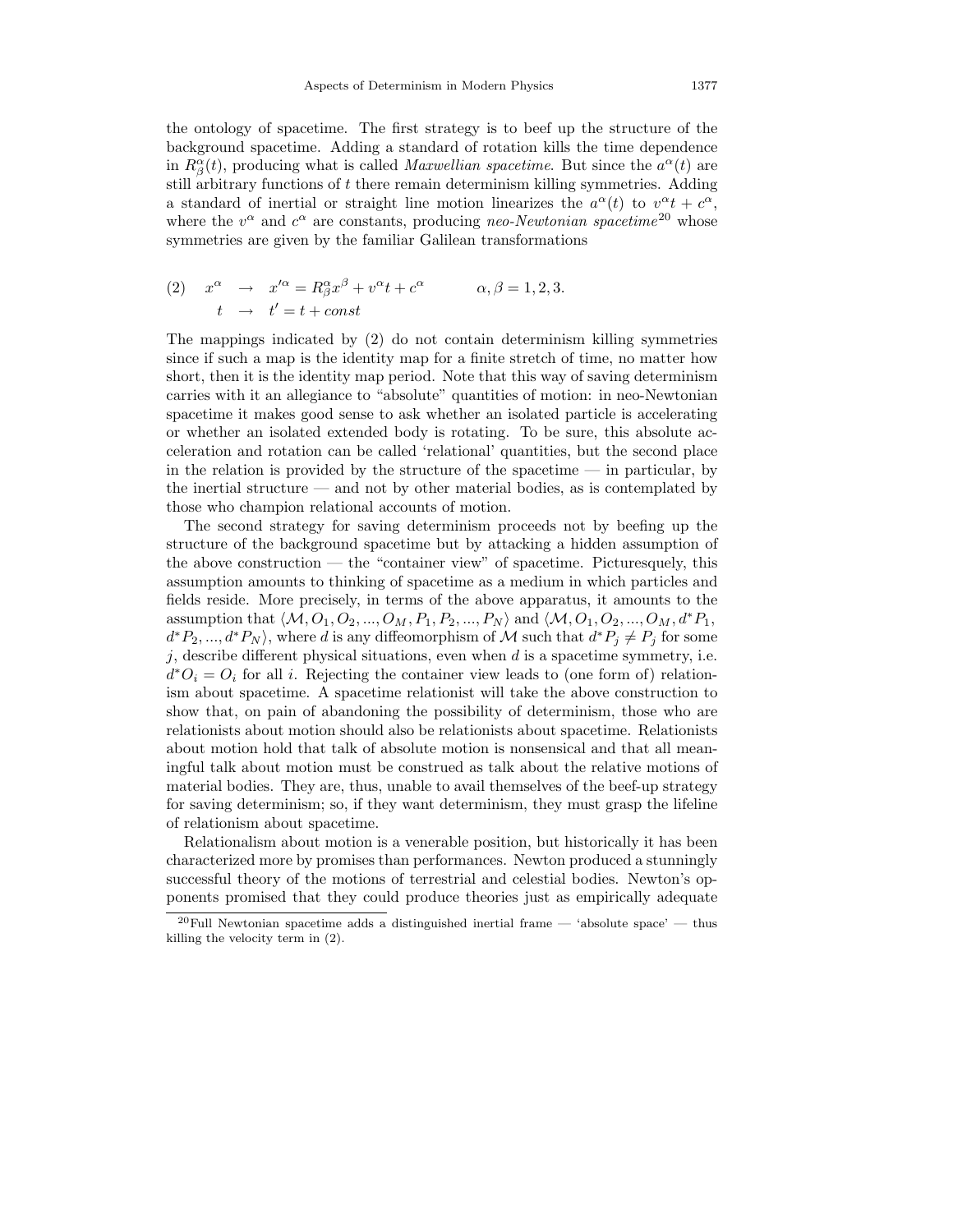and as explanatorily powerful as his without resorting to the absolute quantities of motion he postulated. But mainly what they produced was bluster rather than workable theories.<sup>21</sup> Only in the twentieth century were such theories constructed (see [Barbour, 1974] and [Barbour and Bertotti, 1977]; and see [Barbour, 1999] for the historical antecedents of these theories), well after Einstein's GTR swept away the notion of a fixed background spacetime and radically altered the terms of the absolute vs. relational debate.

# *3.3 Determinism and gauge symmetries*

When philosophers hear the word "gauge" they think of elementary particle physics, Yang-Mills theories, etc. This is a myopic view. Examples of non-trivial gauge freedom arise even in classical physics — in fact, we just encountered an example in the preceding subsection. The gauge notion arises for a theory where there is "surplus structure" (to use Michael Redhead's phrase) in the sense that the state descriptions provided by the theory correspond many-one to physical states. For such a theory a gauge transformation is, by definition, a transformation that connects those descriptions that correspond to the same physical state.

The history of physics shows that the primary reason for seeing gauge freedom at work is to maintain determinism. This thesis has solid support for the class of cases of most relevance to modern physics, viz. where the equations of motion/field equations are derivable from an action principle and, thus, the equations of motion are in the form of Euler-Lagrange equations.<sup>22</sup> When the Lagrangian is non-singular, the appropriate initial data picks out a unique solution of the Euler-Lagrange equations and Laplacian determinism holds.<sup>23</sup> If, however, the action admits as variational symmetries a Lie group whose parameters are arbitrary functions of the independent variables, then we have a case of underdetermination because Noether's second theorem tells us that the Euler-Lagrange equations have to satisfy a set of mathematical identities.<sup>24</sup> When these independent variables include time, arbitrary functions of time will show up in solutions to the Euler-Lagrange equations, apparently wrecking determinism.

The point can be illustrated with the help of a humble example of particle mechanics constructed within the Maxwellian spacetime introduced in the preceding subsection. An appropriate Lagrangian invariant under the symmetries of this spacetime is given by

(3) 
$$
L = \sum \sum_{j < k} \frac{m_j m_k}{2M} (\dot{\mathbf{x}}_j - \dot{\mathbf{x}}_k)^2 - V(|\mathbf{x}_j - \mathbf{x}_k|), \quad M := \sum_i m_i.
$$

 $21$ Newton's opponents were correct in one respect: Newton's postulation of absolute space, in the sense of a distinguished inertial frame was not needed to support his laws of motion.

 $^{22}$ See [Butterfield, this vol.] and [Belot, this vol.] for accounts of the Lagrangian and Hamiltonian formalisms.

<sup>23</sup>At least if the continuity assumptions discussed in Section 3.5 below are imposed.

<sup>24</sup>For an account of the Noether theorems, see [Brading and Brown, 2003] and [Brading and Castellani, this vol.].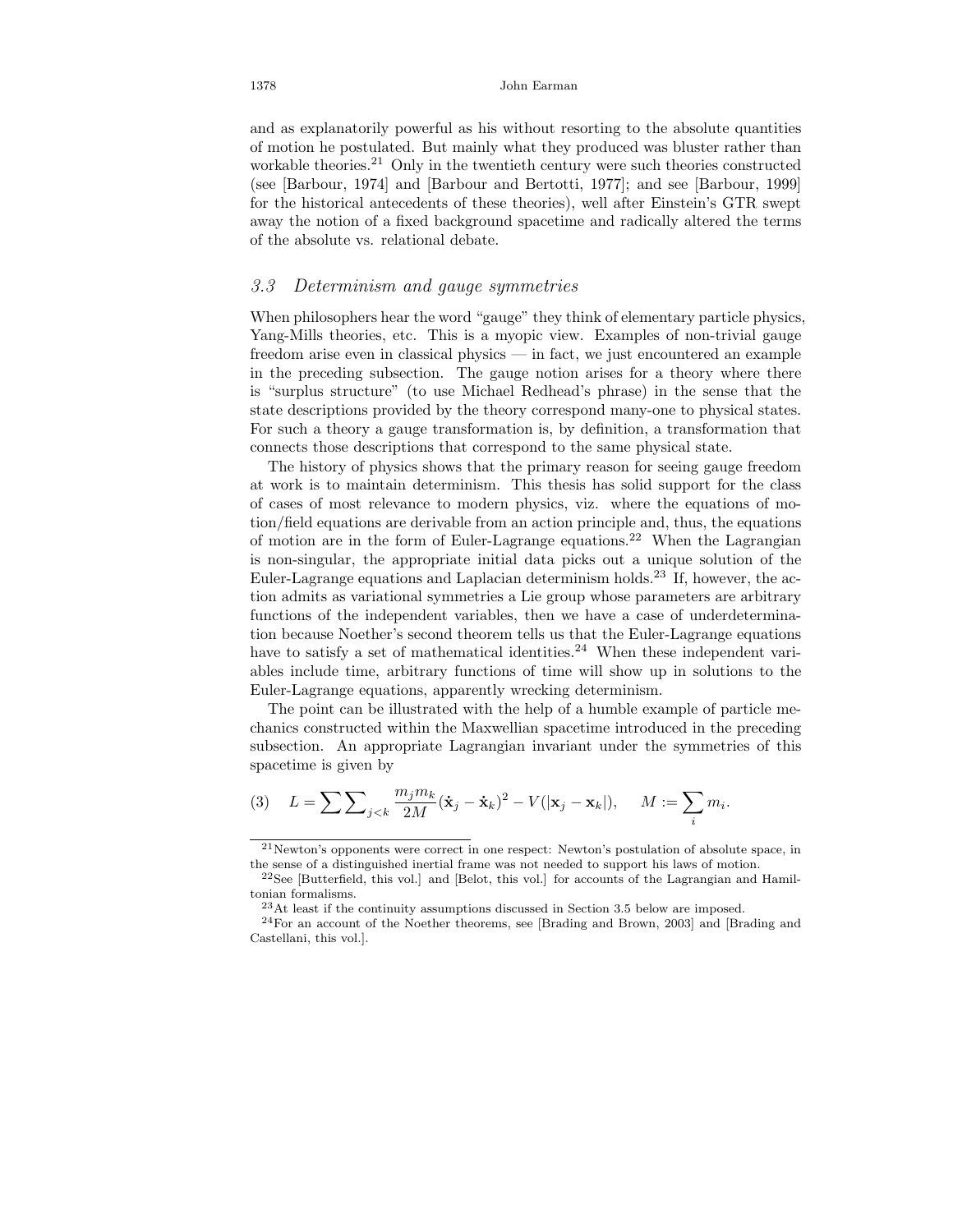This Lagrangian is singular in the sense that Hessian matrix  $\partial^2 L/\partial \dot{x}_i \partial \dot{x}_j$  does not have an inverse. The Euler-Lagrange equations are

(4) 
$$
\frac{d}{dt}\left(m_i(\dot{\mathbf{x}}_j-\frac{1}{M}\sum_k m_k \dot{\mathbf{x}}_k)\right)=\frac{\partial V}{\partial \dot{\mathbf{x}}_i}.
$$

These equations do not determine the evolution of the particle positions uniquely: if  $\mathbf{x}_i(t)$  is a solution, so is  $\mathbf{x}'_i(t) = \mathbf{x}_i(t) + \mathbf{f}(t)$ , for arbitrary  $\mathbf{f}(t)$ , confirming<br>the intuitive argument given above for the apparent broakdown of determinism the intuitive argument given above for the apparent breakdown of determinism. Determinism can be restored by taking the transformation  $\mathbf{x}_i(t) \to \mathbf{x}_i(t) + \mathbf{f}(t)$  as a gauge transformation.

The systematic development of this approach to gauge was carried out by P. A. M. Dirac in the context of the Hamiltonian formalism.<sup>25</sup> A singular Lagrangian system corresponds to a constrained Hamiltonian system. The *primary constraints* appear as a result of the definition of the canonical momenta. (In the simple case of a first-order Lagrangian  $L(q, \dot{q}, t)$ , where q stands for the configuration variables and  $\dot{q} := dq/dt$ , the canonical momentum is  $p := \partial L/\partial \dot{q}$ .) The *secondary constraints* arise as a consequence of the demand that the primary constraints be preserved by the motion. The total set of constraints picks out the *constraint surface*  $C(q, p)$  of the Hamiltonian phase space  $\Gamma(q, p)$ . The *first class constraints* are those that commute on  $\mathcal{C}(q, p)$  with all of the constraints. It is these first class constraints that are taken as the generators of the gauge transformations. The gauge invariant quantities (a.k.a. "observables") are then the phase function  $F$ :  $\Gamma(q, p) \to \mathbb{R}$  that are constant along the gauge orbits.

Applying the formalism to our toy case of particle mechanics in Maxwellian spacetime, the canonical momenta are:

(5) 
$$
\mathbf{p}_i := \frac{\partial L}{\partial \dot{\mathbf{x}}_i} = \frac{m_i}{M} \sum_k m_k (\dot{\mathbf{x}}_i - \dot{\mathbf{x}}_k) = m_i \dot{\mathbf{x}}_i - \frac{m_i}{M} \sum_k m_k \dot{\mathbf{x}}_k.
$$

These momenta are not independent but must satisfy three primary constraints, which require the vanishing of the  $x, y$ , and  $z$ -components of the total momentum:

(6) 
$$
\phi_{\alpha} = \sum_{i} p_i^{\alpha} = 0, \quad \alpha = 1, 2, 3.
$$

These primary constraints are the only constraints — there are no secondary constraints — and they are all first class. These constraints generate in each configuration variable  $\mathbf{x}_i$  the same gauge freedom; namely, a Euclidean shift given by the same arbitrary function of time. The gauge invariant variables, such relative particle positions and relative particle momenta, do evolve deterministically.

The technical elaboration of the constraint formalism is complicated, but one should not lose sight of the fact that the desire to save determinism is the motivation driving the enterprise. Here is a relevant passage from [Henneaux and

<sup>25</sup>The standard reference on these matters is [Henneaux and Teitelboim, 1992]. For a user friendly treatment of this formalism, see [Earman, 2003].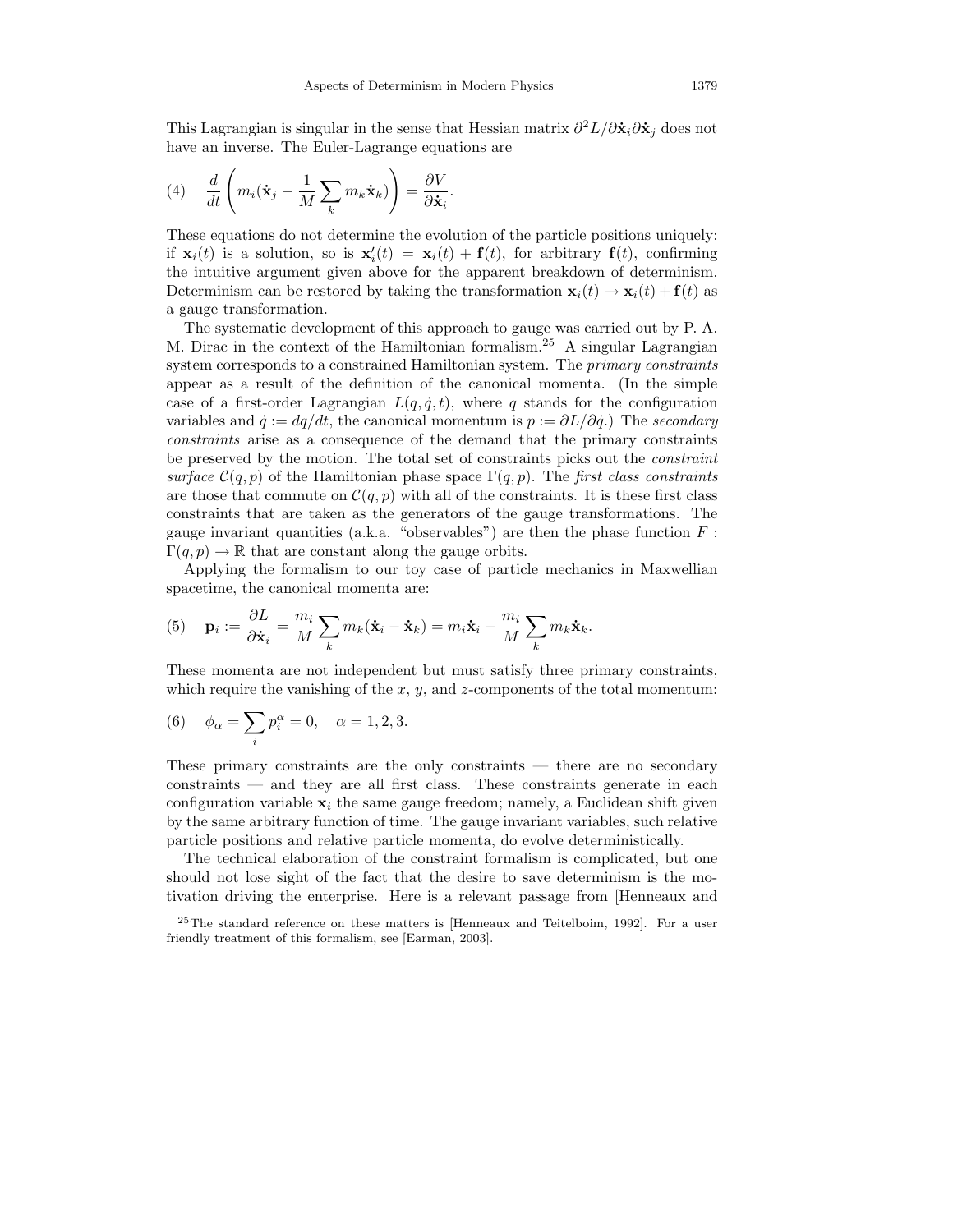Teitelboim, 1992], one of the standard references on constrained Hamiltonian systems:

The presence of arbitrary functions . . . in the total Hamiltonian tells us that not all the  $q$ 's and  $p$ 's [the configuration variables and their canonical momenta] are observable [i.e. genuine physical magnitudes]. In other words, although the physical state is uniquely defined once a set of q's and p's is given, the converse is not true  $-$  i.e., there is more than one set of values of the canonical variables representing a given physical state. To see how this conclusion comes about, we note that if we are given an initial set of canonical variables at the time  $t_1$  and thereby completely define the physical state at that time, we expect the equations of motion to *fully determine the physical state at other times*. Thus, by definition, any ambiguity in the value of the canonical variables at  $t_2 \neq t_1$  should be a physically irrelevant ambiguity. [pp. 16–17]

As suggested by the quotation, the standard reaction to the apparent failure of determinism is to blame the appearance on the redundancy of the descriptive apparatus: the correspondence between the state descriptions in terms of the original variables — the  $q$ 's and  $p$ 's — and the physical state is many-to-one; when this descriptive redundancy is removed, the physical state is seen to evolve deterministically. There may be technical difficulties is carrying through this reaction. For example, attempting to produce a reduced phase space — whose state descriptions corresponding one-one to physical states — by quotienting out the gauge orbits can result in singularities. But when such technical obstructions are not met, normal (i.e. unconstrained) Hamiltonian dynamics applies to the reduced phase space, and the reduced phase space variables evolve deterministically.

In addition to this standard reaction to the apparent failure of determinism in the above examples, two others are possible. The first heterodoxy takes the apparent violation of determinism to be genuine. This amounts to (a) treating what the constraint formalism counts as gauge dependent quantities as genuine physical magnitudes, and (b) denying that these magnitudes are governed by laws which, when conjoined with the laws already in play, restore determinism. The second heterodoxy accepts the orthodox conclusion that the apparent failure of determinism is merely apparent; but it departs from orthodoxy by accepting (a), and it departs from the first heterodoxy by denying (b) and, accordingly, postulates the existence of additional laws that restore determinism. Instances that superficially conform to part (a) of the two heterodoxies are easy to construct from examples found in physics texts where the initial value problem is solved by supplementing the equations of motion, stated in terms of gauge-dependent variables, with a gauge condition that fixes a unique solution. For instance, Maxwell's equations written in terms of electromagnetic potentials do not determine a unique solution corresponding to the initial values of the potentials and their time derivatives. Imposing the Lorentz gauge condition converts Maxwell's equations to second or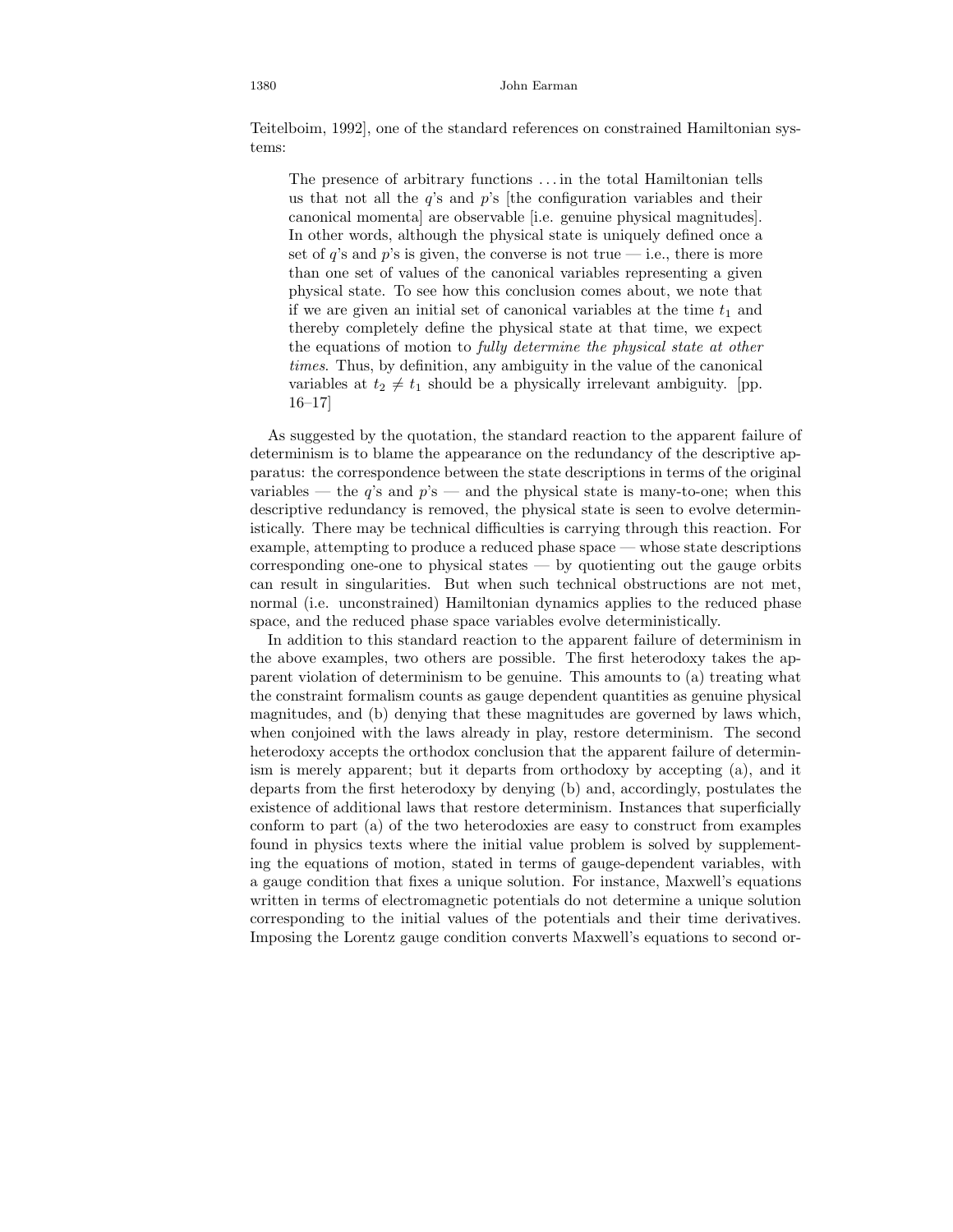der hyperbolic partial differential equations (pdes) that do admit an initial value formulation (see Section 4.2).<sup>26</sup> Similar examples can be concocted in general relativity theory where orthodoxy treats the metric potentials as gauge variables (see Section 6.2). In these examples orthodoxy is aiming to get at the values of the gauge independent variables via a choice of gauge. If this aim is not kept clearly in mind, the procedure creates the illusion that gauge-dependent variables have physical significance. It is exactly this illusion that the two heterodoxies take as real. The second heterodoxy amounts to taking the gauge conditions not as matters of calculational convenience but as additional physical laws. I know of no historical examples where this heterodoxy has led to fruitful developments in physics.

Since there is no *a priori* guarantee that determinism is true, the fact that the orthodox reading of the constraint formalism guarantees that the equations of motion admit an initial value formulation must mean that substantive assumptions that favor determinism are built into the formalism. That is indeed the case, for the Lagrangian/Hamiltonian formalism imposes a structure on the space of solutions: in the geometric language explained in Chapters 1 and 2 of this volume, the space of solutions has a symplectic or pre-symplectic structure. This formalism certainly is not guaranteed to be applicable to all of the equations of motion the Creator might have chosen as laws of motion; indeed, it is not even guaranteed to be applicable to all Newtonian type second order odes. In the 1880s Helmholtz found a set of necessary conditions for equations of this type to be derivable from an action principle; these conditions were later proved to be (locally) sufficient as well as necessary. After more than a century, the problem of finding necessary and sufficient conditions for more general types of equations of motion, whether in the form of odes or pdes, to be derivable from an action principle is still an active research topic.<sup>27</sup>

# *3.4 Determinism for fields and fluids in Newtonian physics*

Newtonian gravitational theory can be construed as a field theory. The gravitational force is given by  $\mathbf{F}_{grav} = -\nabla \varphi$ , where the gravitational potential  $\varphi$  satisfies the Poisson equation

$$
(7) \quad \nabla^2 \varphi = \rho
$$

with  $\rho$  being the mass density. If  $\varphi$  is a solution to Poisson's equation, then so is  $\varphi' = \varphi + g(\mathbf{x})f(t)$  where  $g(\mathbf{x})$  is a linear function of the spatial variables and  $f(t)$ 

<sup>&</sup>lt;sup>26</sup>Where **A** is the vector potential and  $\Phi$  is the scalar potential, the Lorentz gauge requires that

 $\nabla \cdot \mathbf{A} + \frac{\partial \Phi}{\partial t}$  $\frac{\partial}{\partial t} = 0$ 

<sup>(</sup>with the velocity of light set to unity).

<sup>27</sup>Mathematicians discuss this issue under the heading of the "inverse problem." For precise formulations of the problem and surveys of results, see [Anderson and Thompson, 1992] and [Prince, 2000].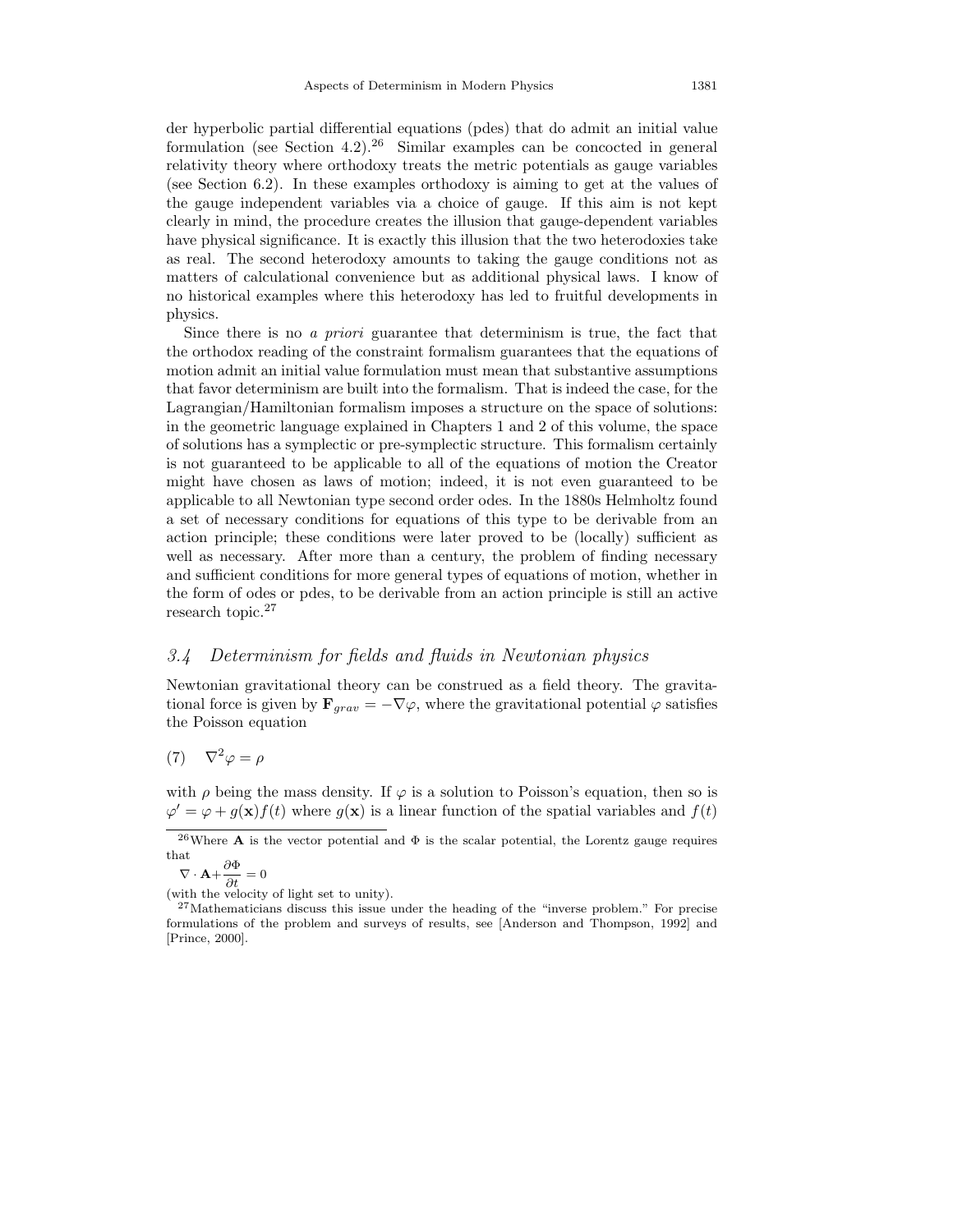is an arbitrary function of t. Choose f so that  $f(t) = 0$  for  $t \leq 0$  but  $f(t) > 0$ for  $t > 0$ . The extra gravitational force, proportional to  $f(t)$ , that a test particle experiences in the primed solution after  $t = 0$  is undetermined by anything in the past.

The determinism wrecking solutions to (7) can be ruled out by demanding that gravitational forces be tied to sources. But to dismiss homogeneous solutions to the Poisson equation is to move in the direction of treating the Newtonian gravitational field as a mere mathematical device that is useful in describing gravitational interactions which, at base, are really direct particle interactions.<sup>28</sup> In this way determinism helps to settle the ontology of Newtonian physics: the insistence on determinism in Newtonian physics demotes fields to second-class status. In relativistic physics fields come into their own, and one of the reasons is that the relativistic spacetime structure supports field equations that guarantee deterministic evolution of the fields (see Section 4.2).

In the Newtonian setting the field equations that naturally arise are elliptic (e.g. the Poisson equation) or parabolic, and neither type supports determinismwithout-crutches. An example of the latter type of equation is the classical heat equation

$$
(8) \quad \nabla^2 \Phi = \kappa \frac{\partial \Phi}{\partial t}
$$

where  $\Phi$  is the temperature variable and  $\kappa$  is the coefficient of heat conductivity.<sup>29</sup> Solutions to (8) can cease to exist after a finite time because the temperature "blows up." Uniqueness also fails since, using the fact that the heat equation propagates heat arbitrarily fast, it is possible to construct surprise solutions  $\Phi_s$ with the properties that (i)  $\Phi_s$  is infinitely differentiable, and (ii)  $\Phi_s(\mathbf{x}, t) = 0$  for all  $t \leq 0$  but  $\Phi_s(\mathbf{x}, t) \neq 0$  for  $t > 0$  (see [John, 1982, Sec. 7.1]). Because (8) is linear, if  $\Phi$  is a solution then so is  $\Phi' = \Phi + \Phi_s$ . And since  $\Phi$  and  $\Phi'$  agree for all  $t \leq 0$  but differ for  $t > 0$ , the existence of the surprise solutions completely wrecks determinism.

Uniqueness of solution to (8) can be restored by adding the requirement that  $\Phi \geq 0$ , as befits its intended interpretation of  $\Phi$  as temperature; for Widder [1975, 157] has shown that if a solution of  $\Phi(\mathbf{x},t)$  of (8) vanishes at  $t=0$  and is nonnegative for all **x** and all  $t \geq 0$ , then it must be identically zero. But one could have wished that, rather than having to use a stipulation of non-negativity to shore up determinism, determinism could be established and then used to show that if the temperature distribution at  $t = 0$  is non-negative for all **x**, then the uniquely determined evolution keeps the temperature non-negative. Alternatively, both uniqueness and existence of solutions of (8) can be obtained by limiting the

<sup>28</sup>This demotion of the status of the Newtonian gravitational field can also be supported by the fact that, unlike the fields that will be encountered in relativistic theories, it carries no energy or momentum.

<sup>&</sup>lt;sup>29</sup>The fact that this equation is not Galilean invariant need cause no concern since  $\Phi$  implicitly refers to the temperature of a medium whose rest frame is the preferred frame for describing heat diffusion.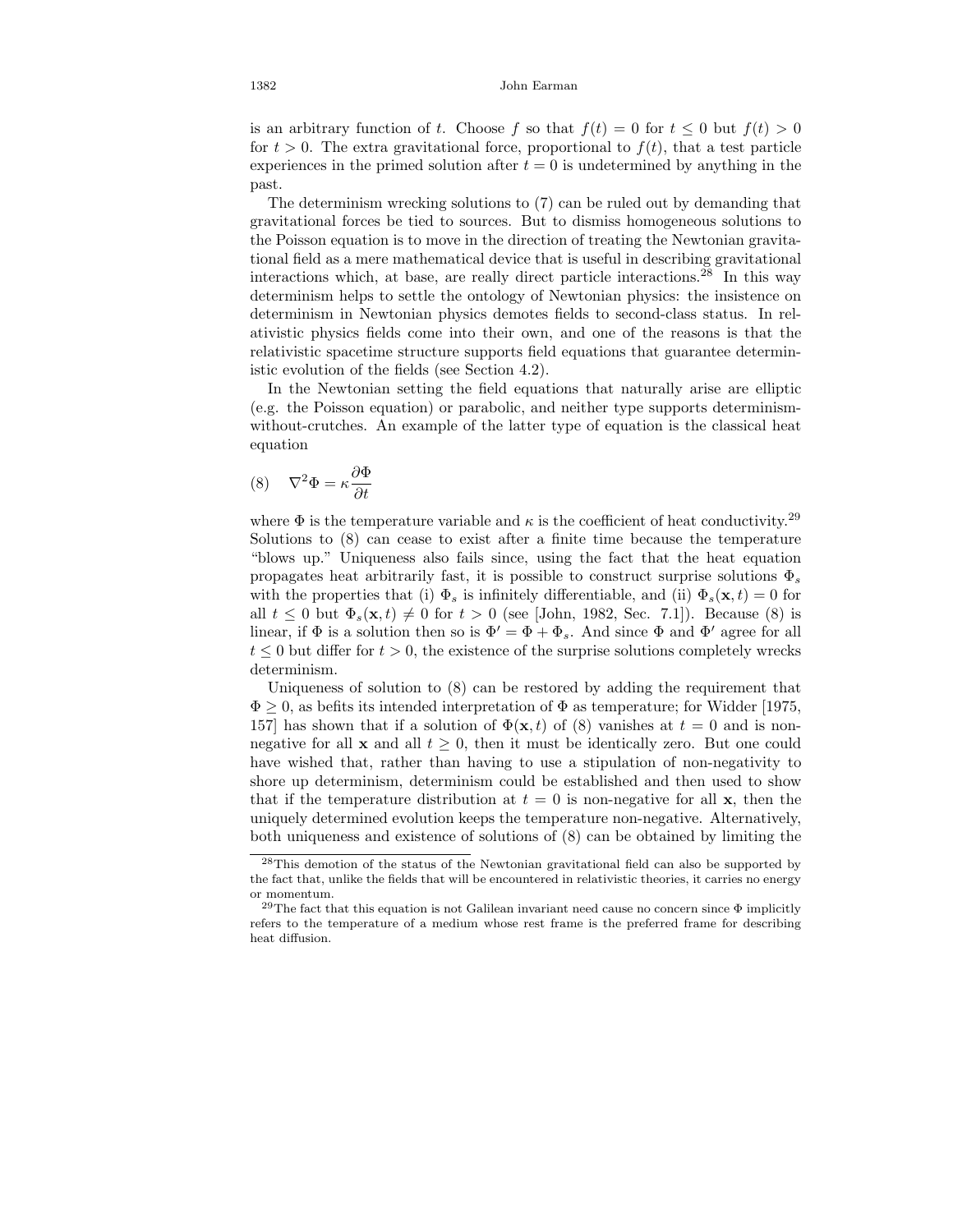growth of  $|\Phi(\mathbf{x}, t)|$  as  $|\mathbf{x}| \to \infty$ . But again one could have wished that such limits on growth could be derived as a consequence of the deterministic evolution rather than having to be stipulated as conditions that enable determinism.

Appearances of begging the question in favor of determinism could be avoided by providing at the outset a clear distinction between kinematics and dynamics, the former being a specification of the space of possible states. For example, a limit on the growth of quantum mechanical wave functions does not beg the question of determinism provided by the Schrödinger equation since the limit follows from the condition that the wave function is an element of a Hilbert space, which is part of the kinematical prescription of QM (see Section 5). Since this prescription is concocted to underwrite the probability interpretation of the wave function, we get the ironic result that the introduction of probabilities, which seems to doom determinism, also serves to support it. The example immediately above, as well as the examples of the preceding subsection and the one at the beginning of this subsection, indicate that in classical physics the kinematical/dynamical distinction can sometimes be relatively fluid and that considerations of determinism are used in deciding where to draw the line. The following example will reinforce this moral.<sup>30</sup>

The Navier-Stokes equations for an incompressible fluid moving in  $\mathbb{R}^N$ ,  $N = 2, 3$ , read

$$
\frac{D\mathbf{u}}{dt} = -\nabla p + v\Delta \mathbf{u}
$$
\n(9a)

$$
div(\mathbf{u}) = 0 \tag{9b}
$$

where  $\mathbf{u}(\mathbf{x}, t) = (u^1, u^2, ..., u^N)$  is the velocity of the fluid,  $p(\mathbf{x}, t)$  is the pressure,  $v = const. \geq 0$  is the coefficient of viscosity, and  $D/dt := \partial/\partial t + \sum u^{j}\partial/\partial x^{j}$  is

the convective derivative (see Foias at al. 2001 for a comprehensive survey). If the fluid is subject to an external force, an extra term has to be added to the right hand side of (9a). The Euler equations are the special case where  $v = 0$ . The initial value problem for (9a-b) is posed by giving the initial data

# $(\mathbf{9})$  **u** $(\mathbf{x}, 0) = \mathbf{u}_0(\mathbf{x})$

<sup>30</sup>Another reaction to the problems of determinism posed by (8) is to postpone them on the grounds that (8) is merely a phenomenological equation; heat is molecular motion and, thus, the fate of determinism ultimately rests with the character of laws of particle motion. It will be seen below, however, that in order to guarantee determinism for particle motion the helping hand of the stipulation of boundary conditions at infinity is sometimes needed. In any case, the postponement strategy taken to its logical conclusion would mean that no judgment about determinism would be forthcoming until we are in possession of the final theory-of-everything. It seems a better strategy to do today the philosophy of today's physics while recognizing, of course, that today's best theory may be superseded by a better future theory that delivers a different message about determinism.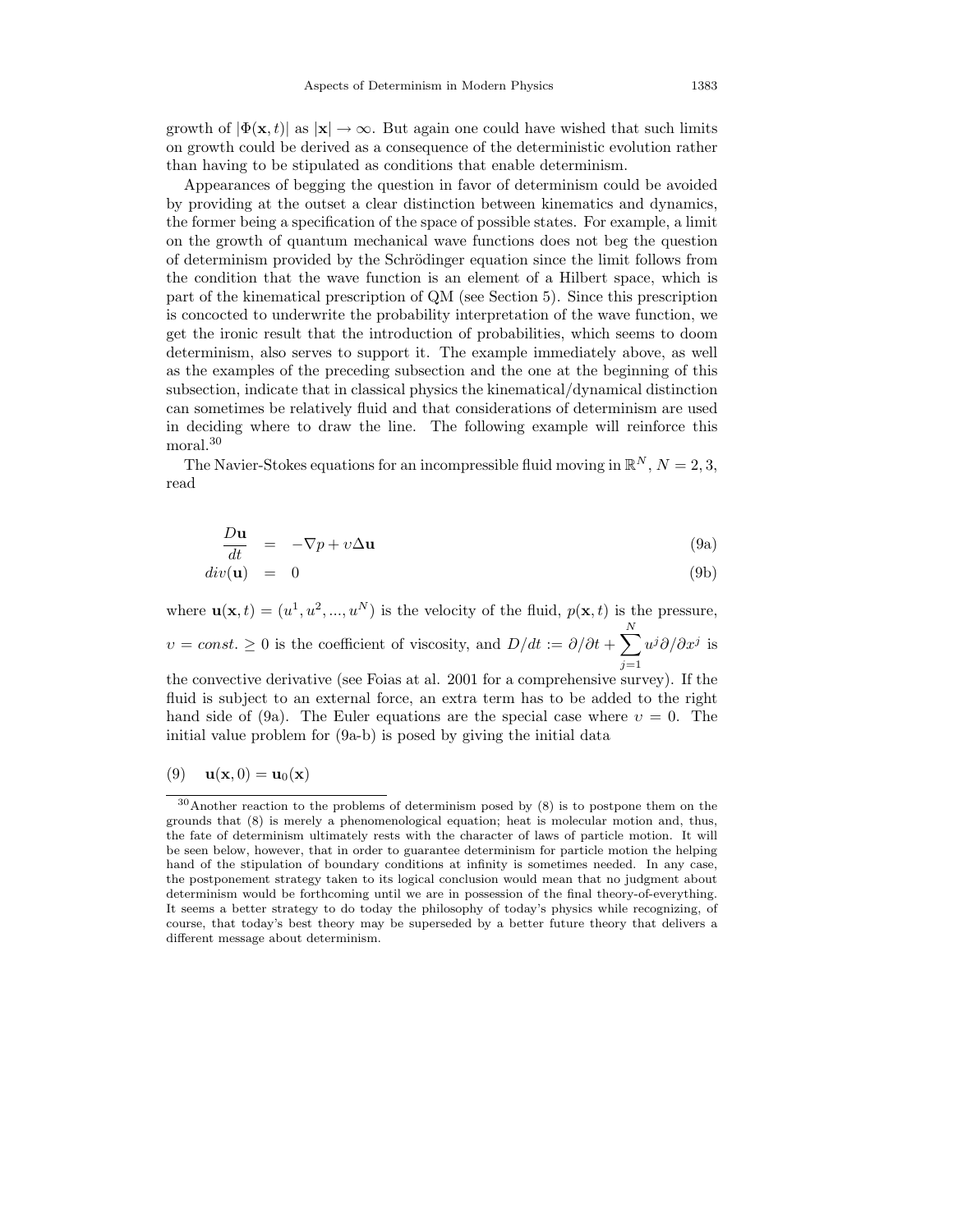where  $\mathbf{u}_0(\mathbf{x})$  is a smooth  $(C^{\infty})$  divergence-free vector field, and is solved by smooth functions  $\mathbf{u}, p \in C^{\infty}(\mathbb{R}^{N}x[0,\infty))$  satisfying (9)-(10). For physically reasonable solutions it is required both that  $\mathbf{u}_0(\mathbf{x})$  should not grow too large as  $|\mathbf{x}| \to \infty$  and that the energy of the fluid is bounded for all time:

(10) 
$$
\int_{\mathbb{R}^N} |\mathbf{u}(\mathbf{x},t)|^2 dx < \infty \text{ for all } t > 0.
$$

When  $v = 0$  the energy is conserved, whereas for  $v > 0$  it dissipates.

For  $N = 2$  it is known that a physically reasonable smooth solution exists for any given  $\mathbf{u}_0(\mathbf{x})$ . For  $N = 3$  the problem is open. However, for this case it is known that the problem has a positive solution if the time interval  $[0, \infty)$  for which the solution is required to exist is replaced by  $[0, T)$  where T is a possibly finite number that depends on  $\mathbf{u}_0(\mathbf{x})$ . When T is finite it is known as the "blowup time" since  $|\mathbf{u}(\mathbf{x},t)|$  must become unbounded as t approaches T. For the Euler equations a finite blowup time implies that the vorticity (i.e. the *curl* of  $\mathbf{u}(\mathbf{x},t)$ ) becomes unbounded as t approaches T.

Smooth solutions to the Navier-Stokes equations, when they exist, are known to be unique. This claim would seem to be belied by the symmetries of the Navier-Stokes equations since if  $\mathbf{u}(\mathbf{x}, t) = \mathbf{f}(\mathbf{x}, t)$ ,  $p(\mathbf{x}, t) = g(\mathbf{x}, t)$  is a solution then so is the transformed  $\tilde{\mathbf{u}}(\mathbf{x}, t) = \mathbf{f}(\mathbf{x} - \varepsilon \alpha(t), t) + \varepsilon \alpha_t$ ,  $\tilde{p}(\mathbf{x}, t) = g(\mathbf{x} - \varepsilon \alpha(t), t) - \varepsilon \mathbf{x} \cdot \alpha_t +$  $\frac{1}{2}\varepsilon^2 \alpha_{tt}$ , where  $\alpha(t)$  is an arbitrary smooth function of t alone (see Olver 1993, pp.  $(1, 2)$ ) 130 and 177 (Exer. 2.15)). Choosing  $\alpha(t)$  such that  $\alpha(0) = \alpha_t(0) = \alpha_{tt}(0) = 0$ but  $\alpha(t) \neq 0$  for  $t > 0$  results in different solutions for the same initial data unless  $f(x - \varepsilon \alpha(t), t) + \varepsilon \alpha_t = f(x, t)$ . However, the transformed solution violates the finiteness of energy condition (11).

The situation on the existence of solutions can be improved as follows. Multiplying (9a-b) by a smooth test function and integrating by parts over **x** and t produces integral equations that are well-defined for any  $\mathbf{u}(\mathbf{x}, t)$  and  $p(\mathbf{x}, t)$  that are respectively  $L^2$  (square integrable) and  $L^1$  (integrable). Such a pair is called a *weak solution* if it satisfies the integral equations for all test functions. Moving from smooth to weak solutions permits the proof of the existence of a solution for all time. But the move reopens the issue of uniqueness, for the uniqueness of weak solutions for the Navier-Stokes equations is not settled. A striking non-uniqueness result for weak solutions of the Euler equations comes from the construction by Scheffer [1994] and Shnirelman [1997] of self-exciting/self-destroying weak solutions:  $\mathbf{u}(\mathbf{x}, t) \equiv 0$  for  $t < -1$  and  $t > 1$ , but is non-zero between these times in a compact region of  $\mathbb{R}^3$ .

It is remarkable that basic questions about determinism for classical equations of motion remain unsettled and that these questions turn on issues that mathematicians regard as worthy of attention. Settling the existence question for smooth solutions for the Navier-Stokes equations in the case of  $N = 3$  brings a \$1 million award from the Clay Mathematics Institute (see [Fefferman, 2000]).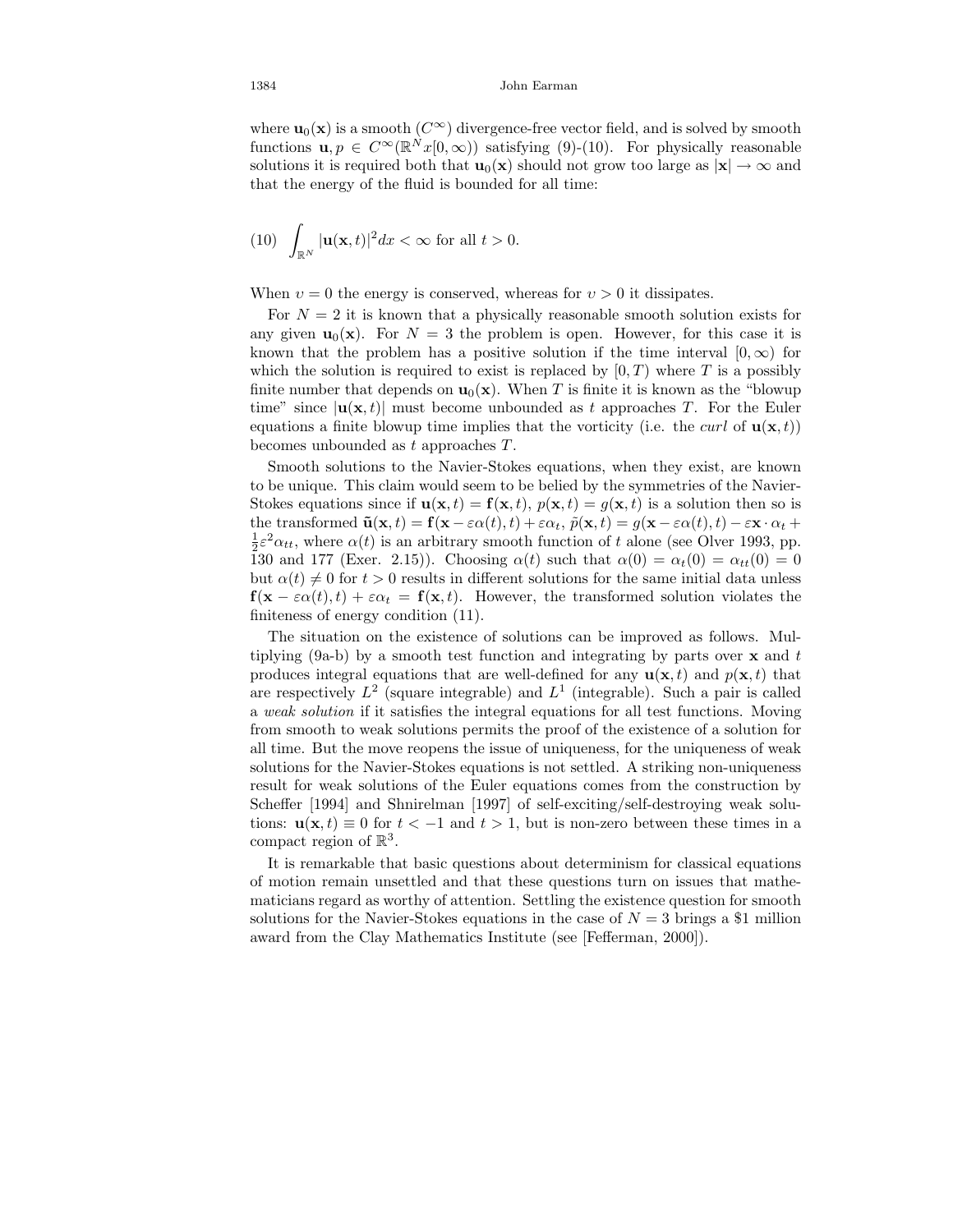#### *3.5 Continuity issues*

Consider a single particle of mass m moving on the real line R in a potential  $V(x)$ ,  $x \in \mathbb{R}$ . The standard existence and uniqueness theorems for the initial value problem of odes can be used to show that the Newtonian equation of motion

$$
(11) \quad m\ddot{x} = F(x) := -\frac{dV}{dx}
$$

has a locally (in time) unique solution if the force function  $F(x)$  satisfies a Lipschitz condition.<sup>31</sup> An example of a potential that violates the Lipschitz condition at the origin is  $-\frac{9}{2}|x|^{4/3}$ . For the initial data  $x(0) = 0 = \dot{x}(0)$  there are multiple solutions of (12):  $x(t) \equiv 0$ ,  $x(t) = t^3$ , and  $x(t) = -t^3$ , where m has been set to unity for convenience. In addition, there are also solutions  $x(t)$  where  $x(t)=0$ for  $t < k$  and  $\pm (t - k)^3$  for  $t \geq k$ , where k is any positive constant. That such force functions do not turn up in realistic physical situations is an indication that Nature has some respect for determinism. In QM it turns out that Nature can respect determinism while accommodating some of the non-Lipschitz potentials that would wreck Newtonian determinism (see Section 5.2).

# *3.6 The breakdown of classical solutions*

Consider again the case of a single particle of mass  $m$  moving on the real line R in a potential  $V(x)$ , and suppose that  $V(x)$  satisfies the Lipschitz condition, guaranteeing a temporally local unique solution for the initial value problem for the Newtonian equations of motion. However, determinism can fail if the potential is such that the particle is accelerated off to  $-\infty$  or  $+\infty$  in a finite time.<sup>32</sup> Past determinism is violated because two such solutions can agree for all future times  $t \geq t^*$  (say) — no particle is present at these times anywhere in space — but disagree at past times  $t < t^*$  on the position and/or velocity of the particle when it is present in space. Since the potential is assumed to be time independent, the equations of motion are time reversal invariant, so taking the time reverses of these escape solutions produces solutions in which hitherto empty space is invaded by particles appearing from spatial infinity. These invader solutions provide violations of future determinism. Piecing together escape and invader solutions produces further insults to determinism.

In the 1890's Paul Painlevé conjectured that for  $N > 3$  point mass particles moving in  $\mathbb{R}^3$  under their mutually attractive Newtonian gravitational forces, there exist solutions to the Newtonian equations of motion exhibiting non-collision singularities, i.e. although the particles do not collide, the solution ceases to exist

 $3^1F(x)$  satisfies the Lipschitz condition in an interval  $(a, b) \subset \mathbb{R}$  if there is a constant  $K > 0$ such that  $|F(x_1) - F(x_2)| \le K|x_1 - x_2|$  for all  $x_1, x_2 \in (a, b)$ . A sufficient condition for this is that  $dF/dx$  exists, is continuous, and  $|dF/dx| \leq K$  on  $(a, b)$  for some  $K > 0$ .

 $32$ See [Reed and Simon, 1975, Theorem X.5] for necessary and sufficient conditions for this to happen.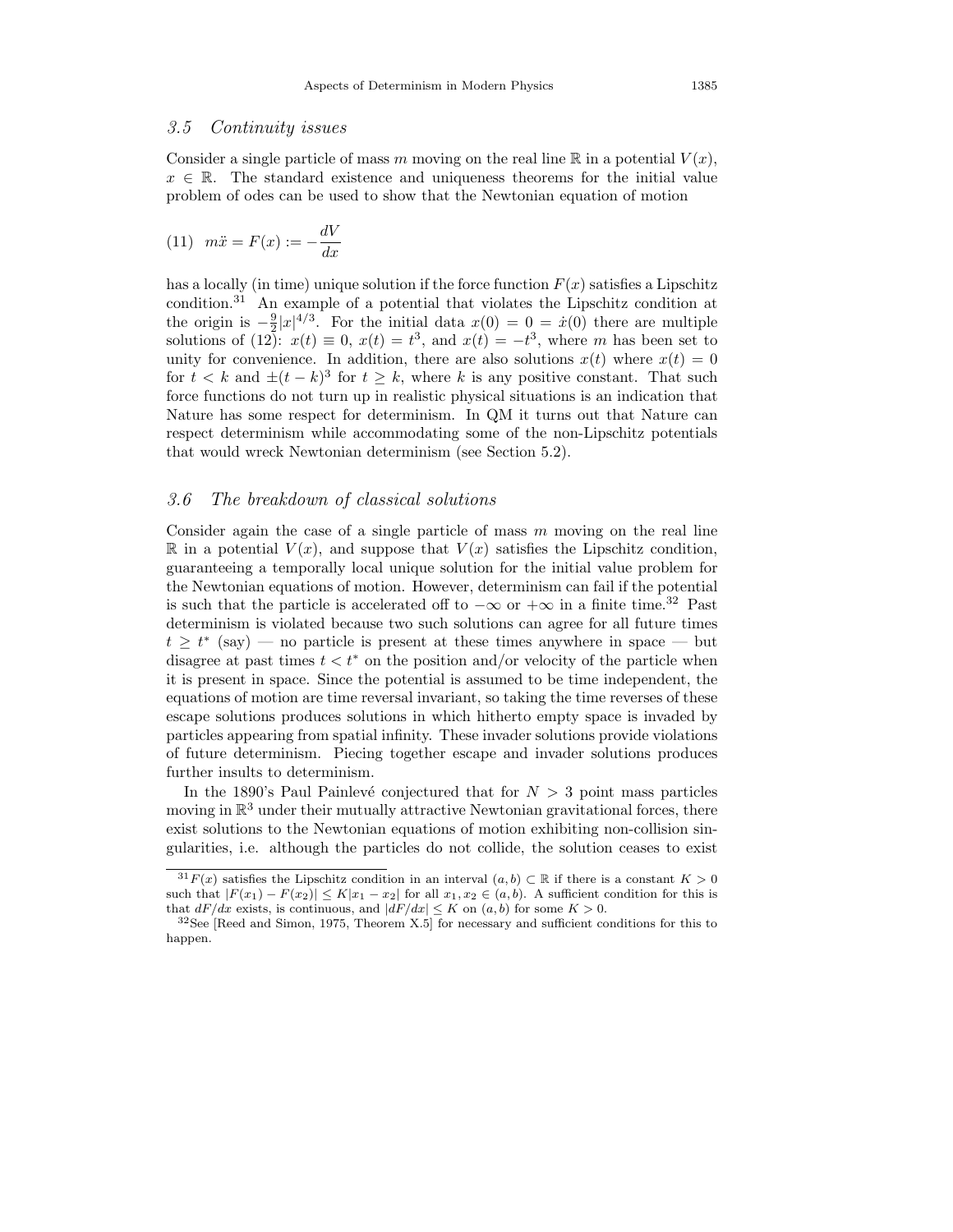after a finite time. Hugo von Zeipel [1908] showed that in such a solution the particle positions must become unbounded in a finite time. Finally, near the close of the 20th century Xia [1992] proved Painlevé conjecture by showing that for  $N = 5$ point mass particles, the Newtonian equations of motion admit solutions in which the particles do not collide but nevertheless manage to accelerate themselves off to spatial infinity in a finite time (see [Saari and Xia, 1995] for an accessible survey).

Determinism can recoup its fortunes by means of the device, already mentioned above, of supplementing the usual initial conditions with boundary conditions at infinity. Or consolation can be taken from two remarks. The first remark is that in the natural phase space measure, the set of initial conditions that lead to Xia type escape solutions has measure zero. But it is unknown whether the same is true of all non-collision singularities. The second remark is that the non-collision singularities result from the unrealistic idealization of point mass particles that can achieve unbounded velocities in a finite time by drawing on an infinitely deep potential well. This remark does not suffice to save determinism when an infinity of finite sized particles are considered, as we will see in the next subsection.

It is interesting to note that for point particles moving under mutually attractive Newtonian gravitational forces,  $QM$  cures both the collision<sup>33</sup> and non-collision singularities that can spell the breakdown of classical solutions (see Section 5.2). This is more than a mere mathematical curiosity since it is an important ingredient in the explanation of the existence and stability of the hydrogen atom.

## *3.7 Infinite collections*

Consider a collection of billiard balls confined to move along a straight line in Euclidean space. Suppose that the balls act only by contact, that only binary collisions occur, and that each such collision obeys the classical laws of elastic impact. Surely, the reader will say, such a system is as deterministic as it gets. This is so, *if* the collection is finite. But if the collection is infinite and unbounded velocities are permitted, then determinism fails because even with all of the announced restrictions in place the system can seemingly self-excite itself (see [Lanford, 1974]). P<sub>e</sub>erez Laraudogoitia [2001] shows how to use such infinite collections to create an analogue of the escape solution of the preceding subsection where all of the particles disappear in a finite amount of time. The time reverse of this scenario is one in which space is initially empty, and then without warning an infinite stream of billiard balls pour in from spatial infinity.

Legislating against unbounded velocities or imposing boundary conditions at infinity does not suffice to restore determinism if the billiard balls can be made arbitrarily small [Pérez Laraudogoitia, 2001]. For then a countably infinite collection of them can be Zeno packed into a finite spatial interval, say (0, 1], by placing the center of the first ball at 1, the second at  $1/2$ , the third at  $1/4$ , etc. Assume for ease of illustration that all the balls have equal mass  $(= 1)$ . A unit mass cue

<sup>33</sup>A collision singularity occurs when two or more of the point particles collide and the solution cannot be continued through the collision time.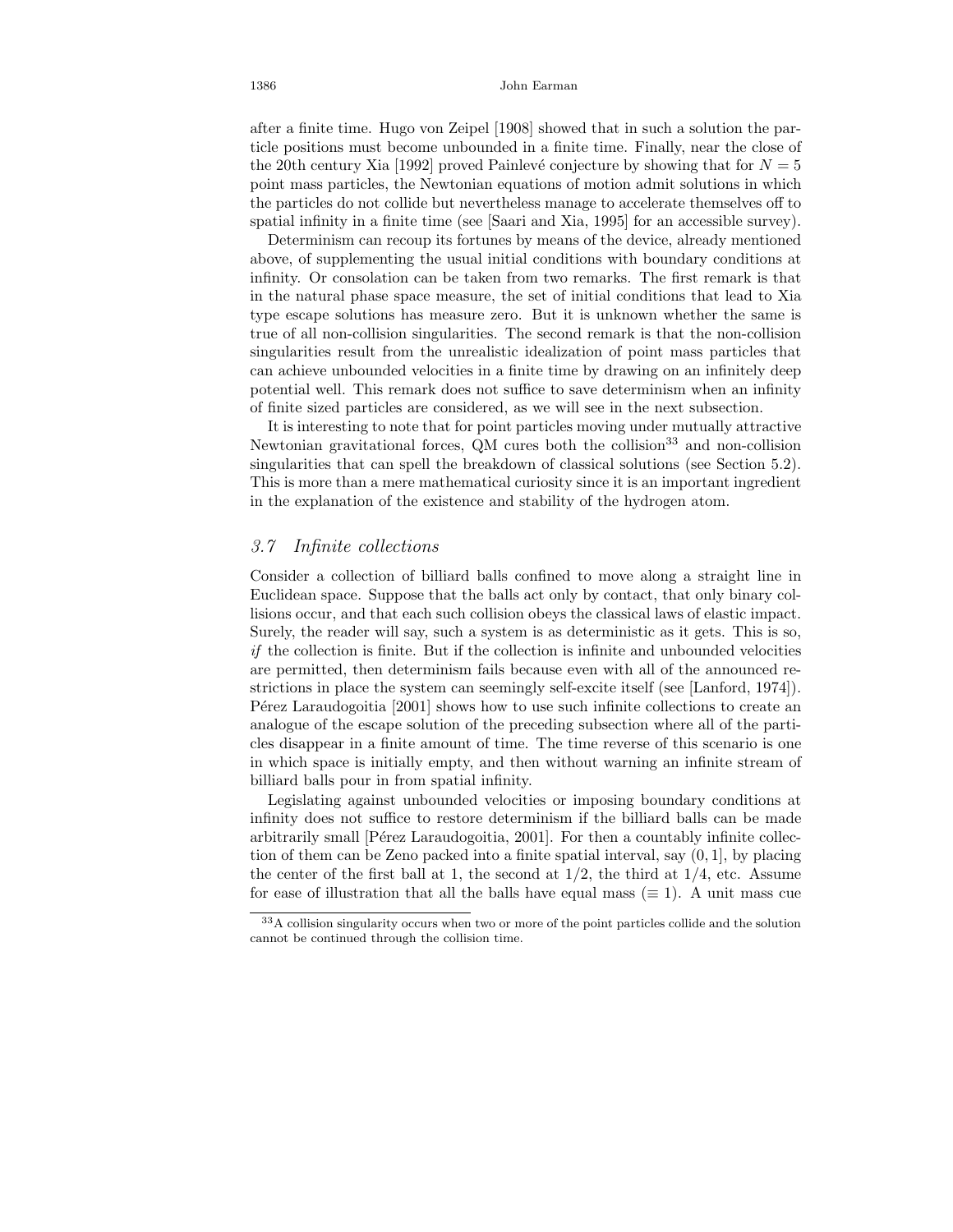ball moving with unit speed from right to left collides with the first ball and sends a ripple through the Zeno string that lasts for unit time, at the end of which all of the balls are at rest. The boring history in which all the balls are at rest for all time is, of course, also a solution of the laws of impact. Comparing this boring history with the previous one shows that past Laplacian determinism is violated.<sup>34</sup>

This failure of determinism carries with it a violation of the conservation and energy momentum, albeit in a weak sense; namely, in the inertial frame in which the object balls are initially at rest, the total energy and the total momentum each have different values before and after the collisions start, but in every other inertial frame there is no violation simply because the values are infinite both before and after the collisions.<sup>35</sup> Pérez Laraudogoitia [2005] has shown how to construct scenarios in which there is a strong violation of conservation of energy and momentum in that the violation occurs in every inertial frame.

# *3.8 Domains of dependence*

With some artificiality one of the threats to classical determinism discussed above can be summarized using a concept that will also prove very helpful in comparing the fortunes of determinism in classical physics and in relativistic physics. By a *causal curve* let us understand a (piecewise) smooth curve in spacetime that represents the spacetime trajectory for a physically possible transfer of energy/momentum. Define the *future domain of dependence*,  $D^{+}(S)$ , of a spacetime region  $S$  as the set of all spacetime points  $p$  such that any past directed causal curve with future endpoint at p and no past endpoint intersects S. The *past domain of dependence* D−(S) of S is defined analogously. And the *total domain of dependence*  $D(S)$  is the union  $D^+(S) \cup D^-(S)$ . If  $p \notin D(S)$  then it would seem that the state in region  $S$  does not suffice to determine the state at  $p$  since there is a possible causal process that passes through p but never registers on S.

Since neither the kinematics nor the dynamics of classical physics place an upper bound on the velocity at which energy/momentum can be transferred, it would seem that in principle any timelike curve  $-$  i.e. any (piecewise) smooth curve oblique to the planes of absolute simultaneity — can count as a causal curve, and as a consequence  $D(S) = \emptyset$  even when S is taken to be an entire plane of absolute simultaneity. The examples from Sections 3.4, 3.6, and 3.7 show how the "in principle" can be realized by some systems satisfying Newtonian laws of motion.

We have seen that some threats to classical determinism can be met by beefing up the structure of classical spacetime. And so it is with the threat currently under consideration. *Full Newtonian spacetime* is what results from neo-Newtonian

<sup>&</sup>lt;sup>34</sup>The time reverse of the interesting history starts with all the balls initially at rest, and then subsequently the collection self-excites, sending a ripple of collisions from left to right and ejecting the cue ball. If this self-exciting history is physically possible, then future laplacian determinism is violated. However, it might rejected on the grounds that it violated Newton's first law of motion.

 $35$  For a comment on how the availability of an infinite amount of momentum/energy renders the indeterminism unsurprising, see [Norton, 1999, 1268].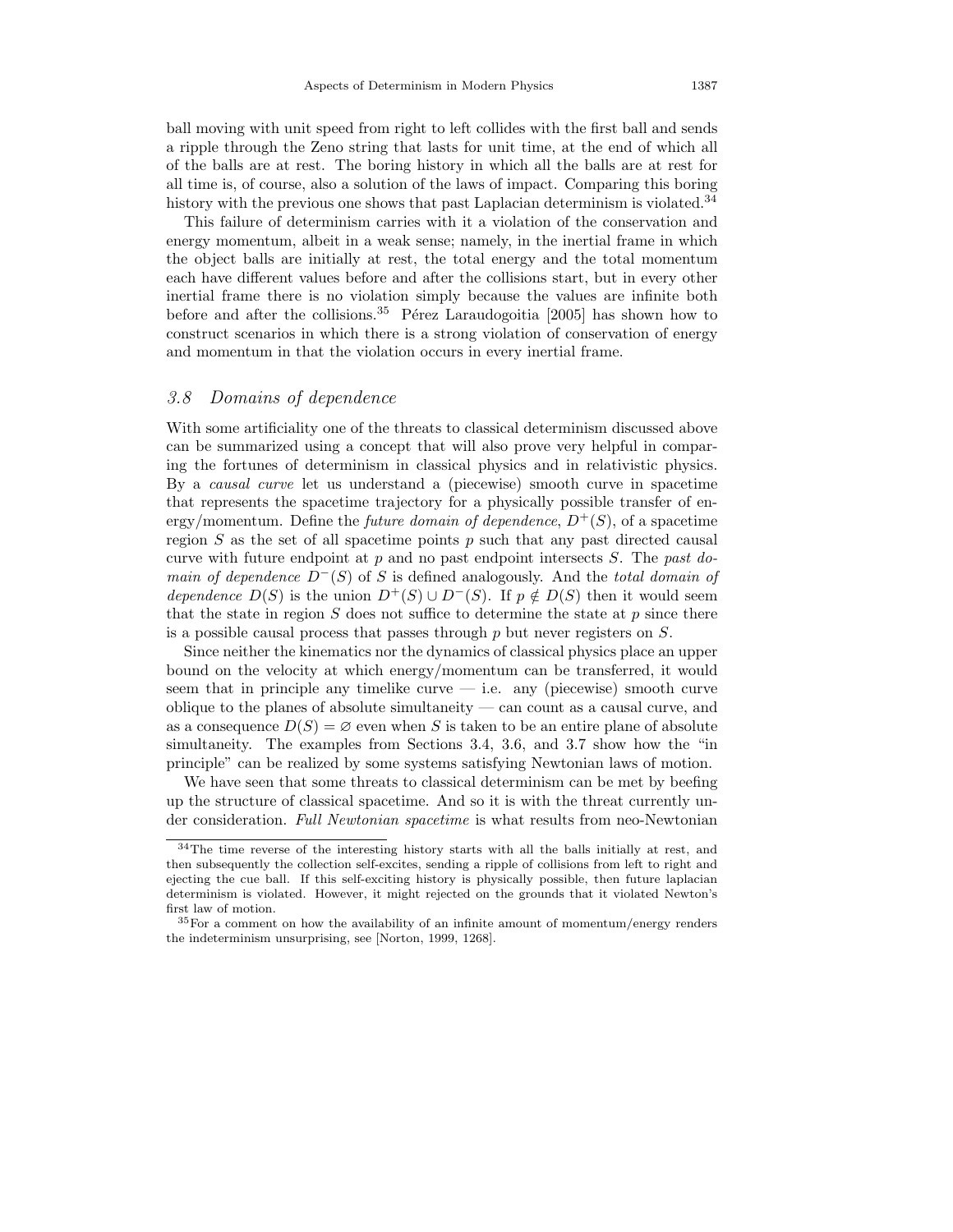spacetime by adding absolute space in the form of a distinguished inertial frame ('absolute space'). In this setting the spacetime symmetries are small enough that there are now finite invariant velocities (intuitively, velocities as measured relative to absolute space), and thus laws can be formulated that set a finite upper bound on the absolute velocity of causal propagation. Nor is this move necessarily *ad hoc* as shown, for example, by the fact that the formulation of Maxwell's laws of electromagnetism in a classical spacetime setting evidently requires the services of a distinguished inertial frame, the velocity of light c being the velocity as measured in this frame.

But, as is well known, such a formulation is embarrassed by the undetectability of motion with respect to absolute space. This embarrassment provides a direct (albeit anachronistic) route from classical to relativistic spacetime. Adopting for classical spacetimes the same geometric language used in the special and general theories of relativity (see [Earman, 1989, Ch. 2]), absolute space is represented by a covariantly constant timelike vector field  $A^a$ , the integral curves of which are the world lines of the points of absolute space. The space metric is represented by a degenerate second rank contravariant tensor  $h^{ab}$ , which together with  $A^a$ defines a tensor that is formally a Minkowski metric:  $\eta^{ab} := h^{ab} - A^a A^b$ . The unobservability of absolute motion means that there is no preferred way to split  $\eta^{ab}$  into an  $h^{ab}$  part and a  $A^a A^b$  part, suggesting that  $\eta^{ab}$  is physically as well as formally a Lorentz metric. As we will see in Section 4.1, this puts determinism on much firmer ground in that domains of dependence of local or global time slices are non-empty in the spacetime setting of STR.

# *3.9 Determinism, predictability, and chaos*

Laplace's vision of a deterministic universe makes reference to an "intelligence" (which commentators have dubbed 'Laplace's Demon'):

We ought to regard the present state of the universe as the effect of its antecedent state and as the cause of the state that is to follow. An intelligence knowing all of the forces acting in nature at a given instant, as well as the momentary positions of all things in the universe, would be able to comprehend in one single formula the motions of the largest bodies as well as the lightest atoms in the world, provided that its intellect were sufficiently powerful to subject all data to analysis; to it nothing would be uncertain, the future as well as the past would be present to its eyes.<sup>36</sup>

<sup>36</sup>[Laplace, 1820]. English translation from [Nagel, 1961, 281-282]. More than a century earlier Leibniz espoused a similar view: "[O]ne sees then that everything proceeds mathematically that is, infallibly — in the whole wide world, so that if someone could have sufficient insight into the inner parts of things, and in addition has remembrance and intelligence enough to consider all the circumstances and to take them into account, he would be a prophet and would see the future in the present as in a mirror." Quoted from [Cassirer, 1956, 12].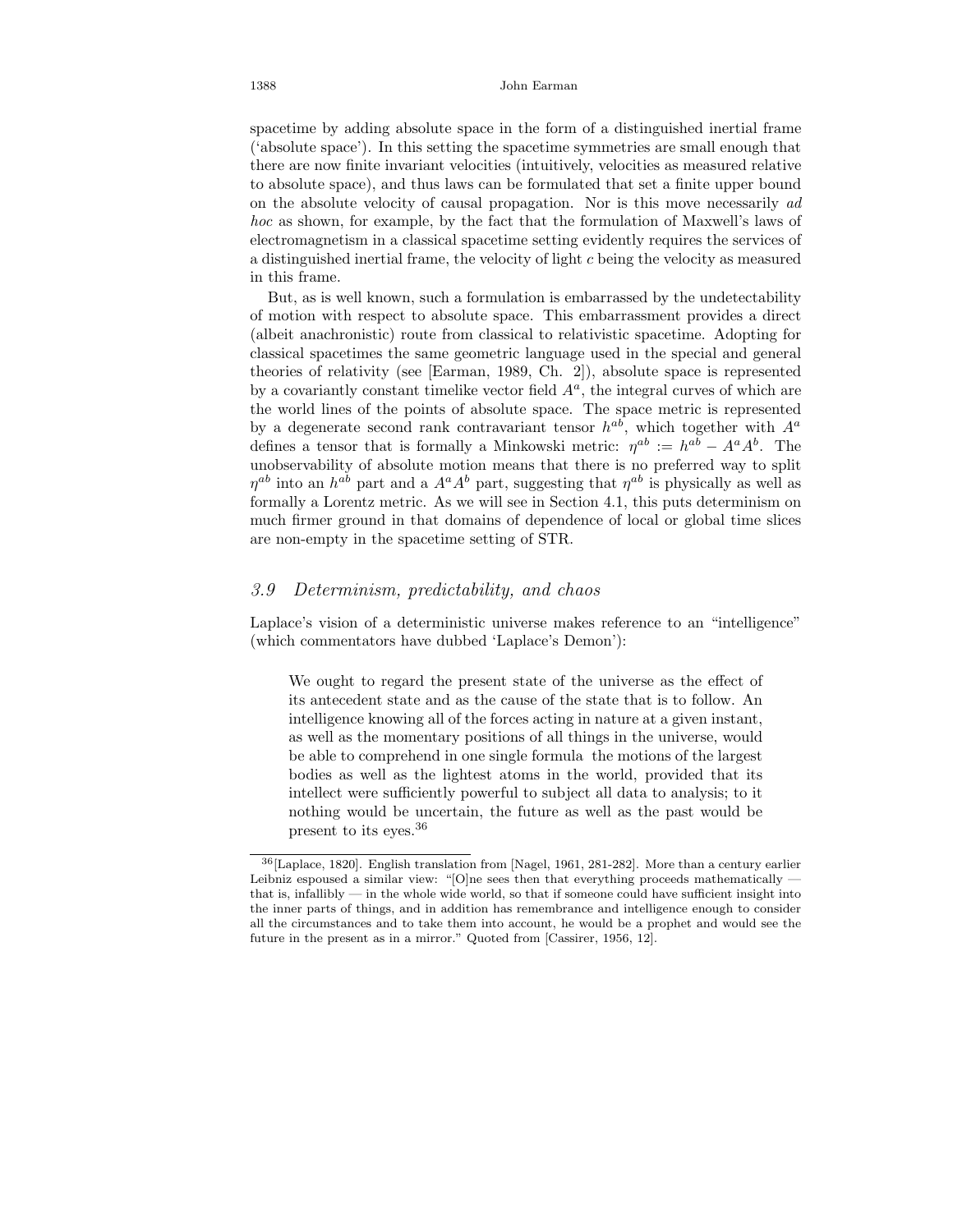Perhaps by taking Laplace's vision too literally, philosophers and physicists alike conflate determinism and predictability. The conflation leads them to reason as follows: here is a case where predictability fails; thus, here is a case where determinism fails.<sup>37</sup> This is a mistake that derives from a failure to distinguish determinism — an ontological doctrine about how the world evolves — from predictability an epistemic doctrine about what can inferred, by various restricted means, about the future (or past) state of the world from a knowledge of its present state.

There is, however, an interesting connection between determinism and practical predictability for laws of motion that admit an initial value problem that is *well-posed* in the sense that, in some appropriate topology, the solutions depend continuously on the initial data.<sup>38</sup> The standard existence and uniqueness proofs for the initial value problem for the odes used in particle mechanics also furnish a proof of well-posedness, which can be traced to the fact that the existence proof is constructive in that it gives a procedure for constructing a series of approximations that converge to the solution determined by the initial data.

To illustrate the implications of well-posedness for predictability, consider the toy case of a system consisting of a single massive particle obeying Newtonian equations of motion. If a suitable Lipschitz condition is satisfied, then for any given values of the position  $q(0)$  and velocity  $\dot{q}(0)$  of the particle at  $t = 0$  there exists (for some finite time interval surrounding  $t = 0$ ) a unique solution: symbolically  $q(t) = F(q(0), \dot{q}(0), t)$ . And further, since this initial value problem is well-posed, for any fixed  $t > 0$  (within the interval for which the solution is guaranteed to exist), F is a continuous function of  $q(0)$  and  $\dot{q}(0)$ . Suppose then that the practical prediction task is to forecast the actual position  $\bar{q}(t^*)$  of the particle at some given  $t^* > 0$  with an accuracy of  $\epsilon > 0$ , and suppose that although measurements of position or velocity are not error free, the errors can be made arbitrarily small. By the continuity of F, there exist  $\delta_1 > 0$  and  $\delta_2 > 0$  such that if  $|q(0) - \bar{q}(0)|$  $\delta_1$  and  $|\dot{q}(0) - \overline{\dot{q}}(0)| < \delta_2$ , then  $|q(t^*) - \overline{q}(t^*)| < \epsilon$ . Thus, measuring at  $t = 0$  the actual particle position and velocity with accuracies  $\pm \delta_1/2$  and  $\pm \delta_2/2$  respectively ensures that when the measured values are plugged into  $F$ , the value of the function for  $t = t^*$  answers to the assigned prediction task. (Note, however, that since the actual initial state is unknown, so are the required accuracies  $\pm \delta_1/2$  and  $\pm \delta_2/2$ , which may depend on the unknown state as well as on  $\epsilon$  and  $t^*$ . This hitch could be overcome if there were minimum but non-zero values of  $\delta_1$  and  $\delta_2$  that

<sup>37</sup>On the philosophical side, Karl Popper is the prime example. Popper [1982] goes so far as to formulate the doctrine of "scientific determinism" in terms of prediction tasks. An example on the physics side is Reichl [1992]: "[W]e now know that the assumption that Newton's equations are deterministic is a fallacy! Newton's equations are, of course, the correct starting point of mechanics, but in general they only allow us to determine [read: predict] the long time behavior of *integrable* mechanical systems, few of which can be found in nature" (pp.  $2-3$ ). I am happy to say that in the second edition of Reichl's book this passage is changed to "[W]e now know that the assumption that Newton's equations can predict the future is a fallacy!" [Reichl 2004, 3; italics added].

 $38$ When the topology is that induced by a norm  $|| \cdot ||$  on the instantaneous states represented by a function  $s(t)$  of time, well-posedness requires that there is a non-decreasing, nonnegative function  $C(t)$  such that  $||s(t)|| \leq C(t) ||s(0)||$ ,  $t > 0$ , for any solution  $s(t)$ .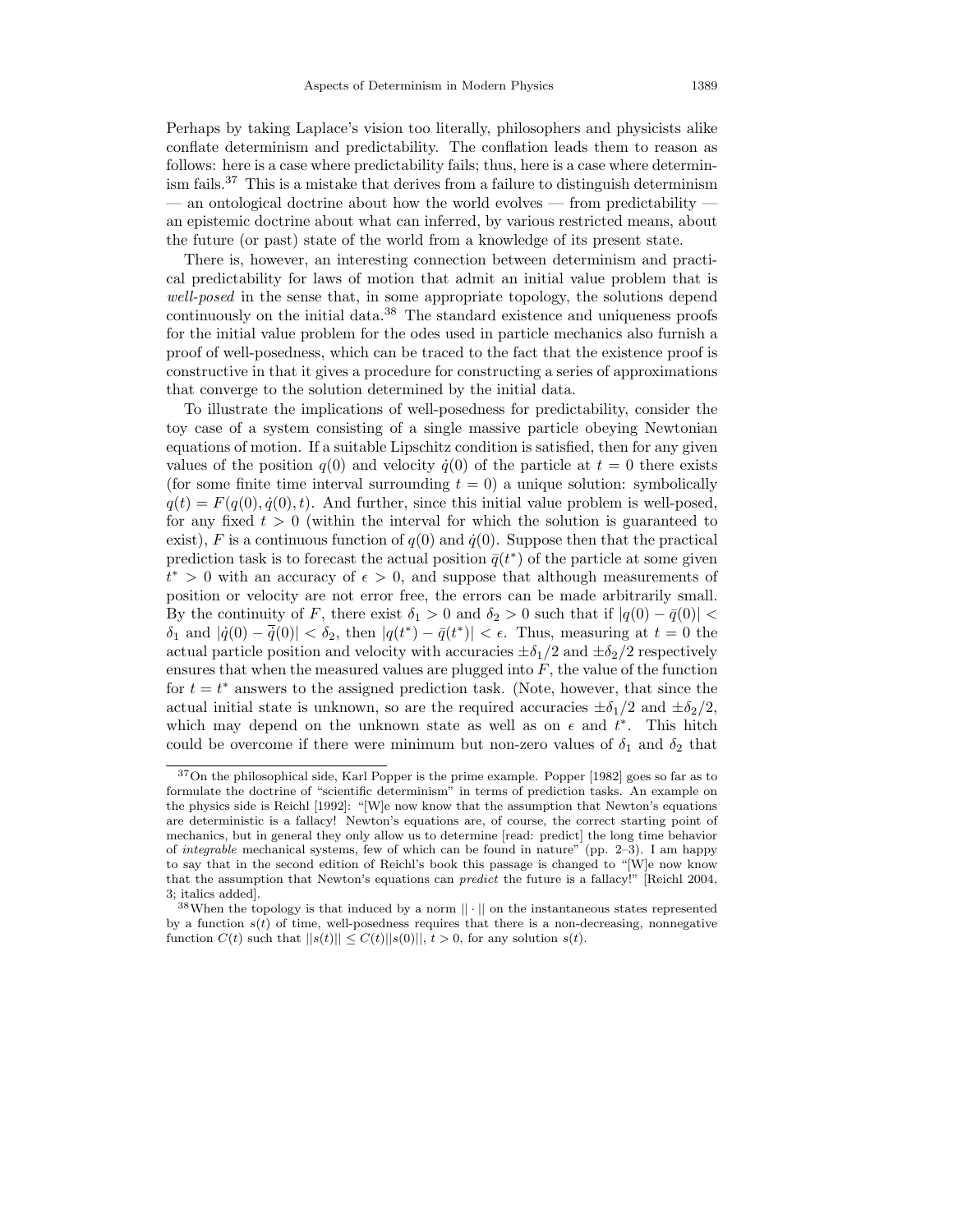answered to the given prediction task whatever the initial state; but there is no *a priori* guarantee that such minimum values exist. A prior measurement with known accuracy of the position and velocity at some  $t^{**} < 0$  will put bounds, which can be calculated from F, on the position and velocity at  $t = 0$ . And then the minimum values can be calculated for accuracies  $\delta_1$  and  $\delta_2$  of measurements at  $t = 0$  that suffice for the required prediction task for any values of the position and velocity within the calculated bounds.)

Jacques Hadamard, who made seminal contributions to the Cauchy or initial value problem for pdes, took the terminology of "well-posed" (a.k.a. "properly posed") quite literally. For he took it as a criterion for the proper mathematical description of a physical system that the equations of motion admit an initial value formulation in which the solution depends continuously on the initial data (see [Hadamard, 1923, 32]). However, the standard Courant-Hilbert reference work, *Methods of Mathematical Physics*, opines that

"properly posed" problems are by far not the only ones which appropriately reflect real phenomena. So far, unfortunately, little mathematical progress has been made in the important task of solving or even identifying such problems that are not "properly posed" but still are important and motivated by realistic situations. [1962, Vol. 2, 230].

Some progress can be found in [Payne, 1975] and the references cited therein.

Hadamard was of the opinion that if the time development of a system failed to depend continuously on the initial conditions, then "it would appear to us as being governed by pure chance (which, since Poincaré,  $39$  has been known to consist precisely in such a discontinuity in determinism) and not obeying any law whatever" [1923, 38]. Currently the opinion is that the appearance of chance in classical systems is due not to the failure of well-posedness but to the presence of chaos.

The introduction of *deterministic chaos* does not change any of the above conclusions about determinism and predictability. There is no generally agreed upon definition of chaos, but the target class of cases can be picked out either in terms of cause or effects. The cause is sensitive dependence of solutions on initial conditions, as indicated, for example, by positive Lyapunov exponents. The effects are various higher order ergodic properties, such as being a mixing system, being a K-system, being a Bernoulli system, etc.<sup>40</sup> Generally a sensitive dependence on initial conditions *plus* compactness of the state space is sufficient to secure such properties. The sensitive dependence of initial condition that is the root cause of chaotic behavior does not contradict the continuous dependence of solutions on initial data, and, therefore, does not undermine the task of predicting with any desired finite accuracy the state at a *fixed* future time, assuming that error in measuring the initial conditions can be made arbitrarily small. If, however, there

 $39$ See Poincaré's essay "Chance" in Science and Method [1952].

 $^{40}$ See Uffink, this volume, section 6.2, or [Lichtenberg and Lieberman, 1991] for definitions of these concepts.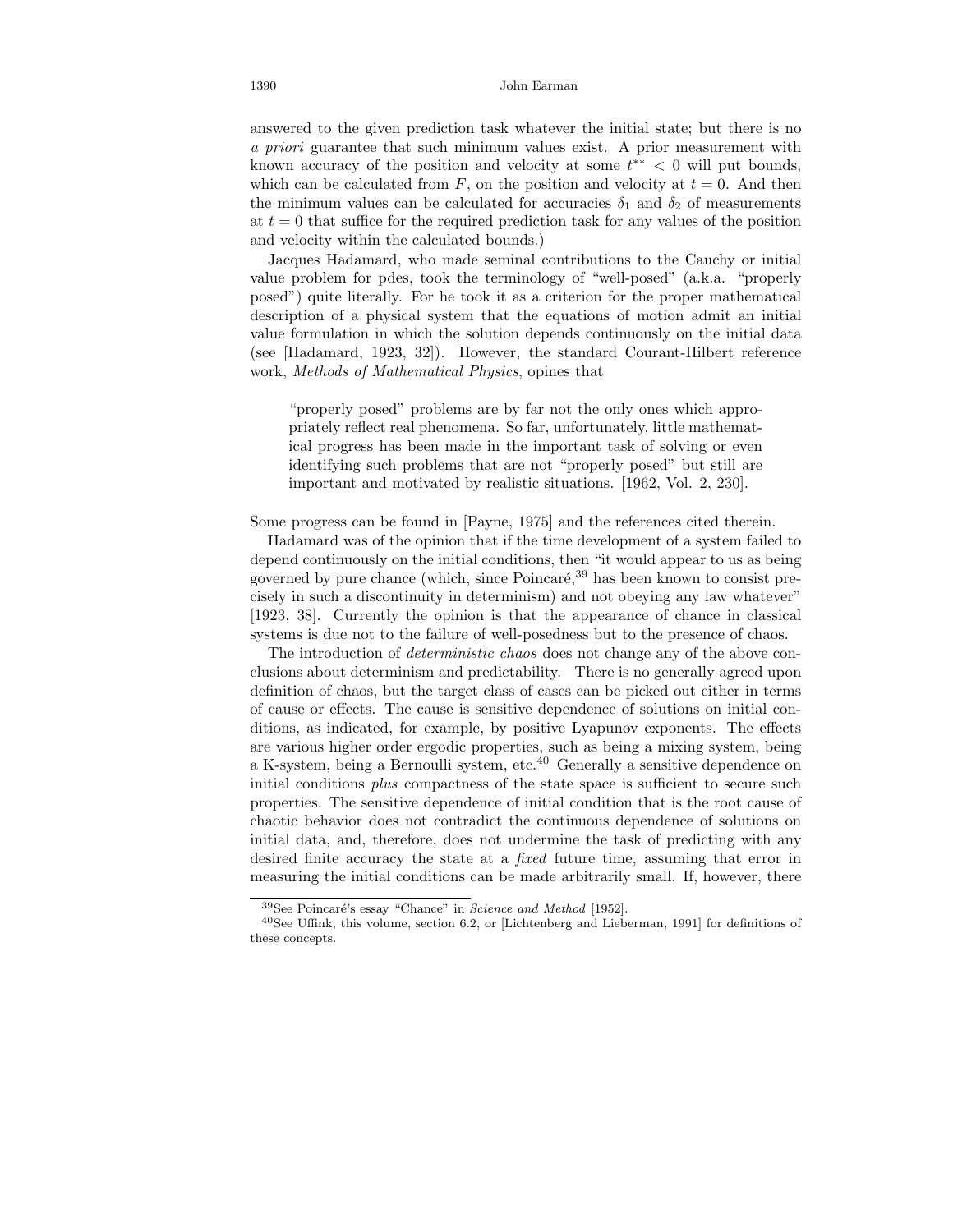is a fixed lower bound on the accuracy of measurements — say, because the measuring instruments are macroscopic and cannot make discriminations below some natural macroscopic scale — then the presence of deterministic chaos can make some prediction tasks impossible. In addition, the presence of chaos means that no matter how small the error (if non zero) in ascertaining the initial conditions, the accuracy with which the future state can be forecast degrades rapidly with time. To ensure the ability to predict with some given accuracy  $\epsilon > 0$  for all  $t > 0$ by ascertaining the initial conditions at  $t = 0$  with sufficiently small error  $\delta > 0$ , it would be necessary to require not only well-posedness but *stability*, which is incompatible with chaos.<sup>41</sup>

Cases of classical chaos also show that determinism on the microlevel is not only compatible with stochastic behavior at the macro level but also that the deterministic microdynamics can ground the macro-stochasticity. For instance, the lowest order ergodic property — ergodicity — arguably justifies the use of the microcanonical probability distribution and provides for a relative frequency interpretation; for it implies that the microcanonical distribution is the only stationary distribution absolutely continuous with respect to Lebesque measure and that the measure of a phase volume is equal to the limiting relative frequency of the time the phase point spends in the volume. In these cases there does not seem to be a valid contrast between "objective" and "epistemic" probabilities. The probabilities are epistemic in the sense that conditionalizing on a mathematically precise knowledge of the initial state reduces the outcome probability to 0 or 1. But the probabilities are not merely epistemic in the sense of merely expressing our ignorance, for they are supervenient on the underlying microdynamics.

Patrick Suppes [1991; 1993] has used such cases to argue that, because we are confined to the macrolevel, determinism becomes for us a "transcendental" issue since we cannot tell whether we are dealing with a case of irreducible stochasticity or a case of deterministic chaos. Although I feel some force to the argument, I am not entirely persuaded. There are two competing hypotheses to explain observed macro-stochasticity: it is due to micro-determinism plus sensitive dependence on initial conditions vs. it is due to irreducible micro-stochasticity. The work in recent decades on deterministic chaos supplies the details on how the first hypothesis can be implemented. The details of the second hypothesis need to be filled in; particular, it has to be explained how the observed macro-stochasticity supervenes on the postulated micro-stochasticity.<sup>42</sup> And then it has to be demonstrated that the two hypotheses are underdetermined by all possible observations on the macrolevel. If both of these demands were met, we would be faced with a particular instance of the general challenge to scientific realism posed by underdetermination of theory by observational evidence, and all of the well-rehearsed moves and countermoves in the realism debate would come into play. But it is futile to fight these battles until some concrete version of the second hypothesis is presented.

<sup>&</sup>lt;sup>41</sup>Stability with respect to a norm on states  $s(t)$  requires that there is a constant C such that  $||s(t)|| \leq C ||s(0)||$ ,  $t > 0$ , for any solution  $s(t)$ . Compare to footnote 38.

 $^{42}$ It is not obvious that micro-stochasticity always percolates up to the macro-level.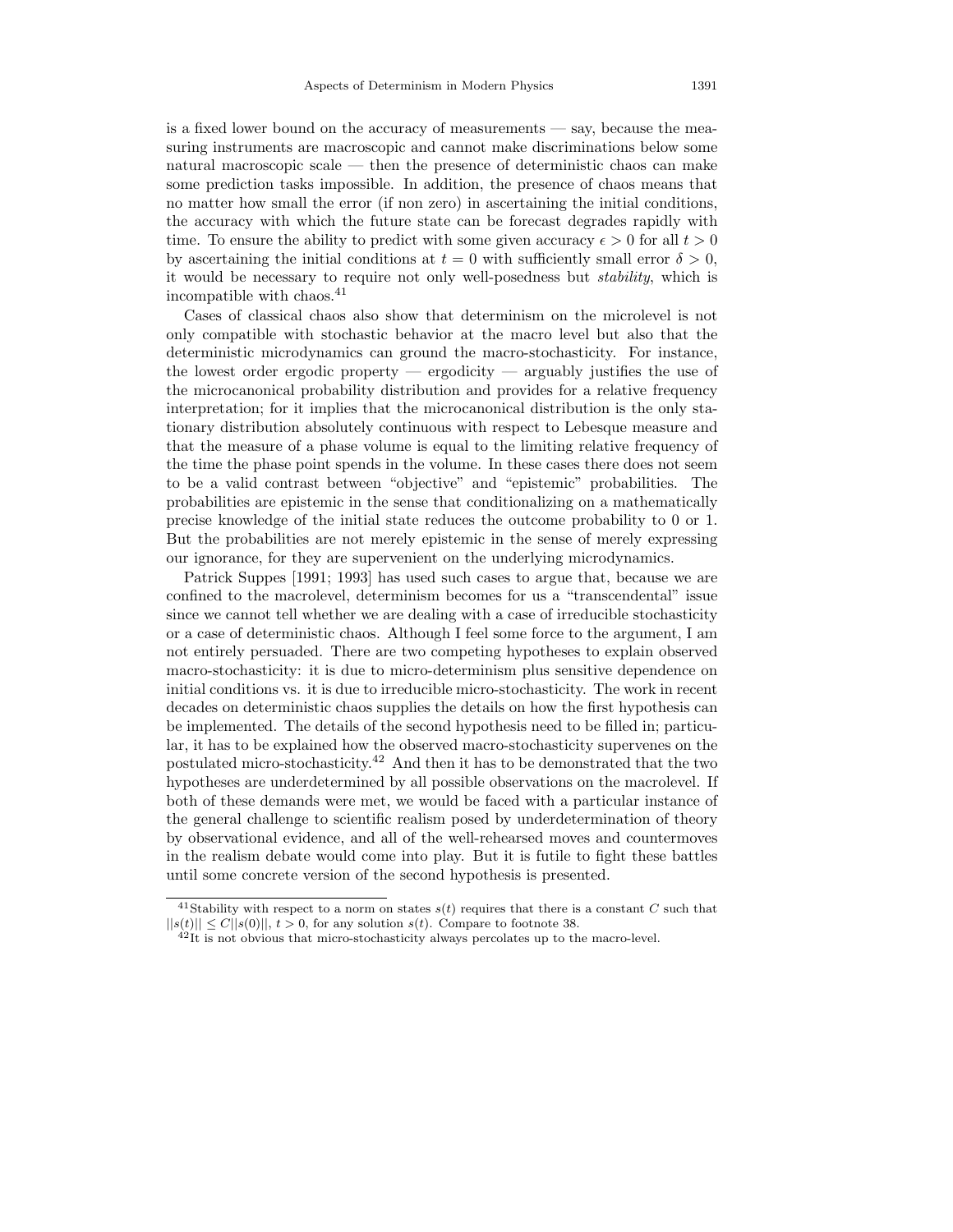# *3.10 Laplacian demons, prediction, and computability*

Since we are free to imagine demons with whatever powers we like, let us suppose that Laplace's Demon can ascertain the initial conditions of the system of interest with absolute mathematical precision. As for computational ability, let us suppose that the Demon has at its disposal a universal Turing machine. As impressive as these abilities are, they may not enable the Demon to predict the future state of the system even if it is deterministic. Returning to the example of the Newtonian particle from the preceding subsection, if the values of the position and velocity of the particle at time  $t = 0$  are plugged into the function  $F(q(0), \dot{q}(0), t)$  that specifies the solution  $q(t)$ , the result is a function  $\mathcal{F}(t)$  of t; and plugging different values of the initial conditions results in different  $\mathcal{F}(t)$  — indeed, by the assumption of determinism, the  $\mathcal{F}(t)$ 's corresponding to different initial conditions must differ on any finite interval of time no matter how small. Since there is a continuum of distinct initial conditions, there is thus a continuum of distinct  $\mathcal{F}(t)$ 's. But only a countable number of these  $\mathcal{F}(t)$ 's will be Turing computable functions.<sup>43</sup> Thus, for most of the initial conditions the Demon encounters, it is unable to predict the corresponding particle position  $q(t)$  at  $t > 0$  by using its universal Turing machine to compute the value of  $\mathcal{F}(t)$  at the relevant value of  $t$  — in Pitowsky's [1996] happy turn of phrase, the Demon must consult an Oracle in order to make a sure fire prediction.

However, if  $q(0)$  and  $\dot{q}(0)$  are both Turing computable real numbers, then an Oracle need not be consulted since the corresponding  $\mathcal{F}(t)$  is a Turing computable function; and if t is a Turing computable real number, then so is  $\mathcal{F}(t)$ . This follows from the fact that the existence and uniqueness proofs for odes gives an effective procedure for generating a series of approximations that converges effectively to the solution; hence, if computable initial data are fed into the procedure, the result is an effectively computable solution function. Analogous results need not hold when the equations of motion are pdes. Jumping ahead to the relativistic context, the wave equation for a scalar field provides an example where Turing computability of initial conditions is not preserved by deterministic evolution (see Section 4.4).

A more interesting example where our version of Laplace's Demon must consult an Oracle has been discussed by Moore [1990; 1991] and Pitowsky [1996]. Moore constructed an embedding of an abstract universal Turing machine into a concrete classical mechanical system consisting of a particle bouncing between parabolic and flat mirrors arranged so that the motion of the particle is confined to a unit

<sup>43</sup>The familiar notion of a Turing computable or recursive function is formulated for functions of the natural numbers, but it can be generalized so as to apply to functions of the real numbers. First, a computable real number x is defined as a limit of a computable sequence  ${r_n}$  of rationals that converges effectively, i.e. there is a recursive function  $f(n)$  such that  $k \geq f(n)$  entails  $|x - r_k| \leq 10^n$ . Next, a sequence  $\{x_n\}$  of reals is said to be computable iff there is a double sequence  ${r_{kn}}$  such that  $r_{kn} \to x_n$  as  $k \to \infty$  effectively in both k and n. Finally, a function of the reals is said to be computable iff it maps every computable sequence in its domain into a computable sequence and, moreover, it is effectively uniformly continuous. For details, see [Pour-el and Richards, 1989].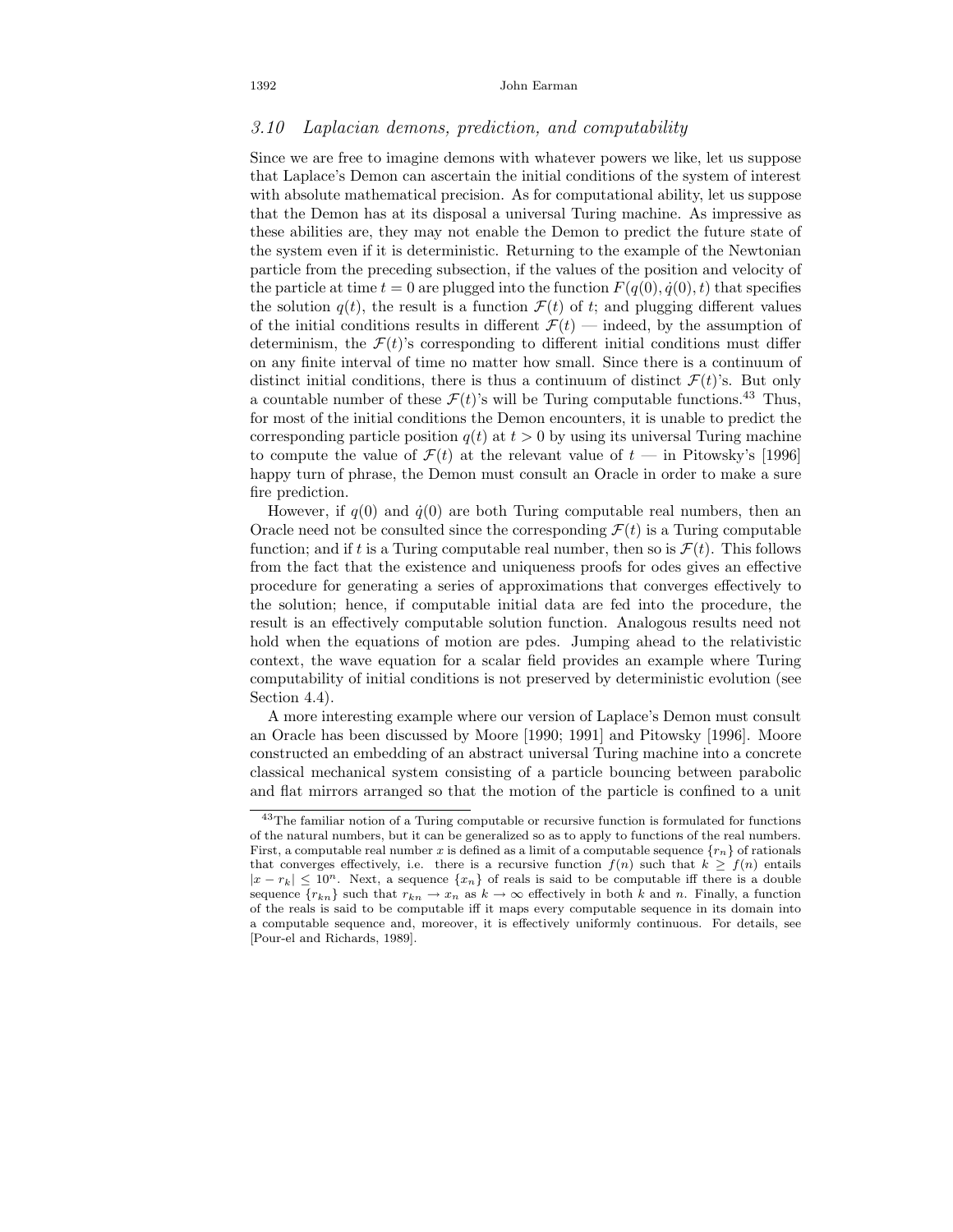square. Using this embedding Moore was able to show how recursively unsolvable problems can be translated into prediction tasks about the future behavior of the particle that the Demon cannot carry out without help from an Oracle, even if it knows the initial state of the particle with absolute precision! For example, Turing's theorem says that there is no recursive algorithm to decide whether a universal Turing machine halts on a given input. Since the halting state of the universal Turing machine that has been embedded in the particle-mirror system corresponds to the particle's entering a certain region of the unit square to which it is thereafter confined, the Demon cannot predict whether the particle will ever enter this region. The generalization of Turing's theorem by Rice [1953] shows that many questions about the behavior of a universal Turing machine in the unbounded future are recursively unsolvable, and these logical questions will translate into physical questions about the behavior of the particle in the unbounded future that the Demon cannot answer without consulting an Oracle.

The reader might ask why we should fixate on the Turing notion of computability. Why not think of a deterministic mechanical system as an analogue computer, regardless of whether an abstract Turing machine can be embedded in the system? For instance, in the above example of the Newtonian particle with deterministic motion, why not say that the particle is an analogue computer whose motion "computes," for any given initial conditions  $q(0), \dot{q}(0)$ , the possibly non-Turing computable function  $q(t) = F(q(0), \dot{q}(0), t)$ ? I see nothing wrong with removing the scare quotes and developing a notion of analogue computability along these lines. But the practical value of such a notion is dubious. Determining which function of t is being computed and accessing the value computed for various values of t requires ascertaining the particle position with unbounded accuracy.

Connections between non-Turing computability and general relativistic spacetimes that are inhospitable to a global version of Laplacian determinism will be mentioned below in Section 6.6.

#### 4 DETERMINISM IN SPECIAL RELATIVISTIC PHYSICS

# *4.1 How the relativistic structure of spacetime improves the fortunes of determinism*

Special relativistic theories preserve the Newtonian idea of a fixed spacetime background against which the drama of physics plays itself out, but they replace the background classical spacetimes with Minkowski spacetime. This replacement makes for a tremendous boost in the fortunes of determinism. For the symmetries of Minkowski spacetime are given by the Poincaré group, which admits a finite invariant speed  $c$ , the speed of light, making it possible to formulate laws of motion/field equations which satisfy the basic requirement that the symmetries of the spacetime are symmetries of the laws and which propagate energy-momentum no faster than c. For such laws all of the threats to classical determinism that derive from unbounded velocities are swept away.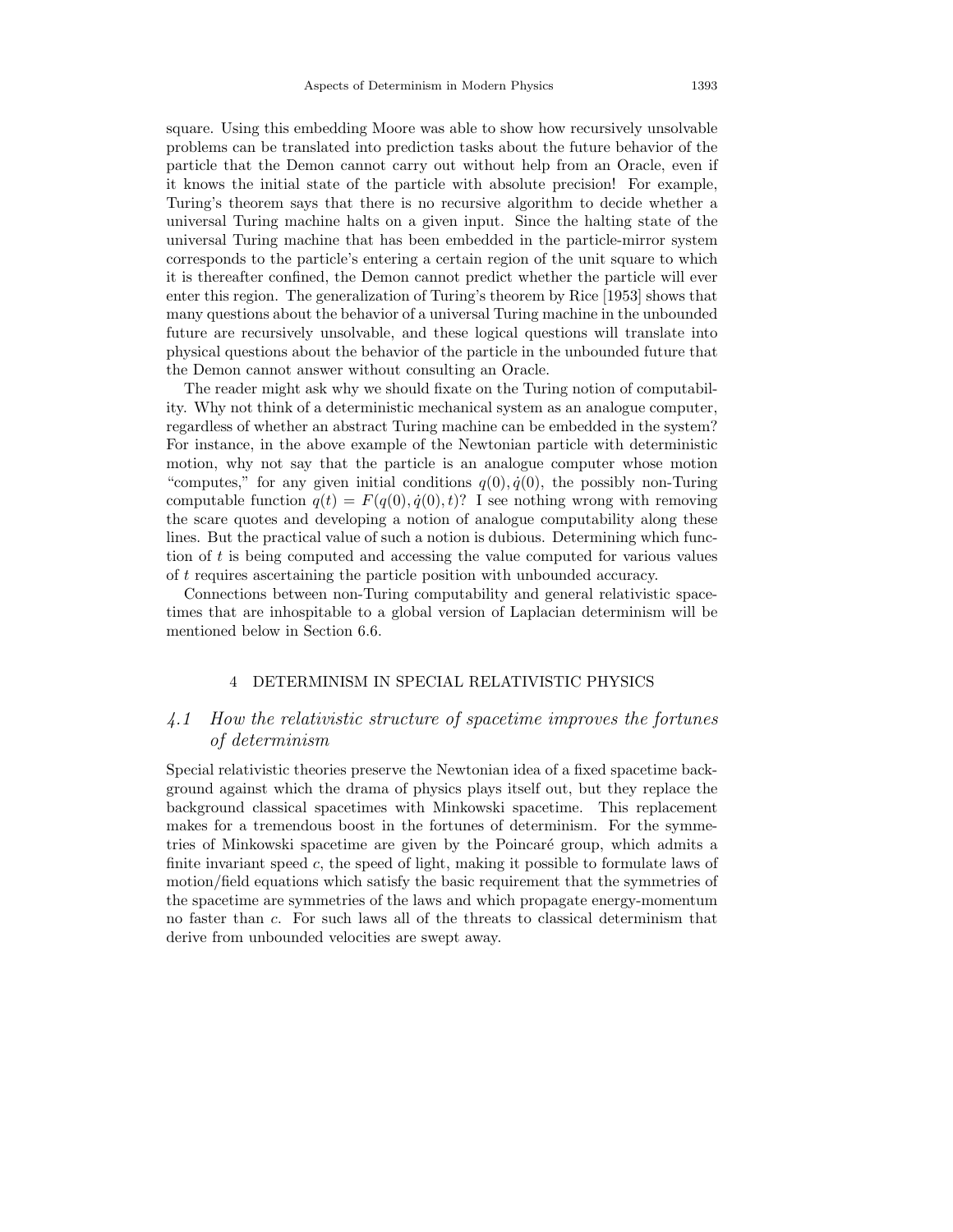The last point can be expounded in terms of the apparatus introduced in Section 3.8. For the type of law in question, a causal curve is a spacetime worldline whose tangent at any point lies inside or on the null cone at that point, with the upshot that domains of dependence are now non-trivial. Minkowski spacetime admits a plethora of global time functions. But in contrast with classical spacetimes, such a function t can be chosen so that the domains of dependence  $D(t = const)$  of the level surfaces of  $t$  are non-empty. Indeed,  $t$  can be chosen so that for each and every  $t = const$  the domain of dependence  $D(t = const)$  is a *Cauchy surface*, i.e.  $D(t = const)$  is the entire spacetime. In fact, any inertial time coordinate is an example of a global time function, all of whose levels are Cauchy surfaces.<sup>44</sup> In the context of STR, the definition of Laplacian determinism given above in Section 2.1 is to be understood as applying to a  $t$  with this Cauchy property.

It is important to realize that these determinism friendly features just discussed are not automatic consequences of STR itself but involve additional substantive assumptions. The *stress-energy tensor*  $T^{ab}$  used in both special and general relativistic physics describes how matter-energy is distributed through spacetime. What is sometimes called the local conservation law for  $T^{ab}$ ,  $\nabla_a T^{ab} = 0$ , where  $\nabla_a$  is the covariant derivative determined by the spacetime metric, does *not* guarantee that the local energy-momentum flow as measured by any observer is always non-spacelike. That guarantee requires also that for any future pointing timelike  $U^a$ ,  $-T^{ab}U_a$  is a future pointing, non-spacelike vector.<sup>45</sup> Combining this requirement with the further demand that the local energy density as measured by any observer is non-negative, i.e.  $T^{ab}U_aU_b \geq 0$  for any non-spacelike vector field  $U^a$ , produces what is called the *dominant energy condition*. Not surprisingly, this condition, together with the local conservation of  $T^{ab}$ , does guarantee that the matter fields that give rise to  $T^{ab}$  cannot travel faster than light in the sense that if  $T^{ab}$ vanishes on some spacelike region S, then it must also vanish on  $D(S)$  (see [Hawking and Ellis, 1973, 91-94]). The dominant energy conditions is thought to be satisfied by all the matter-fields encountered in the actual world, but occasionally what are purported to be counterexamples appear in the physics literature.

# *4.2 Fundamental fields*

In Section 3.4 examples were given to illustrate how fields have a hard time living up to the ideals of Laplacian determinism in classical spacetimes. The situation changes dramatically in Minkowski spacetime, which supports field equations in the form of hyperbolic pdes.<sup>46</sup> For example, the Klein-Gordon equation for a scalar field  $\phi$  of mass  $m \geq 0$  obeys the equation

<sup>(12)</sup>  $\nabla_a \nabla^a \phi - m^2 \phi = 0$ 

 $^{44}$ Exercise for the reader: Construct a global time function t for Minkowski spacetime such that none of the level surfaces of  $t$  are Cauchy.

 $45$ The minus sign comes from the choice of the signature  $(+ + + -)$  for the spacetime metric. <sup>46</sup>A standard reference on the classification of pdes relevant to physical applications is [Courant] and Hilbert, 1962, Vol. 2]. See also [Beig, 2004].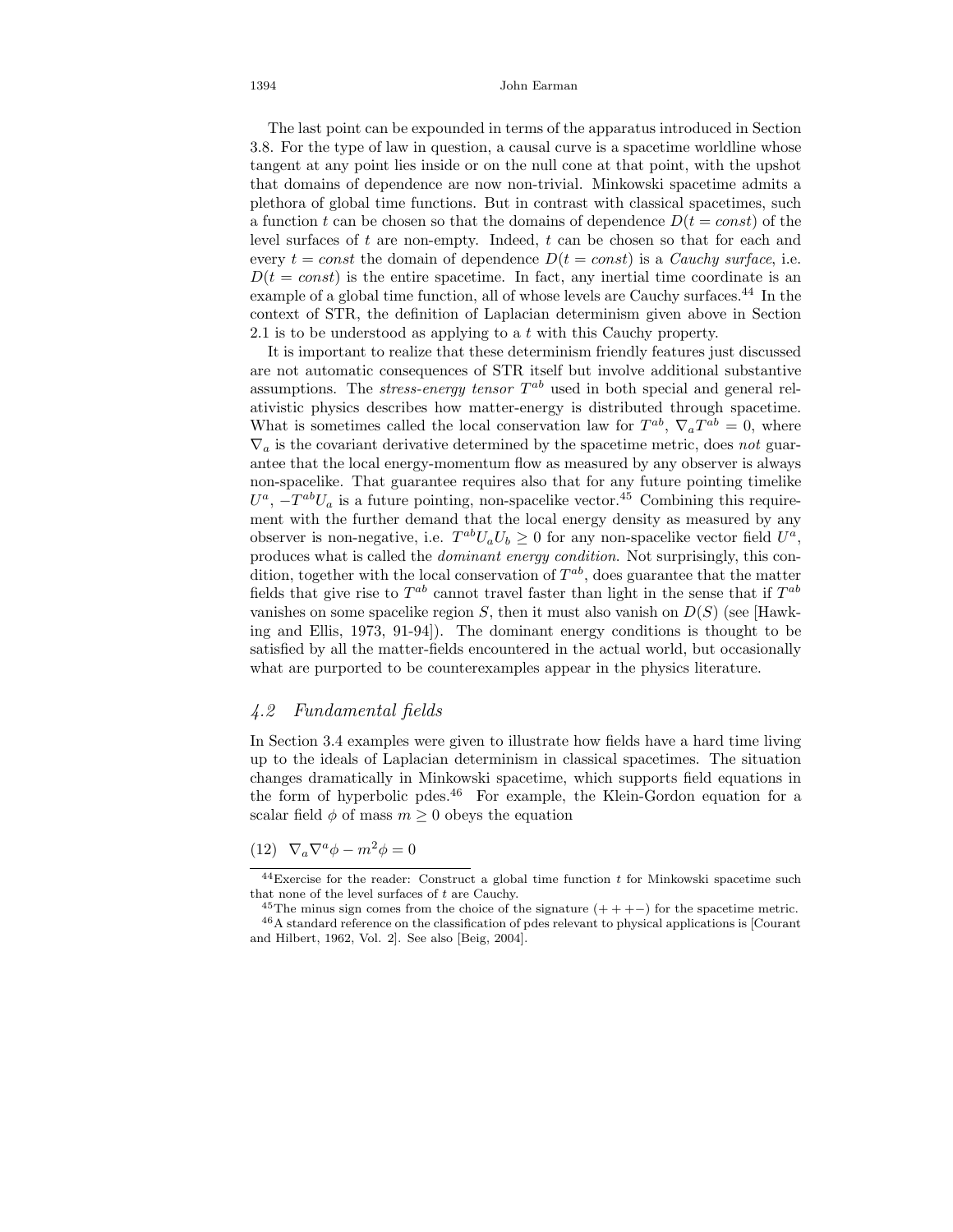which is a special case of a linear, diagonal, second order hyperbolic pde. For such equations there is a global existence and uniqueness proof for the initial value problem: given a Cauchy surface  $\Sigma$  of Minkowski spacetime and  $C^{\infty}$  initial data, consisting of the value of  $\phi$  on  $\Sigma$  and the normal derivative of  $\phi$  with respect to  $\Sigma$ , there exists a unique  $C^{\infty}$  solution of (13) throughout spacetime. Furthermore, the initial value problem is well-posed in that (in an appropriate topology) the unique solution depends continuously on the initial data. And finally the Klein-Gordon field propagates causally in that if the initial data are varied outside a closed subset  $S \subset \Sigma$ , the unique solution on  $D(S)$  does not vary. Notice that we have a completely clean example of Laplacian determinism at work — no boundary conditions at infinity or any other enabling measures are needed to fill loopholes through which indeterminism can creep in. By contrast, giving initial data on a timelike hypersurface of Minkowski spacetime is known to lead to an improperly posed Cauchy problem; indeed, not only do solutions not depend continuously on the initial data, but there are  $C^{\infty}$  initial data for which there is no corresponding solution. This asymmetry between the fortunes of determinism in timelike vs. spacelike directions, could, as noted above, be turned around and used as a basis for singling out the time dimension.

It should be emphasized that only restricted classes of hyperbolic pdes are known to have well-posed initial value problems. It is a challenge to mathematical physics to show that the field equations encountered in physical theories can be massaged into a form that belongs to one of these classes. It is a comparatively easy exercise to show that, when written in terms of potentials, the source-free Maxwell equations for the electromagnetic field take the form of a system of linear, diagonal, second order hyperbolic pdes if an appropriate gauge condition is applied to the potentials. In other cases the challenge requires real ingenuity.<sup>47</sup>

Physicists are so convinced of determinism in classical (= non-quantum) special relativistic physics that they sort "fundamental" from "non-fundamental" matter fields according as the field does or does not fulfill Laplacian determinism in the form of global existence and uniqueness theorems for the initial value problem on Minkowski spacetime. The Klein-Gordon field and the source-free Maxwell electromagnetic field qualify as fundamental by this criterion. A dust matter field, however, fails to make the cut since singularities can develop from regular initial data since, for example, in a collapsing ball of dust the density of the dust can become infinite if the outer shells fall inward fast enough that they cross the inner shells. Such shell-crossing singularities can develop even for physically reasonable initial data for the Maxwell-Lorentz equations where the source for the electromagnetic field consists of a charged dust obeying the Lorentz force law. But no great faith in determinism is needed to brush aside the failure of determinism in such examples; they can also be dismissed on the grounds that dust matter is an idealization and, like all idealizations, it ceases to work in some circumstances. Faith in determinism, however, is required to deal with what happens when the Klein-Gordon equation is converted into a non-linear equation by adding terms to

<sup>47</sup>See [Beig, 2004] for examples.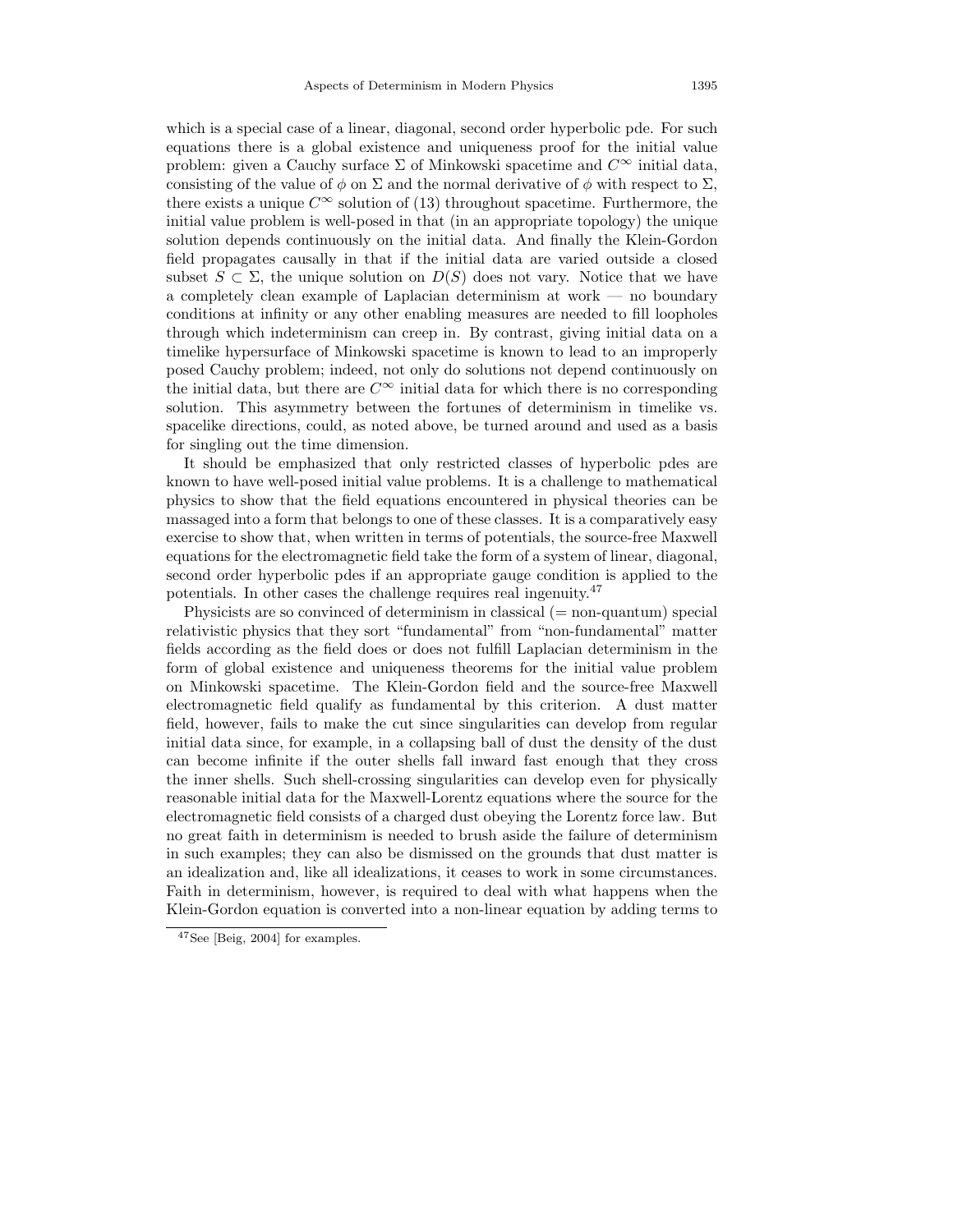the right hand side of (13), e.g.

$$
(13) \nabla_a \nabla^a \phi - m^2 \phi = \lambda \phi^2
$$

where  $\lambda$  is a constant. It is known that solutions of (14) corresponding to regular initial data can become infinite at a finite value of  $t$  and that such data has non-zero measure (see [Keller, 1957]).

A number of attempts have been made to modify the classical Navier-Stokes equations (see Section 3.4) for dissipative fluids in order to make them consistent with STR in the sense that they become a system of hyperbolic pdes with causal propagation. A criterion of success is typically taken to be that the resulting system admits an initial value formulation, confirming once again the faith in determinism in the special relativistic setting. One difficulty in carrying out this program is that it necessitates the introduction of additional dynamical variables and additional dynamical equations, and as a result many different relativistic generalizations of the classical equations have been produced. Geroch [1995] has argued that we need not be troubled by this *embarras des riches* because the differences among the relativistic generalizations wash out at the level of the empirical observations that are captured by the Navier-Stokes theory.

# *4.3 Predictability in special relativistic physics*

The null cone structure of Minkowski spacetime that makes possible clean examples of Laplacian determinism works against predictability for embodied observers who are not simply "given" initial data but must ferret it out for themselves by causal contact with the system whose future they are attempting to predict. Consider, for example, the predicament of an observer O whose world line is labeled  $\gamma$ in Fig. 1. At spacetime location  $p$  this observer decides she wants to predict what will happen to her three days hence (as measured in her proper time).



Figure 1. The failure of predictability in Minkowski spacetime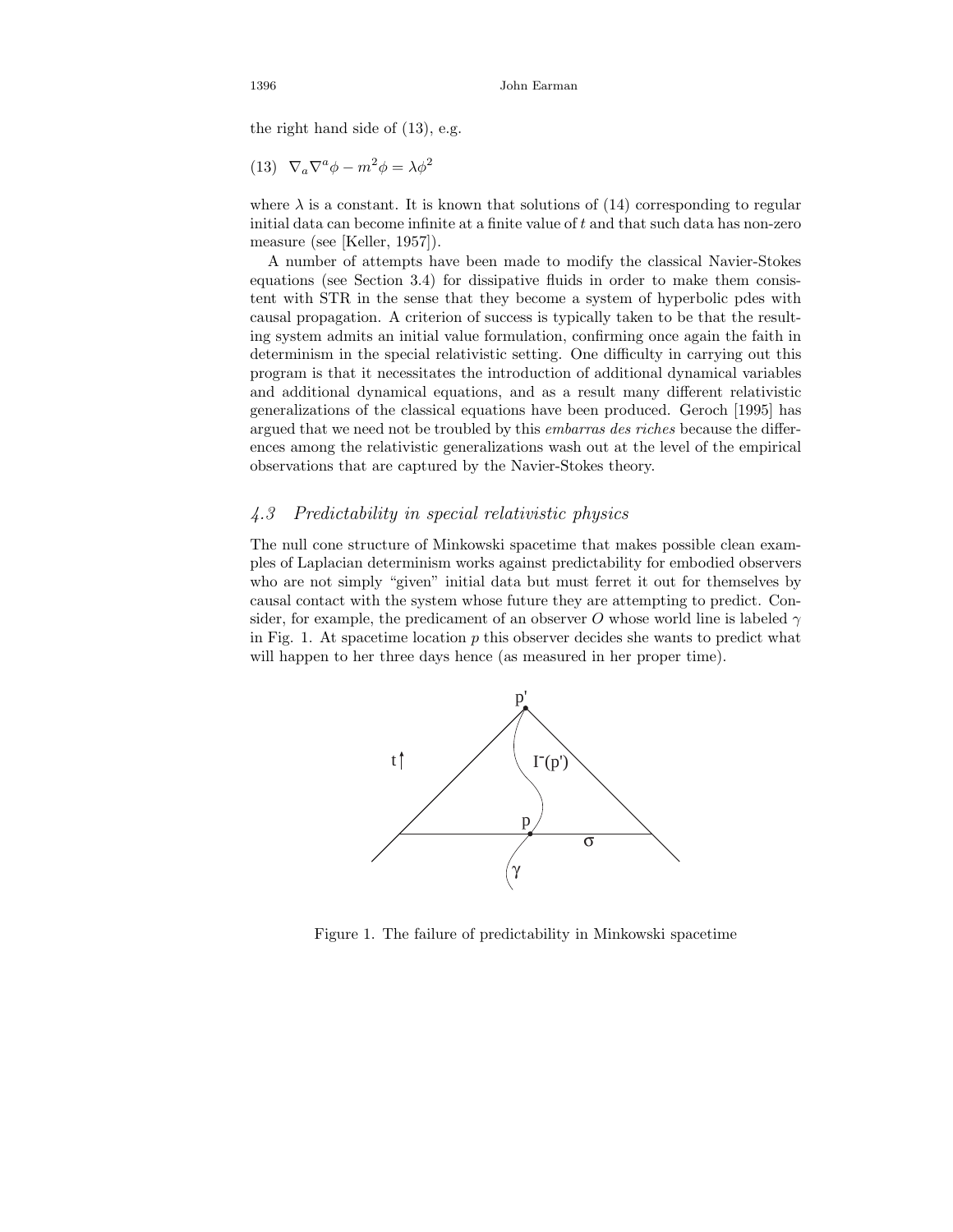Suppose that, in fact, three-days-hence for  $O$  corresponds to the spacetime location p . And suppose that the equations governing the variables relevant to the prediction are such that initial data on a spacelike hypersurface  $\Sigma$  fixes a unique solution in  $D(\Sigma)$ . Then to carry out the prediction by way of solving the relevant equations, O must ascertain the state on a local spacelike hypersurface that slices through the past null cone of p', such as  $\sigma$  in Fig. 1. As O's "now" creeps up her world line, the past light of the "now" sweeps out increasingly large portions of  $\sigma$ , but until her "now" reaches p' she does not have causal access to all of  $\sigma$ . And the same goes for any other local slice through the past cone of  $p'$ . Thus, the very spacetime structure that provides a secure basis for Laplacian determinism prevents O from acquiring the information she needs before the occurrence of the event that was to be predicted.

This predictability predicament can be formalized in a way that will be useful when it comes to investigating predictability in a general relativistic spacetime  $\mathcal{M}, g_{ab}$ , where  $\mathcal M$  is a differentiable manifold and  $g_{ab}$  is a Lorentz signature metric defined on all of M, Minkowski spacetime being the special case where  $\mathcal{M} = \mathbb{R}^n$ and <sup>g</sup>ab is the Minkowski metric. Geroch (1977) defines the *domain of prediction*  $P(q)$  of a point  $q \in \mathcal{M}$  to consist of all points  $p \in \mathcal{M}$  such that (i) every past directed timelike curve with future endpoint at  $p$  and no past endpoint enters the chronological past  $I^-(q)$  of  $q,$ <sup>48</sup> and (ii)  $I^-(p) \nsubseteq I^-(q)$ . Condition (i) is needed to ensure that causal processes that can influence events at  $p$  register on the region  $I^{-}(q)$  that is causally accessible to an observer whose "now" is q, and condition (ii) is needed to ensure that from the perspective of  $q$ , the events to be predicted at p have not already occurred. The predictability predicament for Minkowski spacetime can now be stated as the theorem that for every point  $q$  of Minkowski spacetime,  $P(q) = \emptyset$ .

Note that the predictability predicament arises not just because of the local null cone structure of Minkowski spacetime but also because of its global topological structure. To drive home this point, suppose that space in  $(1 + 1)$ -Minkowski spacetime is compactified to produce the cylindrical spacetime  $C$  pictured in Fig. 2. Now predictability is possible since  $I^-(q)$  for any q contains a Cauchy surface, e.g.  $\Sigma$  in Fig. 2. As a result  $P(q) = C - I^{-}(q)$ .

For standard Minkowski spacetime and other spacetimes for which  $P(q) = \emptyset$  for every spacetime point  $q$ , one can wonder how secure predictions are possible. The answer is that if complete security is required, the only secure predictions have a conditional form, where the antecedent refers to events that are not causally accessible from  $q$ . But there will be many such conditionals, with different antecedents and different consequents, and since one will not be in a position to know which of the antecedents is actualized, the best one can do is a "prediction" (all too familiar from economic forecasts) consisting of a big set of conditionals. On the other hand, if complete security is not demanded, then unconditional predictions

<sup>&</sup>lt;sup>48</sup>For a point q in a relativistic spacetime  $\mathcal{M}, g_{ab}$ , the chronological past  $I^-(q)$  consists of all  $p \in \mathcal{M}$  such that there is a future directed timelike curve from p to q. The chronological future  $I^+(q)$  of a point q is defined analogously.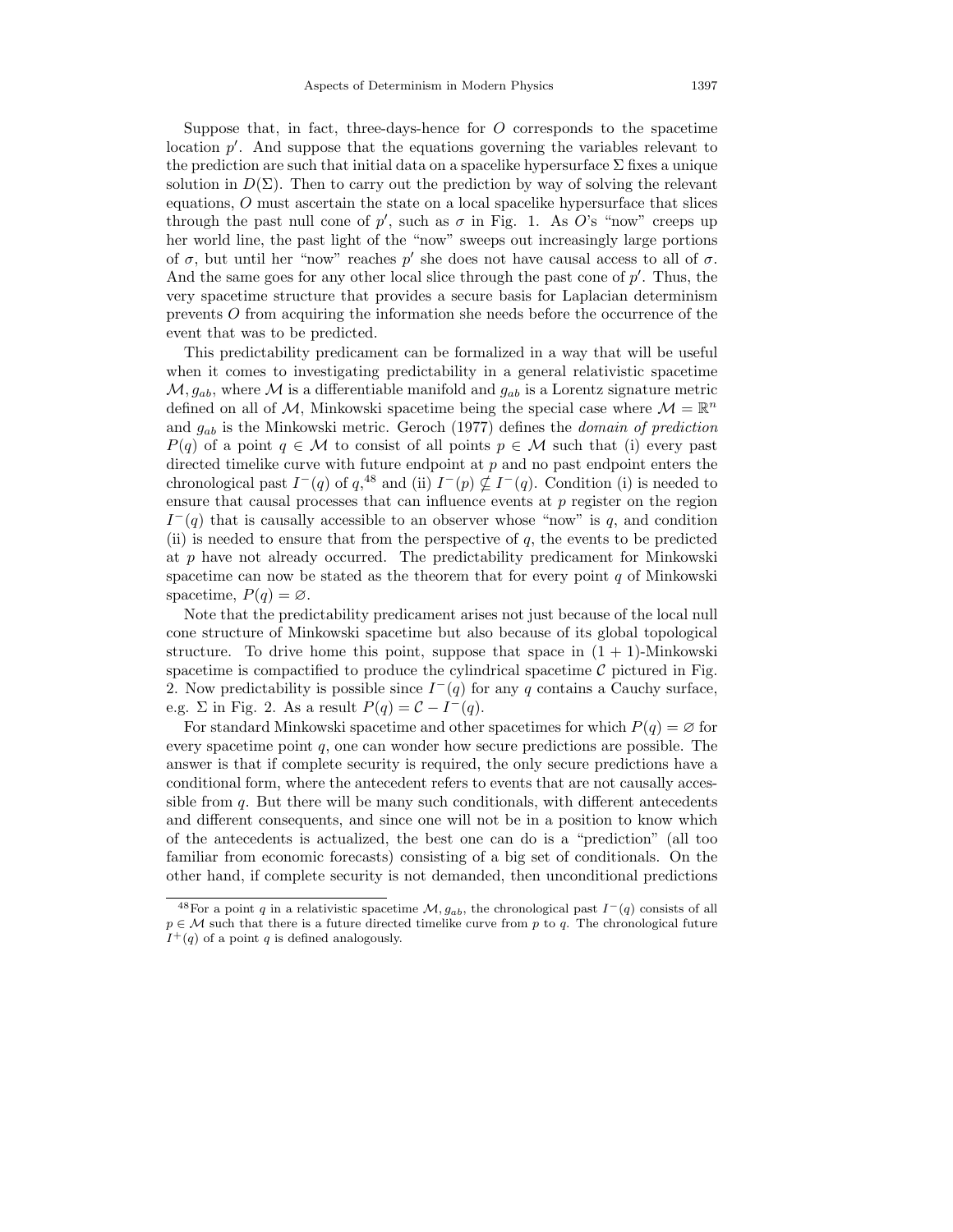

Figure 2. The improved fortunes of predictability when the spatial aspect of Minkowski spacetime is compactified

carrying probability instead of certainty are obtainable if inductive inference from past observations points to one of the antecedents of the set of conditionals as being highly likely.

If one wants predictions that are in principle verifiable, then a third condition needs to be added to the definition of the domain of prediction; namely, (iii)  $p \in I^+(q)$ . The point p in Fig. 2 satisfies clauses (i) and (ii) but not (iii).

## *4.4 Special relativity and computability*

Pour-el and Richards [1981] constructed an example in which deterministic evolution does not preserve Turing computability. The equation of motion at issue is the relativistic wave equation, which in inertial coordinates is written

(14) 
$$
\frac{\partial^2 u}{\partial x^2} + \frac{\partial^2 u}{\partial y^2} + \frac{\partial^2 u}{\partial z^2} - \frac{\partial^2 u}{\partial t^2} = 0, \qquad c \equiv 1
$$

Pour-el and Richards studied solutions corresponding to initial data at  $t = 0$  of the form  $u(x, y, z, 0) = f(x, y, z), \, \partial u(x, y, z, 0)/\partial t = 0$ . They showed that there is a Turing computable  $f(x, y, z)$  such that the corresponding solution  $u(x, y, z, t)$ is not Turing computable at  $t = 1$ . However, such a solution is necessarily a weak solution (in the sense of Section 3.4) to the wave equation since it must be non-differentiable. And the non-preservation result is sensitive to the norm used to define convergence. Indeed, if Turing computability is defined using the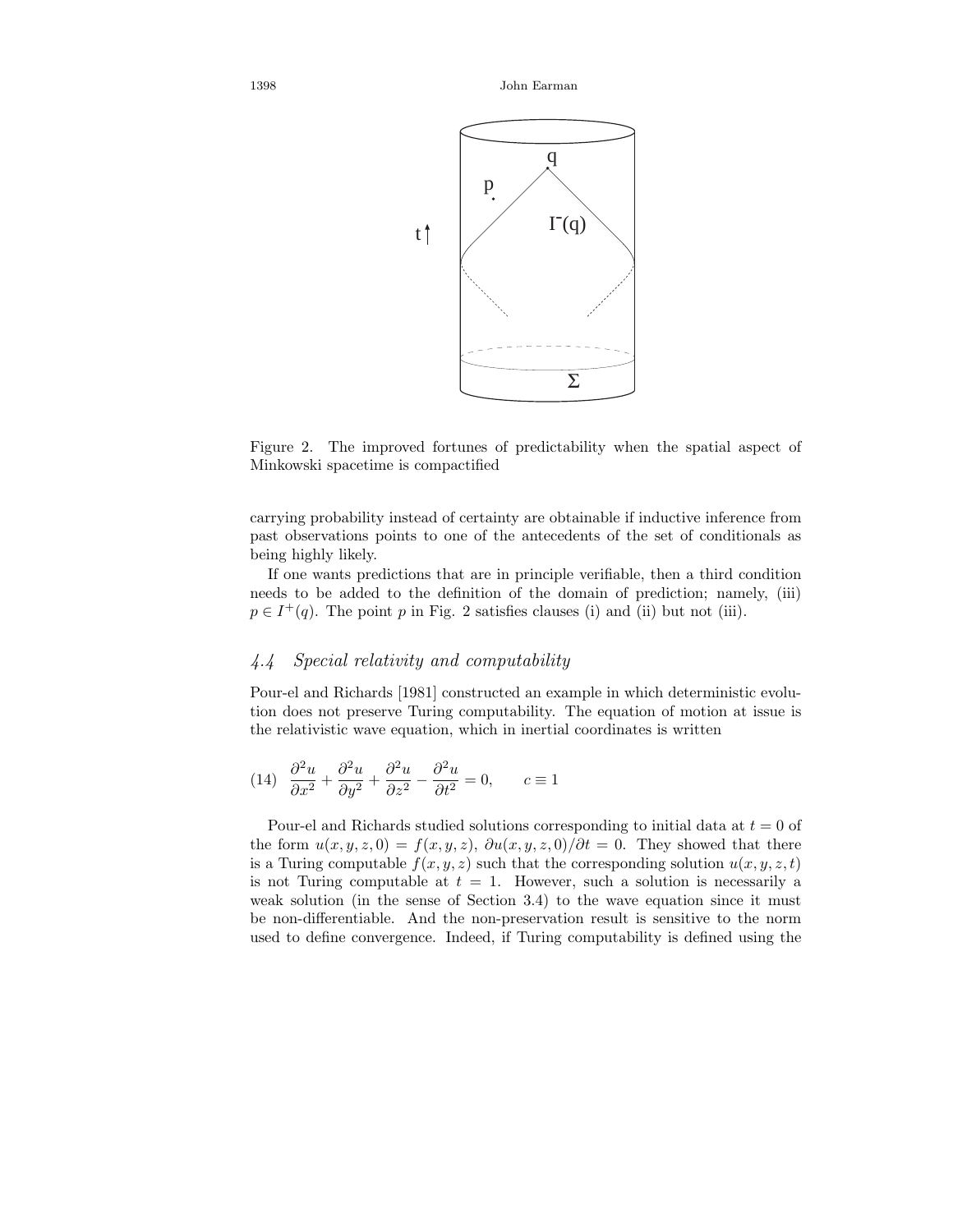energy norm,<sup>49</sup> then for any Turing computable functions  $f$  and  $g$ , the solution  $u(x, y, z, t)$  corresponding to  $u(x, y, z, 0) = f(x, y, z), \frac{\partial u(x, y, z, 0)}{\partial t} = g(x, y, z)$ is Turing computable (see [Pour-el and Richards, 1989, 116-118]).

#### 5 DETERMINISM AND INDETERMINISM IN ORDINARY QM

The folklore on determinism has it that QM is the paradigm example of an indeterministic theory. Like most folklore, this bit contains elements of truth. But like most folklore it ignores important subtleties — in this instance, the fact that in some respects QM is more deterministic and more predictable than classical physics. And to distill the elements of truth from the folklore takes considerable effort — in particular, the folkloric notion that quantum indeterminism arises because the "reduction of the wave packet" is based on a controversial interpretation of the quantum measurement process. Before turning to these matters, I will discuss in Section 5.1 an issue that links to the some of the themes developed above and in Secs. 5.2-5.4 some issues unjustly neglected in the philosophical literature.

#### *5.1 Determinism and Galilean invariance in QM*

Here is another example of how linking determinism and symmetry considerations is fruitful in producing physical insights. Consider the motion of a single spinless particle on the real line  $\mathbb{R}$ , and work in the familiar Hilbert space  $\mathcal H$  of wave functions, i.e.  $\mathcal{H} = L^2_{\mathbb{C}}(\mathbb{R}, dx)$ . The evolution of the state  $\psi(x) \in \mathcal{H}$  of the quantum particle is governed by the Schrödinger equation

$$
(15) \quad i\hbar \frac{\partial \psi}{\partial t} = \hat{H}\psi
$$

where  $\hat{H}$  is the Hamiltonian operator. This evolution is deterministic, or so it is said. But a puzzle is quickly generated by conjoining the presumed determinism with the presumed Galilean invariance of  $(16)$ .<sup>50</sup> Since  $(16)$  is first order in time, giving the value of the wave function  $\psi(x, 0)$  for all  $x \in \mathbb{R}$  at  $t = 0$  should fix the value of  $\psi(x, t)$  for all  $t > 0$ . But how can this be if the Schrödinger equation is Galilean invariant? A proper Galilean transformation  $x \to x' = x - vt$ ,  $v \neq 0$ , is the identity map for  $t = 0$  but non-identity for  $t > 0$ . Assuming Galilean invariance of (16), this map must carry a solution to a solution. Since the map in question is the identity for  $t = 0$  the two solutions should have the same initial data  $\psi(x, 0)$ ; but since the map is not the identity for  $t > 0$  the original solution and

$$
E(u,t)^2 := \int \int \int [\nabla u + \left(\frac{\partial u}{\partial t}\right)^2] dx dy dz.
$$

<sup>&</sup>lt;sup>49</sup>For initial conditions  $f, g$  the energy norm is given by

 $||f, g||^2 := \int \int \int [(\nabla f)^2 + g^2] dx dy dz.$ 

And for functions u on  $\mathbb{R}^4$  the norm is  $||u(x, y, z, t)|| = \sup_t E(u, t)$ , where

If u is a solution of the wave equation, then  $E(u, t)$  is independent of t.

 $50$  For a treatment of the Galilean invariance of the Schrödinger equation, see [Brown, 1999].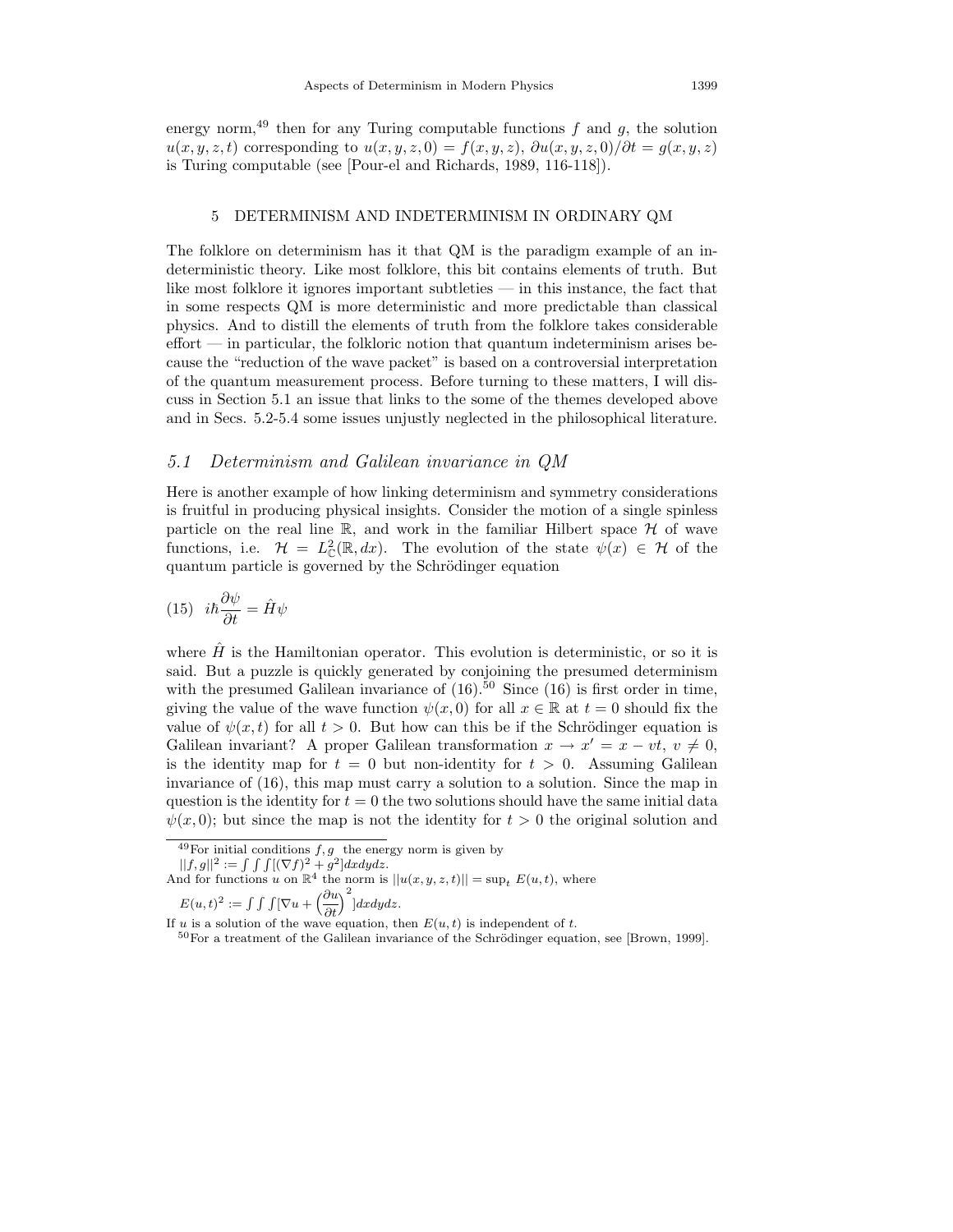its image under a Galilean boost should diverge in the future, violating Laplacian determinism. The resolution of this little puzzle is to reject the implicit assumption that  $\psi$  behaves as a scalar under a Galilean transformation. In fact, Galilean invariance of the Schrödinger equation can be shown to imply that the Galilean transformation of  $\psi$  depends on the mass of the particle. And this in turn entails a "superselection rule" for mass (discovered by Bargmann [1954]) which means that a superposition of states corresponding to different masses is not physically meaningful in non-relativistic QM.

# *5.2 How QM can be more deterministic than classical mechanics*

Physics textbooks on QM offer a procedure for quantization that starts with a Hamiltonian formulation of the classical dynamics for the system of interest and produces, modulo operator ordering ambiguities, a formal expression for the quantum Hamiltonian operator  $\hat{H}$  that is inserted into equation (16).<sup>51</sup> But to make the formal expression into a genuine operator a domain of definition must be specified since, typically,  $H$  is an unbounded operator and, therefore, is defined at best for a dense domain of the Hilbert space. Usually it is not too difficult to find a dense domain on which  $H$  acts as a symmetric operator. The question then becomes whether or not this operator is essentially self-adjoint, i.e. has a unique self-adjoint (SA) extension — which will also be denoted by  $\hat{H}$ .<sup>52</sup> If so,  $\hat{U}(t) := \exp(-i\hat{H}t)$ is unitary for all  $t \in \mathbb{R}$ , and since  $\hat{U}(t)$  is defined for the entire Hilbert space, the time evolute  $\psi(t) := \hat{U}(t)\psi$  for every vector in the Hilbert space is defined for all times. (The Schrödinger equation  $(16)$  is just the "infinitesimal" version of this evolution equation.) Thus, if  $H$  is essentially SA, none of the problems which beset the deterministic evolution of the classical state can trouble the deterministic evolution of the quantum state.

What is, perhaps, surprising is that the quantum Hamiltonian operator can be essentially SA in some cases where the counterpart classical system does not display deterministic evolution. Recall from Section 3.5 the example of a particle moving on the real line R in a (real-valued) potential  $V(x)$ ,  $x \in \mathbb{R}$ . As we saw, when the potential is proportional to  $-|x|^{4/3}$  near the origin, the initial value problem for the Newtonian equation of motion does not have a unique solution. But the quantum Hamiltonian operator  $\hat{H} = -\frac{\hbar^2}{2m}$  $\frac{d^2}{dx^2} - V(x)$  is essentially SA provided that  $V(x)$  is locally integrable and bounded below. And this can be satisfied by the classically non-deterministic potential by suitably modifying it away from the origin.<sup>53</sup>

 $^{51}\rm{See}$  [Landsman, this vol.] for details on various approaches to quantization.

<sup>&</sup>lt;sup>52</sup>A linear operator  $\hat{O}$  defined on the dense domain  $D(\hat{O})$  of the Hilbert space  $\mathcal H$  is symmetric just in case for all  $\psi, \varphi \in D(\hat{O}), (\hat{O}\varphi, \psi) = (\varphi, \hat{O}\psi)$ , where  $(\cdot, \cdot)$  is the inner product on H. That  $\hat{O}$  is self-adjoint means that  $\hat{O} = \hat{O}^*$ , i.e.  $\hat{O}$  is symmetric and  $D(\hat{O}) = D(\hat{O}^*)$ , where  $\hat{O}^*$  is adjoint of  $\hat{O}^*$ . Here  $D(\hat{O}^*)$  is defined to be the set of  $\varphi \in \mathcal{H}$  such that there is a  $\chi \in \mathcal{H}$  such that  $(\hat{O}\psi, \varphi) = (\psi, \chi)$  for all  $\psi \in D(\hat{O})$ ; then  $\hat{O}^* \varphi := \chi$ .

<sup>&</sup>lt;sup>53</sup>An appropriate dense domain is  $\{\psi \in L^2_{\mathbb{C}}(\mathbb{R}, dx) : \psi, \psi' \in AC(\mathbb{R}) \& \hat{H}\psi \in L^2_{\mathbb{C}}(\mathbb{R}, dx)\}\$  where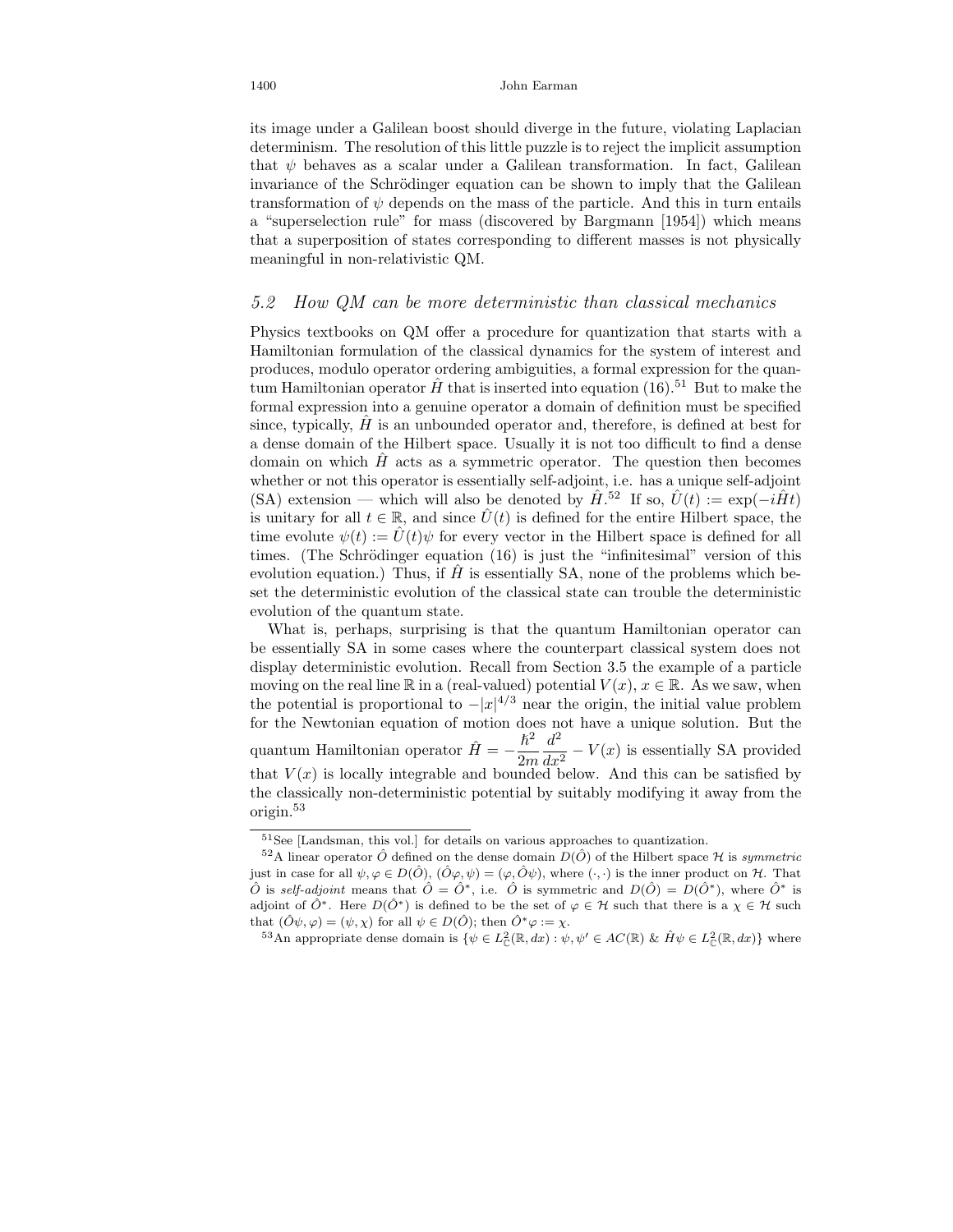Another form of classical indeterminism occurs when the initial value problem has locally in time a unique solution but the solution breaks down after a finite time. The example given in Section 3.6 was that of a system of classical point mass particles moving under the influence of their mutual pairwise attractive  $1/r^2$ force, and it was noted that the solution can break down either because of collision or non-collision singularities. Neither type of singularity occurs in the quantum analogue since again the quantum Hamiltonian operator for this case is essentially SA.<sup>54</sup>

QM also cures the indeterminism of the Zeno version of classical billiards discussed in Section 3.7, at least in a backhanded sense. A putative quantum analogue would mimic the Zeno construction of an infinite number of distinct particles in the unit interval  $(0, 1]$  by squeezing into that interval an infinite number of wave packets with substantial non-overlap. The latter would require that the uncertainty in position  $\Delta x$  associated with a wave packet becomes arbitrarily small as the origin is approached. By the uncertainty principle, the uncertainty in momentum  $\Delta p$ would have to become unboundedly large as the origin is approached. This represents a breakdown in the putative quantum analogue if  $\Delta x$  and  $\Delta p$  both small in comparison with some specified macroscopic standard is required for mimicing classical behavior.<sup>55</sup>

# *5.3 How QM (even without state vector reduction) can be a lot less deterministic than classical mechanics*

Determinism for the evolution of the quantum state is an all-or-nothing affair. If  $H$  is essentially SA then the "all" alternative applies since, as already noted, the exponentiation of the unique SA extension gives a unitary evolution operator which is defined for all times and all vectors in the Hilbert space. If  $H$  is not essentially SA there are two possibilities to consider. The first is that  $\hat{H}$  has no SA extensions. This can be dismissed on the grounds that  $H$  should be a real operator, and every real symmetric operator has SA extensions. The second possibility is that  $H$  has many SA extensions. Then the "nothing" alternative applies; for the exponentiations of the different SA extensions give physically distinct time evolutions. Roughly speaking, the different self-adjoint extensions correspond to different boundary conditions at the boundary points of the configuration space. Perhaps some boundary condition can be singled out and promoted to lawlike

 $AC(\mathbb{R})$  stands for the absolutely continuous functions.

<sup>54</sup>This result is known as Kato's theorem; see [Kato, 1995, Remark 5.6]. For a more detailed discussion of the issue of essential self-adjointness and its implications for quantum determinism, see [Earman, 2005].

 $55$ Mimicking a classical state in which a particle has given values of position and momentum requires a quantum state  $\psi$  that not only returns the given values as expectation values but also gives  $(\Delta x)_{\psi}$  and  $(\Delta p)_{\psi}$  small in comparison with the relevant macroscopic standard; for if  $(\Delta x)_{\psi}$  (respectively,  $(\Delta p)_{\psi}$ ) is large in comparison with the standard, there is an appreciable probability that the particle will be found with a position (respectively, momentum) different from the given value.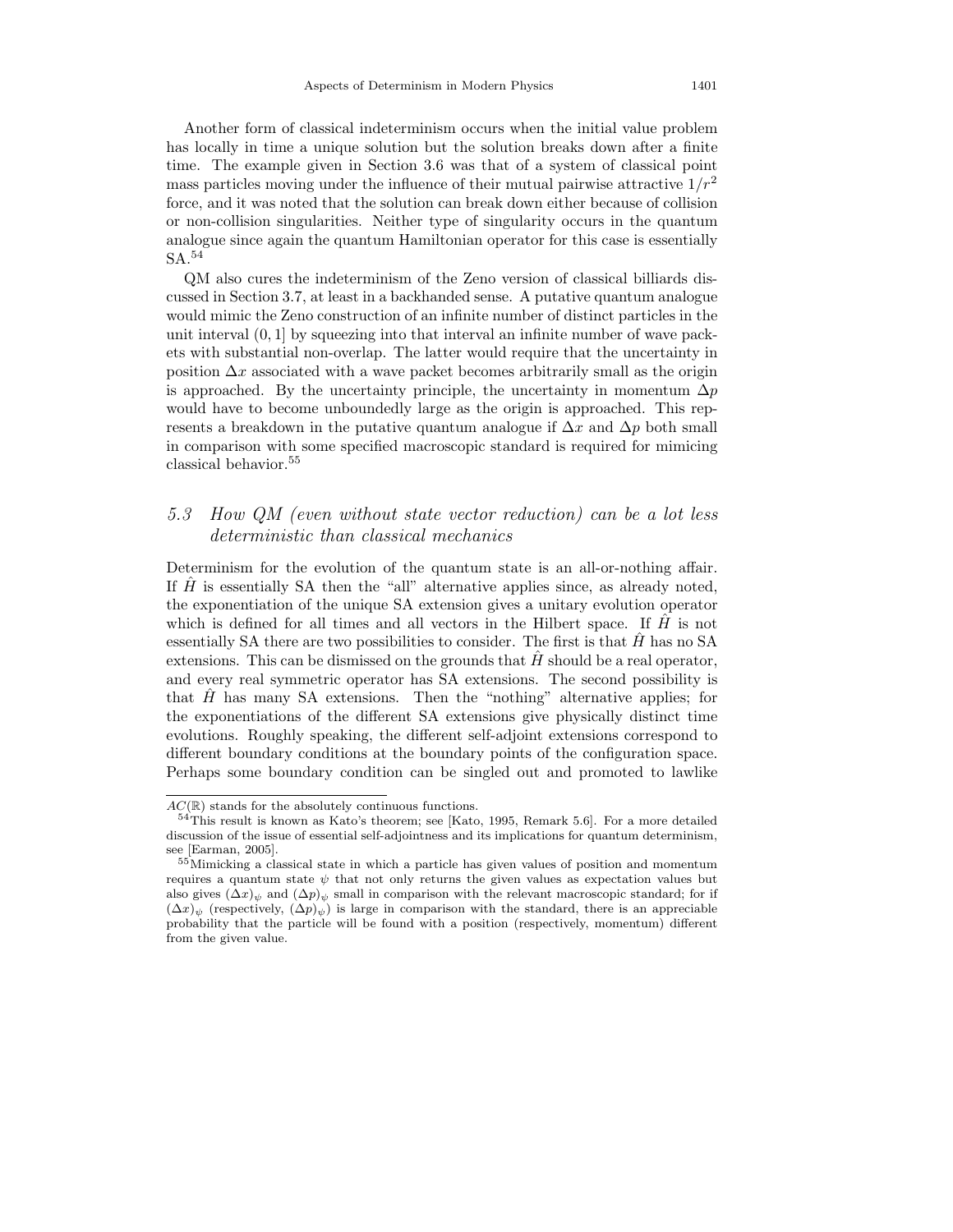status, thus providing for a unique quantum dynamics. But restoring determinism by this route would require a justification for the hypothesized singling out and promotion. Alternatively, the effects of the non-essential self-adjointness of the Hamiltonian can be down played if it can be shown that the quantum dynamics associated with different self-adjoint extensions all have the same classical limit (see [Earman, 2005b]).

A toy example of the second possibility is given by a particle moving on the positive real line  $\mathbb{R}_+$  in a potential  $V(x)$ ,  $x \in \mathbb{R}$ . If the potential has the form  $C/x^2$ . with  $C > 0$ , then the Newtonian initial value problem has a unique solution, and the solution is defined for all times. The intuitive explanation is that no matter how much energy it has, the classical particle cannot climb over the indefinitely high potential to reach the singularity at the origin, and it cannot reach  $x = +\infty$  in finite time. However, the quantum Hamiltonian operator for this case is not essentially SA on  $L^2_{\mathbb{C}}(\mathbb{R}_+,dx)$  if  $C < \frac{3}{4}$  (see [Reed and Simon, 1975, Thm X.10]). The intuitive explanation is that the quantum particle can tunnel through the barrier to reach the singularity, allowing probability to leak away. This leakage is incompatible with unitary evolution, which would obtain as the result of exponentiating the unique SA extension of an essentially SA  $H$ .

The singularity in the configuration space of the toy example is wholly artificial, being created by deleting half of the real line. But analogues in the form of naked or timelike singularities occur in general relativistic spacetimes (see Section 6.4). One can ask whether a relativistic quantum particle propagating on the background of negative mass Schwarzschild spacetime can tunnel through the effective repulsive barrier that surrounds the origin  $r = 0$ . Horowitz and Marolf [1995] show that the answer is positive.

Essential self-adjointness of the Hamiltonian might be promoted as a selection principle to help decide what systems are "quantum possible," guaranteeing that (barring state vector collapse) the evolution of the quantum is deterministic. Those who think that determinism is an *a priori* truth may look favorably on this promotion, but otherwise its merits are hard to discern.

# *5.4 Chaos and predictability in QM*

QM can not only be more deterministic than classical mechanics, but it can also be more predictable as well. Classical predictability is compromised or completely wrecked for observers who cannot ascertain initial conditions with complete precision if the systems whose behavior they are attempting to predict display sensitive dependence on initial conditions. But if the quantum Hamiltonian operator is essentially SA, then not only is the evolution of the quantum state completely deterministic, its predictability is not compromised by sensitive dependence on initial conditions. The point is simply that the linear, unitary nature of the evolution preserves the Hilbert space norm:  $||U(t)\psi_2 - U(t)\psi_1|| = ||U(t)(\psi_2 - \psi_1)||$  $= ||\psi_2 - \psi_1||$ . In words, if two states are close (as measured in the Hilbert space norm) to begin with, they remain close for all times, i.e. the evolution is stable.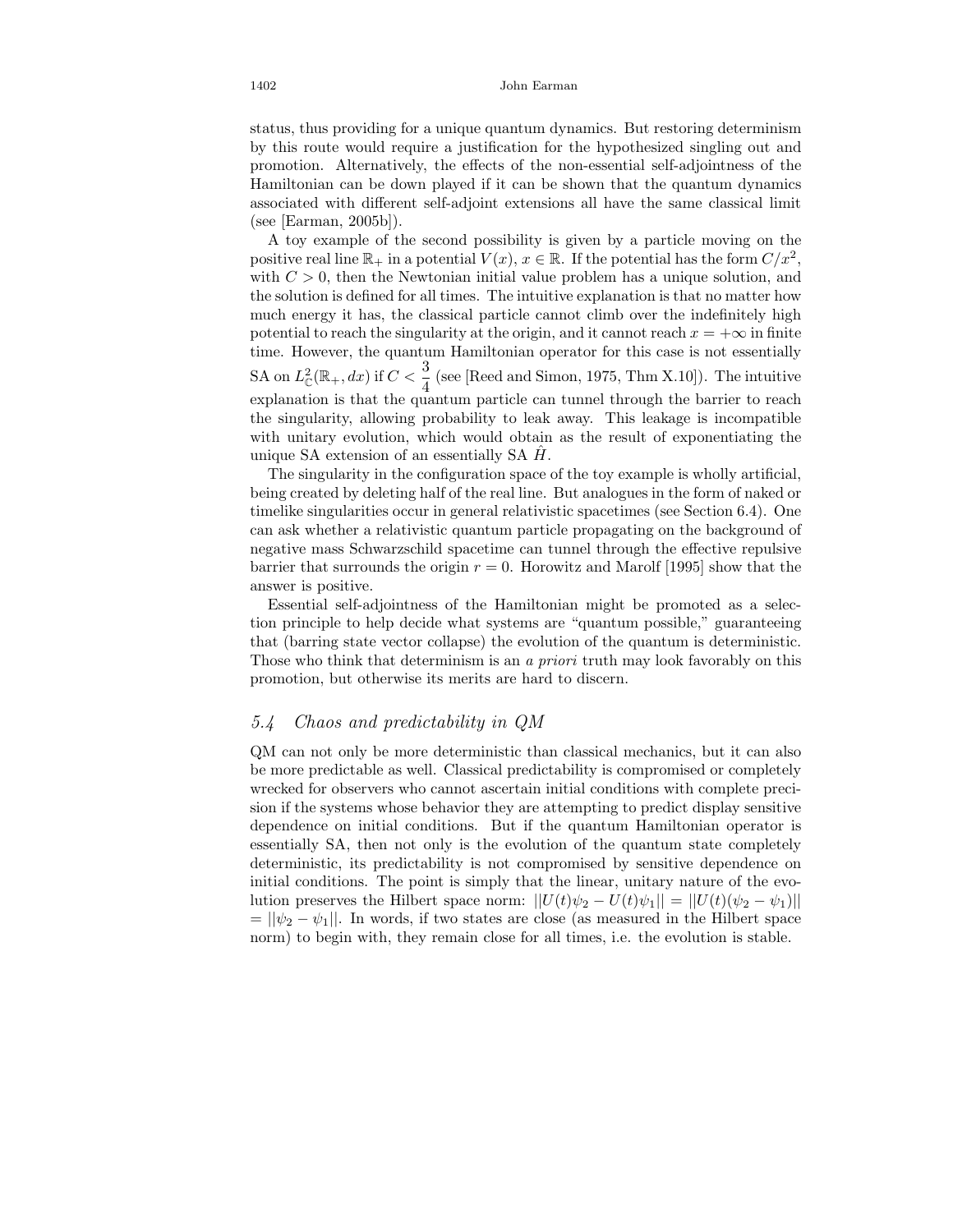This stability causes trouble for anyone seeking chaos in QM itself — they are driven to such extremes as resorting to open systems (whose evolution is not unitary) or to hidden variables whose evolution is not stable.<sup>56</sup> But in itself the stability of quantum evolution poses no *a priori* barrier to explaining how chaos can emerge from quantum dynamics in some appropriate classical limit. For that project only requires showing that the expectation values of relevant classical quantities can diverge rapidly enough (in some appropriate metric) to underwrite higher order ergodic properties that constitute the chaotic behavior observed on the macrolevel (see [Belot and Earman, 1997]). One obvious way to carry out this project is to use Ehrenfest's theorem to show that in the position representation the centroid of a quantum wave packet will follow a classical trajectory, as long as the mean square width of the wave packet remains sufficiently small. However, for classically chaotic trajectories the time interval in which the latter condition holds is uncomfortably short — for example, [Zurek, 1998] estimates that for the chaotic tumbling of Hyperion (a moon of Jupiter) it is of the order of 20 years. Several authors have argued that quantum decoherence comes to the rescue (see, for example, [Zurek, 1998; 2003]), but that is a topic that is beyond the scope of this chapter. Clearly, classical chaos poses a challenge to our understanding of how the classical world emerges from quantum physics.<sup>57</sup> Another aspect of the classical-quantum correspondence is treated in the next section.

#### *5.5 State vector reduction, hidden variables, and all that*

Showing that the Hamiltonian operator  $\hat{H}$  for a quantum system of interest is essentially SA is not enough to secure the fortunes of determinism for this system, and this for two reasons. The first is that the deterministic evolution of the quantum state might be interrupted by "state vector reduction," as is postulated in some treatments of the measurement problem in QM, by which the unitary evolution  $\psi(0) \mapsto \psi(t) = \exp(-i\hat{H}t)\psi(0)$  is suspended and the quantum state jumps into an eigenstate of the observable being measured. In its crudest form state vector reduction is a literal miracle — a violation of the laws of nature — making it an inappropriate topic for the present forum. But there are more sophisticated forms of state vector reduction that model the reduction as a dynamical process. Stochastic models in which the reduction occurs discontinuously and continuously have been studied respectively by Ghirardi *et al.* [1986] and Pearle [1989]. Reduction by means of a non-linear term added to the Schrödinger equation was studied by Pearle [1976]. If the stochastic models of reduction are on the right track and if the stochastic mechanisms they postulate represent irreducible randomness, then obviously determinism is breached. By contrast, the scheme of Pearle [1976]

<sup>56</sup>See the discussions of Kronz [1998] and Cushing and Bowman [1999]. By contrast, physicists who study "quantum chaos" do not try to find chaos in QM itself but rather study the distinguishing properties of quantum systems whose classical counterparts display chaos. For this reason Michael Berry suggested replacing "quantum chaos" with "quantum chaology." Unfortunately the suggestion did not stick.

<sup>57</sup>For a comprehensive survey of this problem, see [Landsman, this vol.].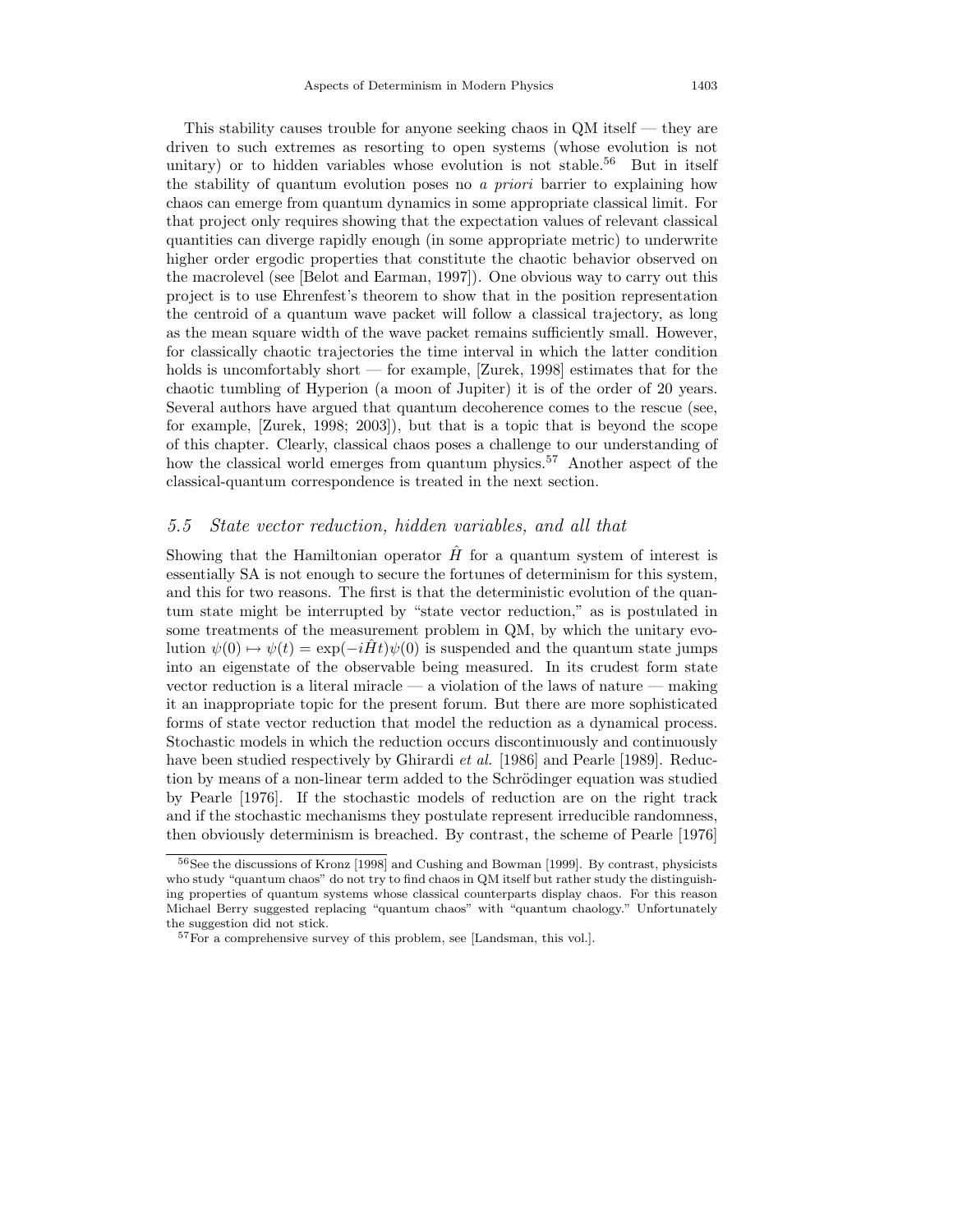achieves a deterministic state vector reduction with the help of hidden variables.<sup>58</sup> None of these alternatives to standard non-relativistic QM has been generalized to a viable relativistic quantum field theory, and as far as I am aware none of them play any role in the main lines of research on quantum gravity that come from string theory or loop quantum gravity (see Section 8). Thus, at present it does not seem productive to speculate about the implications for determinism of possible modifications to QM that may or may not become part of some future physics. However, the motivation for introducing state vector reduction is relevant here, for it leads to the second set of reasons why the conventional quantum state dynamics may not be sufficient to secure determinism for the quantum domain.

Classical ( $=$  non-quantum) theories wear their interpretations on their sleeves.<sup>59</sup> For example, for a classical theory that admits an (unconstrained) Hamiltonian formulation, observables are in one-one correspondence with functions from the phase space  $\Gamma(q, p)$  to (say) the reals R. The intended interpretation is that if  $f<sub>O</sub>$  is the function corresponding to the observable O, then the value of O at t is o iff the state  $(q(t), p(t))$  at t is such that  $f_O(q(t), p(t)) = o$ . This scheme can be liberalized to allow for dispositional observables which have definite values in only some states; for such an O the representing function  $f_{\Omega}$  is only a partial function. Another liberalization is to allow that the range of  $f<sub>O</sub>$  includes "fuzzy" (e.g. interval) values. To get an interpretation of QM along similar lines requires adding to the formalism at least two things: (i) an account of which SA operators correspond to quantum observables, and (ii) a semantics for quantum observables in the form of a value assignment rule that specifies what values the observables take under what conditions. I will simply assume that part (i) of the interpretation problem has been solved.

The most obvious way to supply part (ii) would be to ape the classical value assignment rule, replacing the classical state space  $\Gamma(q, p)$  by the quantum state space to get a value assignment rule of the form: the value of quantum observable O at t is o iff the state vector  $\psi(t)$  is such that  $f_O(\psi(t)) = o$  where  $f_O$  is the representing function for the quantum observable O. If, as implicitly assumed in this formulation, the quantum state space is taken to be the the unit sphere  $H$ of the Hilbert space H of the system (i.e.  $\{\psi \in \mathcal{H} : (\psi, \psi) = 1\}$ ), then as far as standard QM is concerned, gauge freedom is present since any two elements of  $\mathbb{S}\mathcal{H}$  that differ by a phase factor correspond to the same physical state in that all expectation values of observables are the same for the two quantum states. This gauge redundancy can be removed by taking the state space to be the projective Hilbert space  $\mathbb{P}\mathcal{H}$ , defined as the quotient of  $\mathcal{H}$  by the action of  $\psi \mapsto \varsigma \psi$  where  $\zeta \in \mathbb{C}$  with  $|\zeta| = 1$ ; equivalently,  $\mathbb{P}H$  is the space of rays or one-dimensional subspaces of  $H$ . Thus, from the point of view of conventional QM, the value assignment rule should obey the restriction that  $f_O(\psi) = f_O(\psi')$  whenever the

<sup>58</sup>The hidden variables are the phase angles, an idea revived by Ax and Kochen [1999]; see below.

<sup>&</sup>lt;sup>59</sup>But recall from Section 3 that if determinism is demanded, then the initial on-the-sleeve interpretation may have to be modified by seeing gauge freedom at work.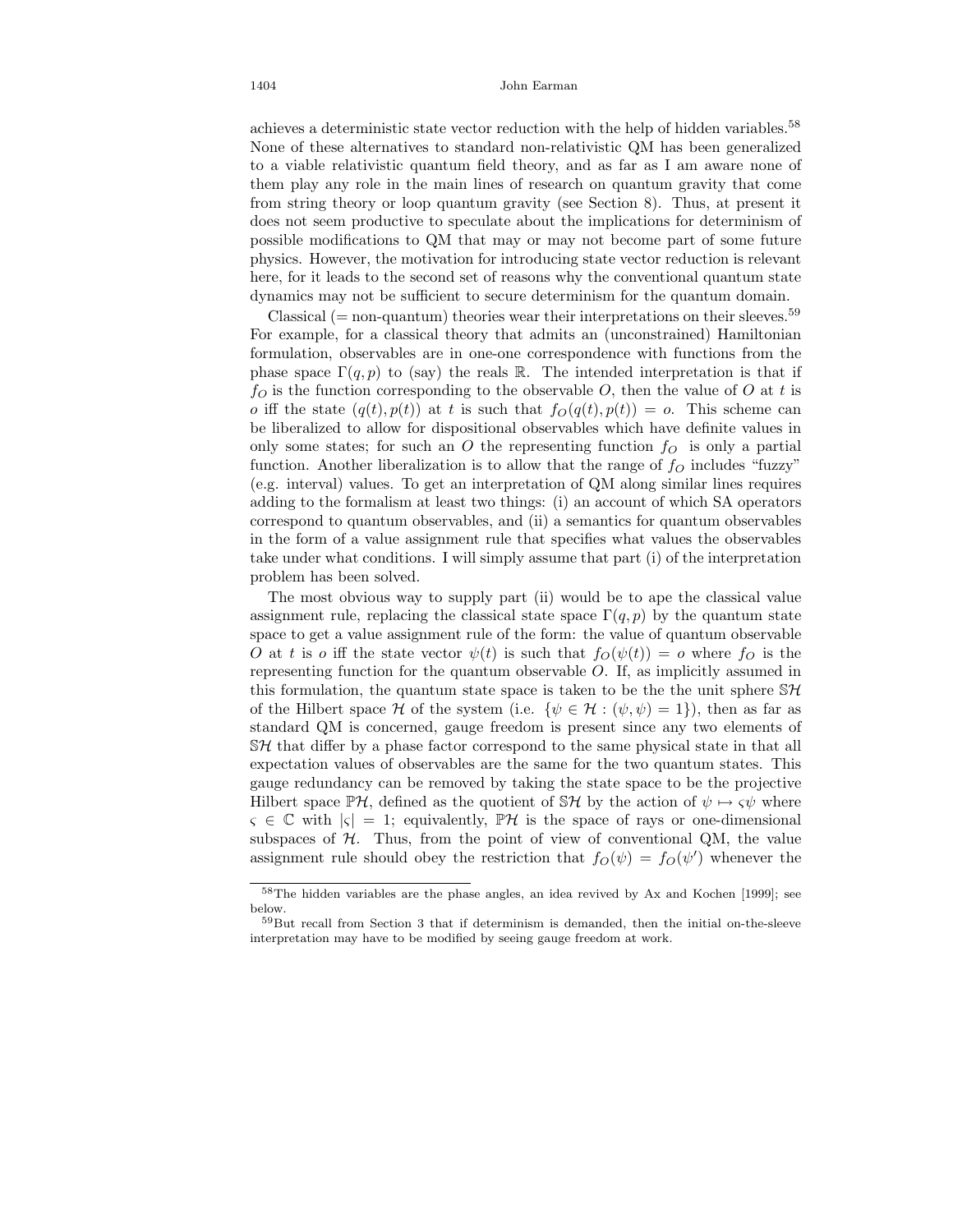unit vectors  $\psi'$  and  $\psi$  belong to the same ray. Allowing the value assignment to depend on the phase would amount to introducing "hidden variables," in the terminology used below.

In any case, if the quantum value assignment rule takes the form under discussion and if the problems discussed in Section 5.3 are waived, then arguably QM is a deterministic theory, and this is so even if  $f<sub>O</sub>$  is a partial function (i.e. is undefined for some quantum states) or even if  $f_{\text{O}}$  can take fuzzy values. For assuming no state vector reduction, the state  $\psi(0)$  at  $t = 0$  uniquely determines the state  $\psi(t)$ at any  $t > 0$ ; and assuming the implementation of (ii) under discussion, the state  $\psi(0)$  at  $t = 0$  uniquely determines the value assignments at any later time  $t > 0$ . That an observable is assigned no value or a fuzzy value at t does not represent a failure of determinism, which requires only that the laws plus the initial state determine the present and future values of all observables *to the extent that these values are determinate at all*. Thus, on the present option it is a mistake to view the Kochen-Specker theorem, and other subsequent no-go theorems, as showing that QM does not admit a deterministic interpretation. Rather, what these nogo results show is that, subject to certain natural constraints,<sup>60</sup> some subset of quantum observables cannot all be assigned simultaneously sharp values.<sup>61</sup> The same goes for the Bell-type theorems, which are best interpreted as extensions of the Kochen-Specker no-go result to an even smaller set of observables (see [Fine, 1982a; 1982b]).

One example of the type of value assignment rule at issue is the eigenvalueeigenvector rule which says that, for an observable  $O$  whose quantum operator O has a discrete spectrum, O has a sharp value at t iff  $O\psi(t) = o\psi(t)$ , in which case  $O(t) = o$ . But it is just this eigenvalue-eigenvector link that leads to the notorious measurement problem in QM in the form of the inability of the theory to explain why measurements have definite outcomes, and it is this problem that motivated the idea of state vector reduction. In essence the problem arises because of the insistence that "measurement" should not be taken as a primitive term but should be analyzed within QM itself as a physical interaction between the object system and a measuring instrument. But while the application of the standard linear, unitary dynamics to the composite object-system + measurementapparatus-system can establish a one-one correlation between the eigenstates of the object observable of interest and the eigenstates of the "pointer observable" of the measuring instrument, the application of the eigenvector-eigenvalue rule to the post measurement composite state function yields the unacceptable result that the "pointer" on the measuring instrument is not pointing to any definite value

 $60$ For example, it is natural to require that if the quantum value assignment rule for O assigns O a definite value, that value lies in the spectrum of the operator  $\hat{O}$  corresponding to O. And it is natural to require that for suitable functions g,  $F_{g}(O) = g \circ F_{O}$ .<br><sup>61</sup>It follows from Gleason's theorem that, subject to very plausible constraints on value assign-

ments, not all of the (uncountably infinite number of) self-adjoint operators in a Hilbert space of dimension 3 or greater can be assigned simultaneously definite values belonging to the spectra of these operators. The Kochen-Specker theorem shows that the same conclusion can be drawn for a finite set of quantum observables. See [Redhead, 1987] for an account of these no-go results.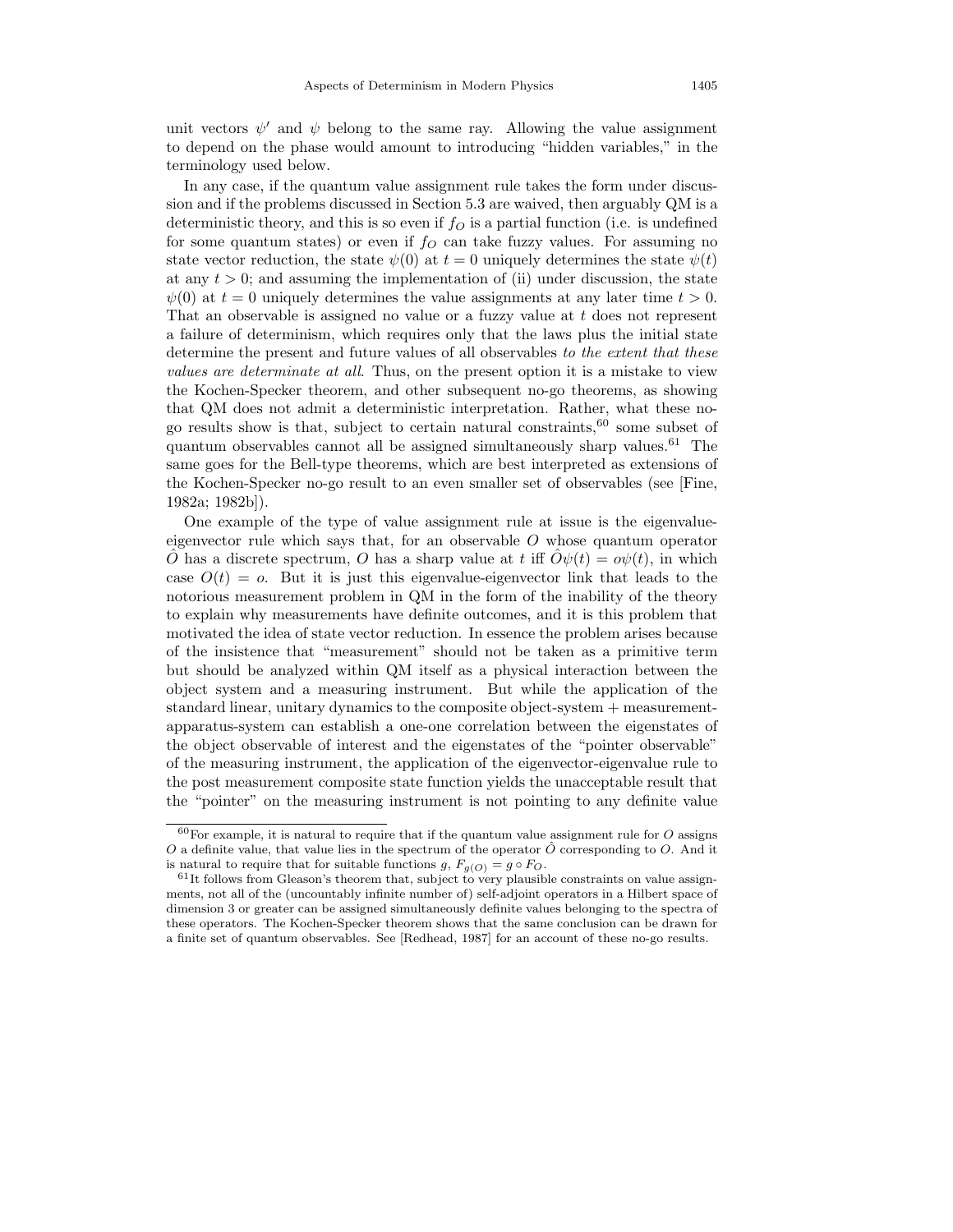(see [Albert, 1992] for a detailed exposition). The Schrödinger cat paradox is a cruel illustration of this conundrum in which "live cat" and "dead cat" serve as the "pointer positions."

Thus, if the eigenvalue-eigenvector link is maintained, there are compelling reasons to contemplate a modification of the standard quantum dynamics in order to ensure that in measurement interactions the quantum state evolves into an eigenstate of the relevant observables. But since the decision was made above not to treat such modifications, the discussion that follows will be confined to the other option, namely, the use of a value assignment rule that breaks the eigenvalueeigenvector link, possibly with the help of "hidden variables" that supplement the quantum state. If hidden variables  $X$  are used, the value assignment rule takes the form: the value of quantum observable O at t is o iff the total state  $(\psi(t), X(t))$  is such that  $f_O(\psi(t), X(t)) = o$ , where again  $f_O$  stands for the representing function for the observable O but is now a function defined on the augmented state space. If the evolution of the total state is deterministic, then by the same argument as before, the quantum domain is fully deterministic if QM is true. An example is supplied by the Bohm interpretation where  $X(t)$  specifies the positions of the particles at  $t$ . The quantum component of the total state evolves according to Schrödinger dynamics, and the postulated equation of motion for particle positions guarantees that  $(\psi(0), X(0))$  uniquely determines  $(\psi(t), X(t))$  for  $t > 0$  (see [Holland, 1993] for a survey). On the Bohm interpretation many quantum observables have a dispositional character, taking on determinate values only in adequately specified contexts (typically including a measurement apparatus together with its hidden variables). For example, in the context of a Stern-Gerlach experiment a spin  $\frac{1}{2}$  particle will have spin-up (or spin down) just in case the position of the particle lies the appropriate region of the apparatus. The validity of the claim that the Bohm interpretation resolves the measurement problem thus turns on whether all measurements can be reduced to position measurements.

The family of modal interpretations of QM also attempt to resolve the measurement problem by breaking open the eigenvalue-eigenvector link wide enough to allow measurements to have definite outcomes but not so wide as to run afoul of the Kochen-Specker type impossibility results (see [Bub, 1997] and [Dickson, this vol.] for overviews), but in contrast to the Bohm interpretation the modal interpretations have no commitment to maintaining determinism. Very roughly the idea is that an observable associated with a subsystem of a composite system in state  $\psi(t)$  has a definite value just in case the reduced density matrix of the subsystem is a weighted sum of projectors associated with an eigenbasis of the observable. This guarantees that in an idealized non-disturbing measurement interaction in which the pointer positions of the measuring instrument are perfectly correlated with the possible values of the object system observable being measured, both the pointer observable and the object system observable have definite values.<sup>62</sup>

 $62$  More generally, the interaction of a system with its environment will mean that "measurement" of the system is going on all the time. Thus, decoherence aids the modal interpretation by providing the conditions of applicability of the interpretation. In the other direction, deco-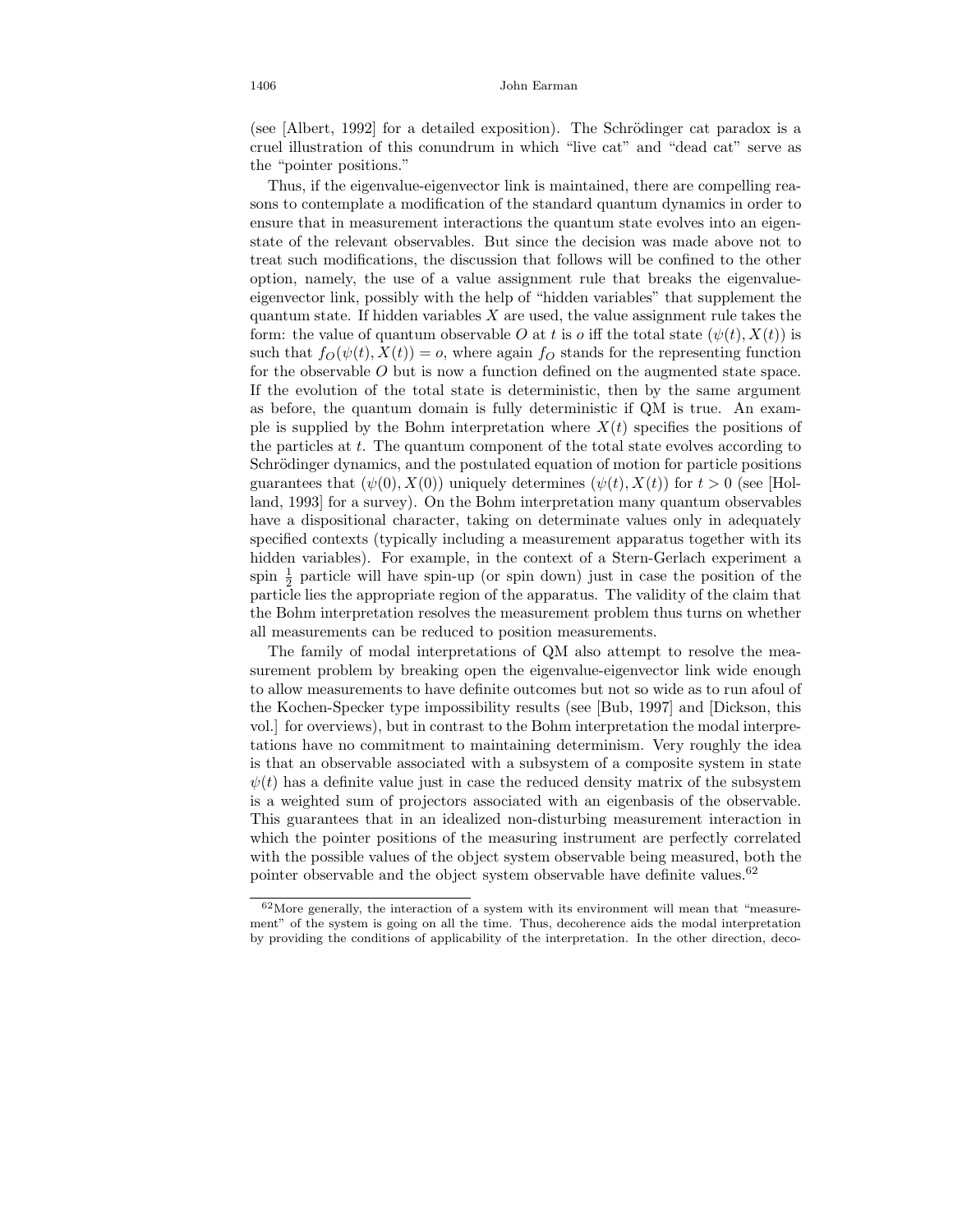Most forms of the modal interpretation supply the probabilities for an observable to have particular values, assuming that the conditions are appropriate for the observable to have a determinate value; but they are silent as to what the actual value is. Nevertheless, the actual possessed values of quantum observables can be taken to play the role of the hidden variables  $X$ , and one can ask whether the total state  $(\psi, X)$  can be given a deterministic dynamics. The answer is negative for versions of the modal interpretation discussed in the philosophy literature since these versions do not supply enough hidden variables to allow for determinism. For example, at the time  $t > 0$  when an ideal measurement interaction is completed and the eigenstates of pointer position are perfectly correlated with eigenstates of the object observable, the standard modal interpretations say that both the object observable and the pointer observable have definite values. In different runs of the experiment these correlated observables have different values. But in all the runs the initial quantum state  $\psi(0)$  is the same, and the experimental situation can be arranged so that modal interpretations say that the initial possessed values  $X(0)$ are the same. This failure of determinism is of no concern to the modal theorist whose goal is to solve the measurement problem. To this end it is enough to show that there is a stochastic dynamics for possessed values that is compatible with the statistical predictions of QM. In fact, there is a vast array of such dynamics (see [Dickson, 1997] and [Bacciagaluppi, and Dickson, 1998]).

A different version of the modal interpretation, proposed by Ax and Kochen [1999], takes the option mentioned above of extending the standard quantum state space of rays  $\mathbb{P}\mathcal{H}$  to unit vectors  $\mathbb{S}\mathcal{H}$ . Elements of the former are supposed to characterize statistical ensembles of systems while elements of the latter characterize individual systems. This extension allows the modal interpretation to specify what value an observable has, in circumstances when it has a definite value, and also to provide for a deterministic evolution of the augmented quantum state. It is postulated that the ensemble corresponding to a ray  $\zeta\psi$ ,  $|\zeta| = 1$ , is composed of individual systems with phase factors  $\varsigma$  having an initial uniformly random distribution, which accounts for the apparent failure of determinism.

Both the Bohm interpretation and the family of modal interpretations have difficulties coping with relativistic considerations. The former does not have any natural generalization to QFT, at least not one which takes seriously the lesson that in QFT fields are the fundamental entities and particles are epiphenomena of field behavior. The latter does possess a natural generalization to QFT, but it yields the unfortunate consequence that in situations that are standardly discussed, no subsystem observable has a definite value (see [Earman and Ruetsche, 2005] and the references therein).

Many worlds interpretations of QM can be given a literal or a figurative reading (see [Barrett, 1999] for an overview). On the literal reading there are literally many worlds in that spacetime splits into many branches which, from the branch

herence requires something akin to the modal interpretation, for otherwise it does not, contrary to the claims of its promoters, resolve the measurement problem. For more on decoherence, see [Landsman, this vol.].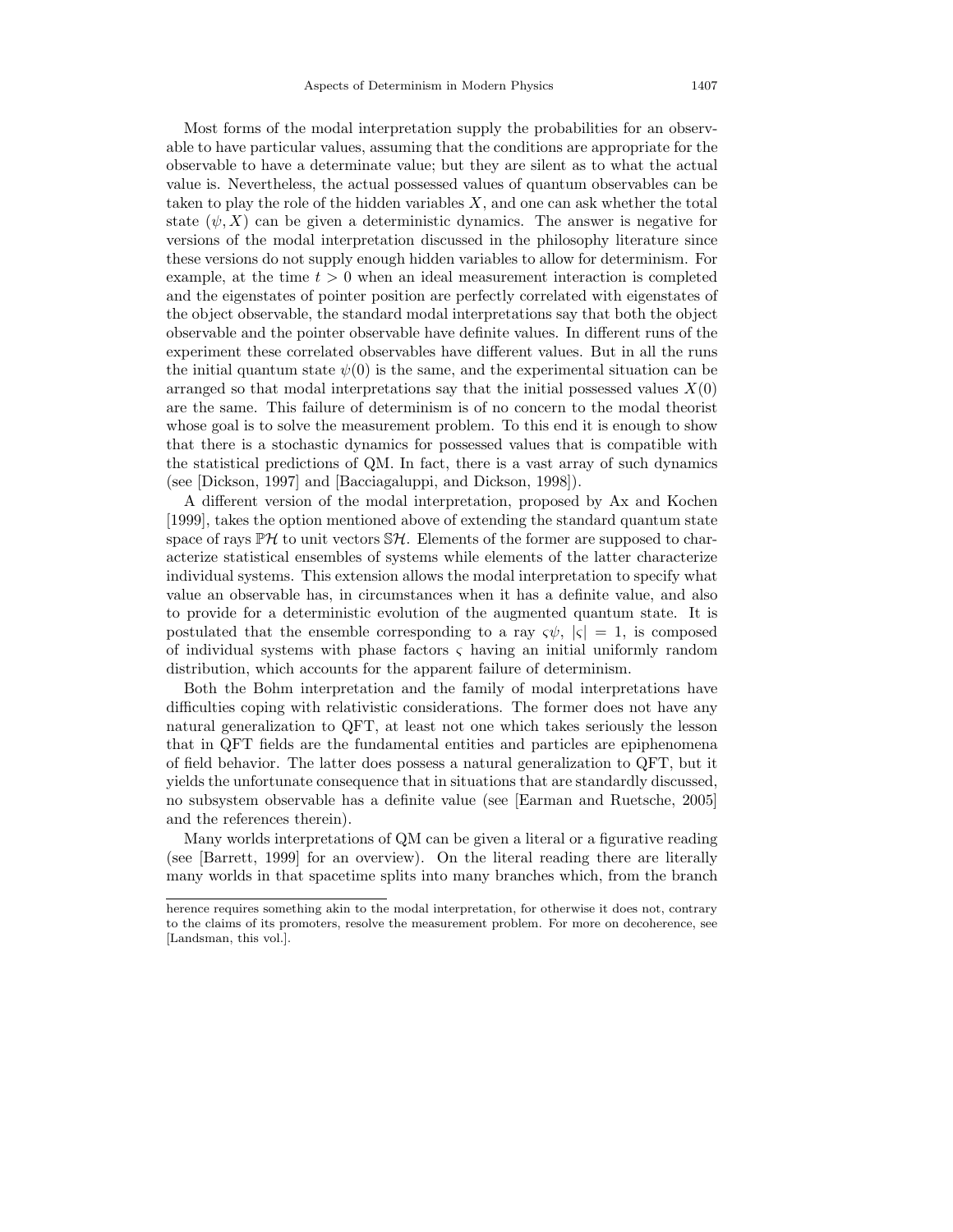time onwards, are topologically disconnected from one another (see, for example,  $[McCall, 1995]$ .<sup>63</sup> This form of many worlds can be described as a hidden variable interpretation by taking the hidden variables  $X$  to describe the spacetime branching and by taking the representing function  $f<sub>O</sub>$  to be a mapping from the total state  $(\psi(t), X(t))$  to a vector, possibly with infinitely many components labeled α, where the component  $\alpha$  supplies the value at t of O in branch α. The fate of determinism then depends on whether or not the story of when and how branching takes place makes the evolution of the total state  $(\psi, X)$  deterministic. On the figurative reading of "many worlds" there is literally only one world, but there are many minds, contexts, perspectives, or whatever. Also there is no such thing as an observable O simpliciter but rather an observable  $O$ -in-context- $\alpha$ , denoted by  $O_{\alpha}$ . If the representing function  $f_{O_{\alpha}}$  is a function of the quantum state only, then determinism seems to be secured. However, our notation is defective in disguising the need for a specification of the contexts that are available at any given time. That specification is determined by the quantum state  $\psi(t)$  alone if there is a "democracy of bases," i.e. any "branch" of  $\psi(t)$  expressed as a linear combination of the vectors of any orthonormal basis of the Hilbert space of the system defines a context. Such a radical democracy seems incompatible with experience, e.g. in the Schrödinger cat experiment we either see a live cat or we see a dead cat, and we never experience a superposition of seeing a live and seeing a dead cat.<sup>64</sup> To overcome this difficulty some many world theorists propose to work with a preferred set of bases. The issue of determinism then devolves on the question of whether the specification of the set of preferred bases is deterministic. Even if the many worlds interpretation — on either the literal or figurative version secures ontological determinism, the price seems to be a radical epistemic indeterminism: How do I know which branch of a splitting world or which context of a non-splitting world I am in? Being told that there is no "I" only an "I-in-branch- $\alpha$ " or an "I-in-context- $\alpha$ " is of no help when I — whichever I that is — have to make a prediction about the outcome of a measurement. Here all I can do is fall back on the statistical algorithm of QM. The many worlds interpretation seems to guarantee that even if the world is ontologically deterministic, it behaves, as far as anyone can judge, as if there is an irreducible stochasticity.

Although the discussion of the quantum measurement problem and its ramifications has been very sketchy, I trust it is sufficient to indicate why it is vain to hope for a simple and clean answer to the question of whether the truth of QM entails the falsity of determinism. To arrive at an answer to that question calls for winnowing the various competing interpretations of QM, a task that is far from straightforward, especially since judgments about how to perform the winnowing

<sup>&</sup>lt;sup>63</sup>How to describe branching spacetimes within the context of conventional spacetime theories is a ticklish matter. Perhaps the most promising move is to hold on to the assumption that spacetime is a differentiable manifold but abandon the assumption that it is a Hausdorff manifold. However, non-Hausdorff manifolds can display various pathological properties that threaten determinism, e.g. geodesics can bifurcate. See Section 6.1.

 $64$ But how can we be sure? Perhaps momentary mental confusion is a superposition phenomenon.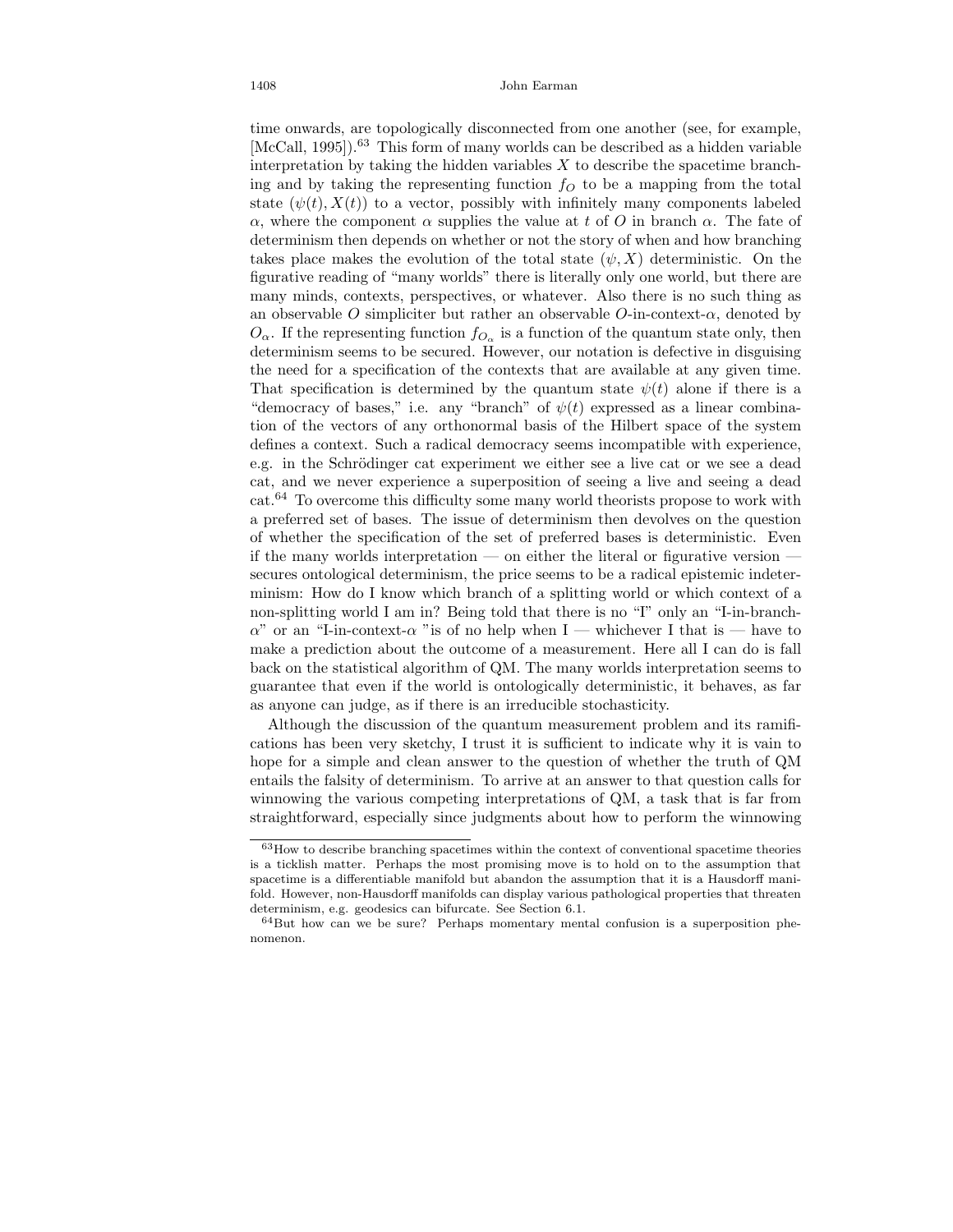are inevitably colored by attitudes towards determinism.

#### 6 DETERMINISM IN CLASSICAL GTR

#### *6.1 Einstein's revolution*

Einstein's GTR was revolutionary in many respects, but for present purposes the initially most important innovation is that GTR sweeps away the notion shared by all pre-GTR theories — of a fixed spacetime background against which the evolution of particles and fields takes place. In GTR the spacetime metric is a dynamical field whose evolution is governed by Einstein's gravitational field equations (EFE). Before discussing the issue of whether this evolution is deterministic, two preliminary matters need attention.

First, general relativists typically assume that the manifold  $M$  of a relativistic spacetime  $\mathcal{M}, g_{ab}$  is Hausdorff.<sup>65</sup> Without this stipulation determinism would be in deep trouble. For example, non-Hausdorff spacetimes can admit a bifurcating geodesics; that is, there can be smooth mappings  $\gamma_1$  and  $\gamma_2$  from, say, [0, 1] into M such that the image curves  $\gamma_1[0,1]$  and  $\gamma_1[0,1]$  are geodesics that agree for  $[0,b)$ ,  $0 < b < 1$ , but have different endpoints  $\gamma_1(1)$  and  $\gamma_2(1)$ . According to GTR, the worldline of a massive test particle not acted upon by non-gravitational forces is a timelike geodesic. But how would such a particle know which branch of bifurcating geodesic to follow? Additionally, the (local) uniqueness of solutions to the initial value problem for EFE discussed below in Section 6.3 would fail if non-Hausdorff attachments were allowed.

Second, the reader is reminded that attention is being restricted to relativistic spacetimes  $\mathcal{M}, g_{ab}$  that are temporally orientable, and it is assumed that one of the orientations has been singled out as giving a directionality to time. But even with this restriction in place, some of the spacetimes embodied in solutions to EFE are inimical to the formulation of global Laplacian determinism given in Section 2.1. For example, such spacetimes may not admit a global time function. Indeed, the spacetime of the Gödel cosmological model not only does not admit a global time function, but it does not even admit a single global time slice (spacelike hypersurface without edges) so that one cannot meaningfully speak of the universeat-a-given-moment.<sup>66</sup>

One response would be to narrow down the class of physically acceptable models of GTR by requiring that, in addition to satisfying EFE, such models must also fulfill restrictions on the global causal structure of spacetime that rule out such monstrosities as Gödel's model and other models which contains closed timelike

<sup>&</sup>lt;sup>65</sup>M is Hausdorff iff for any  $p, q \in \mathcal{M}$  with  $p \neq q$ , there are neighborhoods  $N(p)$  and  $N(q)$  such that  $N(p) \cap N(q) = \emptyset$ . Of course, a manifold is (by definition) locally Euclidean and, therefore, locally Hausdorff.

 $66$ This is a consequence of three features of Gödel spacetime: it is temporally orientable (i.e. it admits a continuous non-vanishing timelike vector field), it is simply connected, and through every spacetime point there passes a closed future directed timelike curve. For a description of the Gödel solution, see [Hawking and Ellis, 1973, 168–170] and [Malament, 1984].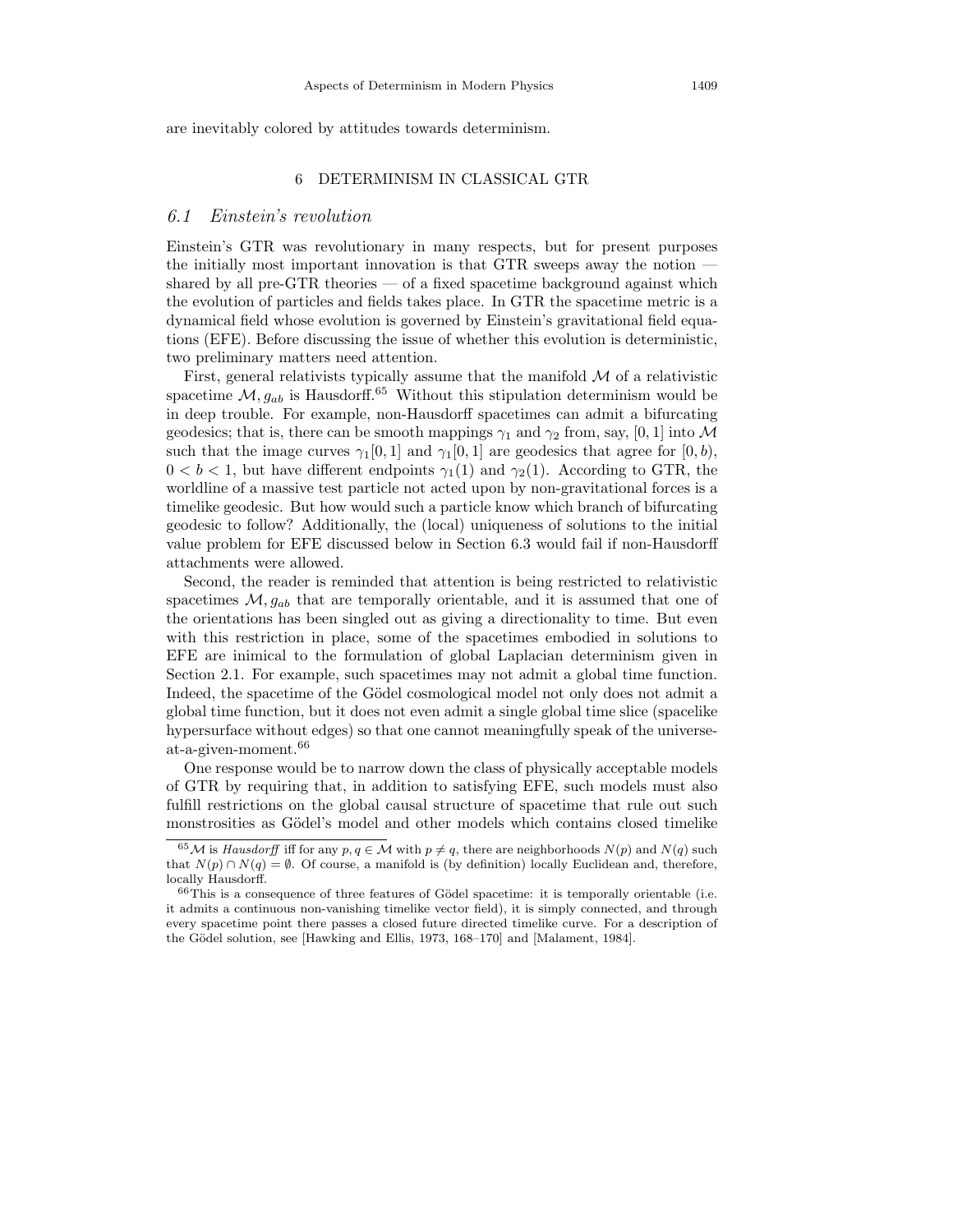curves. This move has the independent motivation of avoiding the "paradoxes of time travel."<sup>67</sup> But much stronger causality conditions are needed to underwrite the global version of Laplacian determinism in the general relativistic setting.

In the first place, to carry over the classical conception of Laplacian determinism to the context of a general relativistic spacetime requires that the spacetime admit a global time function, which is not guaranteed by the absence of closed timelike curves. But even the requirement of a global time function is not strong enough because it provides no guarantee that the level surfaces of *any* such function will have the Cauchy property. To be at home, Laplacian determinism requires a spacetime  $M$ ,  $g_{ab}$  that is *globally hyperbolic*, which is the conjunction of two conditions: first,  $M$ ,  $g_{ab}$  must be *strongly causal* in that for any  $p \in M$  and any neighborhood p there is a subneighborhood such that once a future directed causal curve leaves, it never reenters (intuitively, there are no almost closed causal curves); and second, for every  $p, q \in \mathcal{M}$ , the causal diamond  $J^+(p) \cap J^-(q)$  is compact.<sup>68</sup> Global hyperbolicity guarantees that  $\mathcal{M}, g_{ab}$  can be foliated by Cauchy surfaces and that M is diffeomorphically  $\Sigma \times \mathbb{R}$ , where  $\Sigma$  is an  $n-1$  dimensional manifold if  $\dim(\mathcal{M}) = n$ . But simply stipulating global hyperbolicity has all the virtues of theft over honest toil. So let us see what can be achieved by honest toil.

## *6.2 Determinism and gauge freedom in GTR*

For pre-relativistic theories a constant theme was that creating an environment friendly to determinism requires willingness to either beef up the structure of the background spacetime or else to see gauge freedom at work in sopping up the apparent indeterminism (recall Section 3.3). But in GTR there is no fixed background structure. Thus, one would expect that GTR either produces indeterminism or else that there is a non-trivial gauge symmetry at work. This expectation is not disappointed.

To see why it is necessary to be more detailed about the EFE:

$$
(16)\ \ R_{ab} - \frac{1}{2}Rg_{ab} + \Lambda g_{ab} = \kappa T_{ab}
$$

where  $R_{ab}$  and  $R := R_c^c$  are respectively the Ricci tensor (which is defined in terms<br>of a conditional interval and the Ricci scalar. A is the cosmological constant, and of  $g_{ab}$  and its derivatives) and the Ricci scalar,  $\Lambda$  is the cosmological constant, and  $T_{ab}$  is the stress-energy tensor. The cosmological constant can be ignored for present purposes, but it is currently the object of intense interest in cosmology since a positive  $\Lambda$  is one of the candidates for the "dark energy" which is driving the accelerating expansion of the universe (see [Ellis, this vol.]).

A potential model of the theory is then a triple  $\langle M, g_{ab}, T_{ab} \rangle$  where  $g_{ab}, T_{ab}$ satisfy  $(17)$  at all points of M. Building such a model seems all too easy: start

 ${}^{67}$ But see [Earman, Smeenk, and Wüthrich, 2005] which argues that the so-called paradoxes of time travel do not show that time travel is conceptually or physically impossible.

 $68J^+(p)$  (respectively,  $J^-(p)$ ) denotes the causal future (respectively, causal past) of p, i.e., the set of all points q such that there is a future directed causal curve from  $p$  to  $q$  (respectively, from  $q$  to  $p$ ).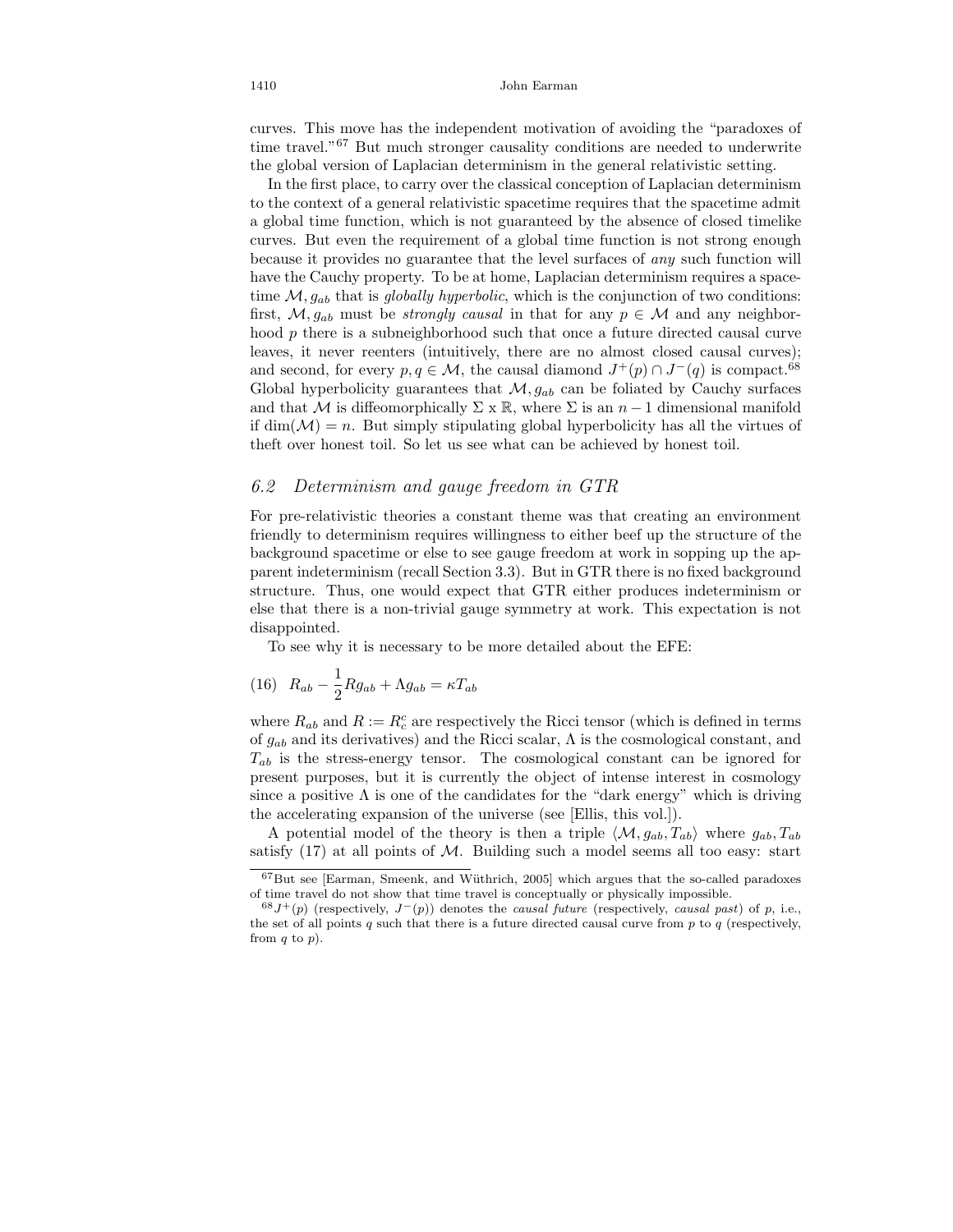with any any general relativistic spacetime  $\mathcal{M}, g_{ab}$ , compute the Einstein tensor  $G_{ab} := R_{ab} - \frac{1}{2} R g_{ab}$ , and define the stress-energy tensor by  $T_{ab} := \kappa G_{ab}$ . Thus, the understanding must be that  $T_{ab}$  arises from a known matter field. And in order to make the environment as friendly as possible for determinism, it will be assumed that the  $T_{ab}$ 's that are plugged into the right hand side of (17) fulfill the dominant energy condition (see Section 4.1) which, together with the local conservation law  $\nabla^a T_{ab} = 0$  (which itself is a logical consequence of (17)), guarantees that matterenergy does not propagate faster than light.

Even with these enabling stipulations in place, it seems at first glance that determinism gets no traction, at least not if a naively realistic interpretation is given to the models of the theory. The difficulty can be made apparent by repeating a variant of the construction given in Section 3.2. Let  $\langle M, g_{ab}, T_{ab} \rangle$  be a model satisfying all of the above stipulations, and suppose that the spacetime  $\mathcal{M}, g_{ab}$ satisfies all of the causality conditions you like, e.g. that it is globally hyperbolic. Since there is no fixed background structure to respect, save for the topological and differentiable structure of M, one is free to choose a diffeomorphism  $d : \mathcal{M} \to \mathcal{M}$ such that d is the identity map on and to the past of some Cauchy surface  $\Sigma$ of  $\mathcal{M}, g_{ab}$  but non-identity to the future of  $\Sigma$ . Then  $\langle \mathcal{M}, d^*g_{ab}, d^*T_{ab} \rangle$ , where  $d^*$ indicates the drag along by  $d$ , will also be a model satisfying all of the stipulations imposed on  $\langle M, g_{ab}, T_{ab}\rangle$ . By construction,  $d^*g_{ab}(p) = g_{ab}(p)$  and  $d^*T_{ab}(p) =$  $T_{ab}(p)$  for all p on or to the past of  $\Sigma$ , but  $d^*g_{ab}(p) \neq g_{ab}(p)$  and  $d^*T_{ab}(p) \neq T_{ab}(p)$ for some points p to the future of  $\Sigma$  (unless we have inadvertently chosen a d that is a symmetry of  $g_{ab}$  and  $T_{ab}$ , which can always be avoided). The existence of this pair of models that agree for all past times but disagree in the future is a violation of even the weakest cousin of Laplacian determinism, at least if the surface structure of the theory — tensor fields on a manifold — is taken at face value.

When this sort of construction threatened to undermine determinism in a pre-GTR setting, two options were available for shoring up determinism: add more structure to the background spacetime or reject the container view of spacetime. The first option is ineffective unless the additional elements of spacetime structure are non-dynamical objects, but this represents a retreat from one of the key features Einstein's revolution. If there is to be no retreat, then the second option must be exercised. In the present context the option of rejecting the container view of spacetime takes the form of rejecting the naive realism that reads the theory as describing tensor fields living on a manifold.

Choosing the second option has a principled motivation which is not invented to save determinism in GTR but which follows in line with the treatment of gauge symmetries in pre-general relativistic theories. The field equations (17) of GTR are the Euler-Lagrange equations derived from an action principle that admits the diffeomorphism group as a variational symmetry group. Thus, Noether's second theorem applies, indicating that we have a case of underdetermination — more "unknowns" than there are independent field equations — and that arbitrary functions of the spacetime variables will show up in solutions to the field equations.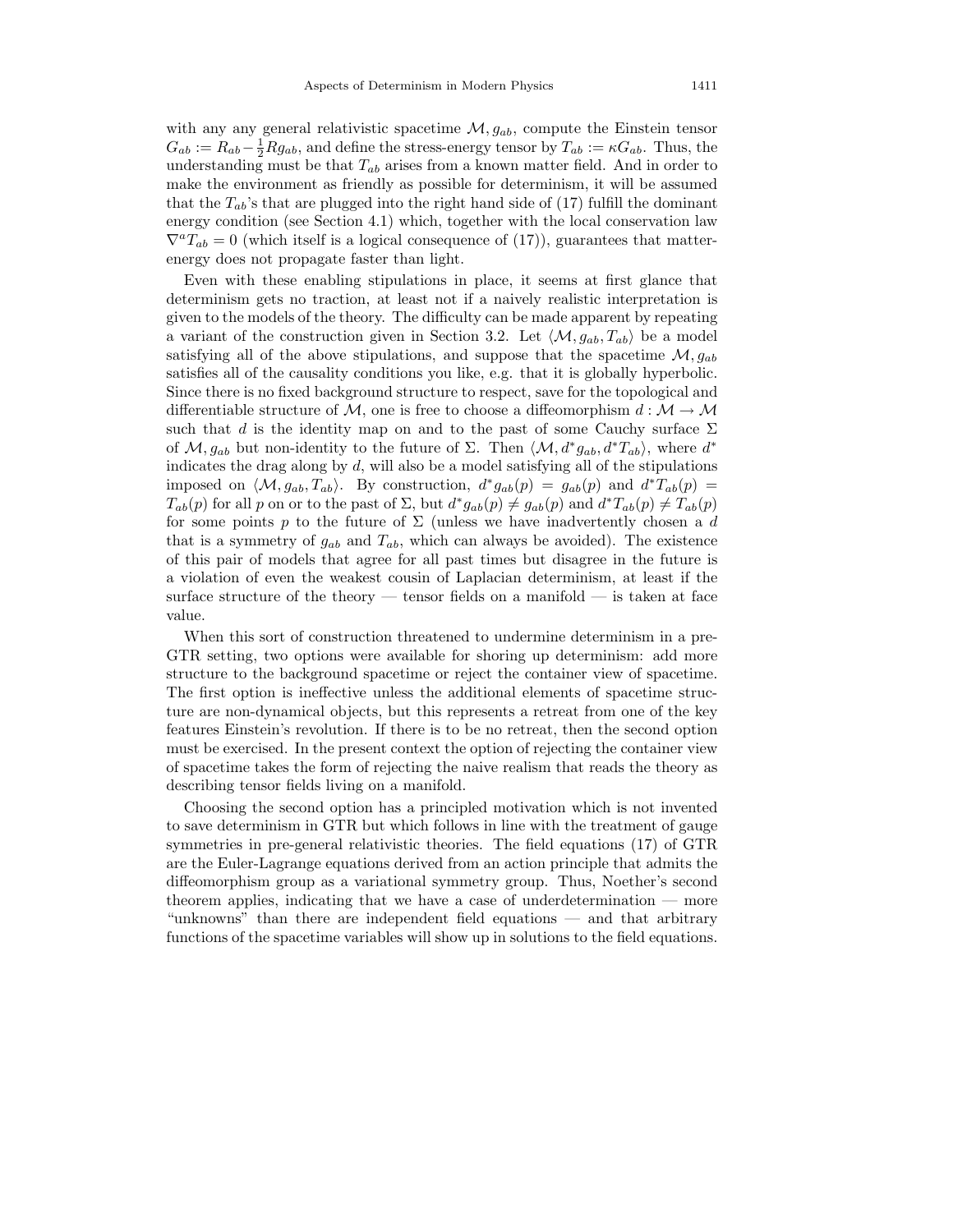Switching from the Lagrangian to the Hamiltonian formulation, it is found, as expected, that GTR is a constrained Hamiltonian theory. There are two families of first class constraints, the momentum constraints and the Hamiltonian constraints.<sup>69</sup> Unfortunately the Poisson bracket algebra of these constraints is not a Lie algebra,<sup>70</sup> and consequently one cannot directly associate the diffeomorphism group, which acts on the spacetime, with a group which acts on the Hamiltonian phase space by finding a natural homomorphism of the Lie algebra of the diffeomorphism group into the constraint algebra. This glitch is overcome by Isham and Kuchař [1986a; 1986b] who show that if appropriate embedding variables and their conjugate momenta are used to enlarge the phase space, then the enlarged constraint algebra is a Lie algebra, and that there exists a homomorphism of the Lie algebra of the spacetime diffeomorphism group into the new constraint algebra. Thus, the standard apparatus for treating gauge symmetries can be applied, yielding the verdict that the diffeomorphism invariance of GTR is to be interpreted as a gauge symmetry. On this interpretation, the above construction does not demonstrate that GTR is indeterministic but rather produces a *faux* violation of determinism by taking advantage of the redundancy of the surface structure theory in the sense of the many-to-one correspondence between the surface structure models and the intrinsic physical situation they describe; in particular, the models  $\langle \mathcal{M}, d^*g_{ab}, d^*T_{ab} \rangle$  and  $\langle \mathcal{M}, g_{ab}, T_{ab} \rangle$  in the above construction cannot threaten determinism since they are to be interpreted as different descriptions of the same physical situation. Of course, the apparatus at issue has built into it a commitment to determinism, so its application to GTR cannot be taken as part of a proof that the correct interpretation of GTR makes it a deterministic theory. The only claim being made here is that this determinism-saving move for GTR is not ad hoc but is part of a systematic approach to gauge symmetries that is taken to yield the "correct" results for pre-GTR theories.<sup>71</sup>

What is so clear using hindsight wisdom took Einstein many years of struggle to understand. His infamous "hole argument" can be seen as a discovery of this underdetermination problem.<sup>72</sup> What muddied the waters was a confusion between two senses of general covariance. *Formal general covariance* demands that the laws of motion/field equations of a theory be written in a form that makes them

 $^{69}\mathrm{The}$  plural is used here since there is a momentum constraint and a Hamiltonian constraint for every point of space.

<sup>70</sup>The bracket of a pair of the constraints is not always a linear combination of the constraints multiplied by a "structure constant." This failure of the constraint algebra to form a Lie algebra means that GTR is not a gauge theory in the sense of Yang-Mills. But it certainly does not mean that GTR does not contain non-trivial degrees of gauge freedom.

<sup>71</sup>Because these matters are surrounded by so much controversy in the philosophical literature, I want to emphasize as strongly as possible that I am not proposing a new way of looking at GTR but am simply expounding what is the standard view among general relativists; see, for example, [Wald, 1984].

<sup>72</sup>See [Norton, 1984] and [Stachel, 1986] for accounts of how the "hole argument" figured in Einstein's search for his gravitational field equations. And see [Rovelli, this. vol, Ch. 12] for an account of how reflecting on the lessons of the "hole argument" influenced his understanding of classical GTR and his approach to quantum gravity.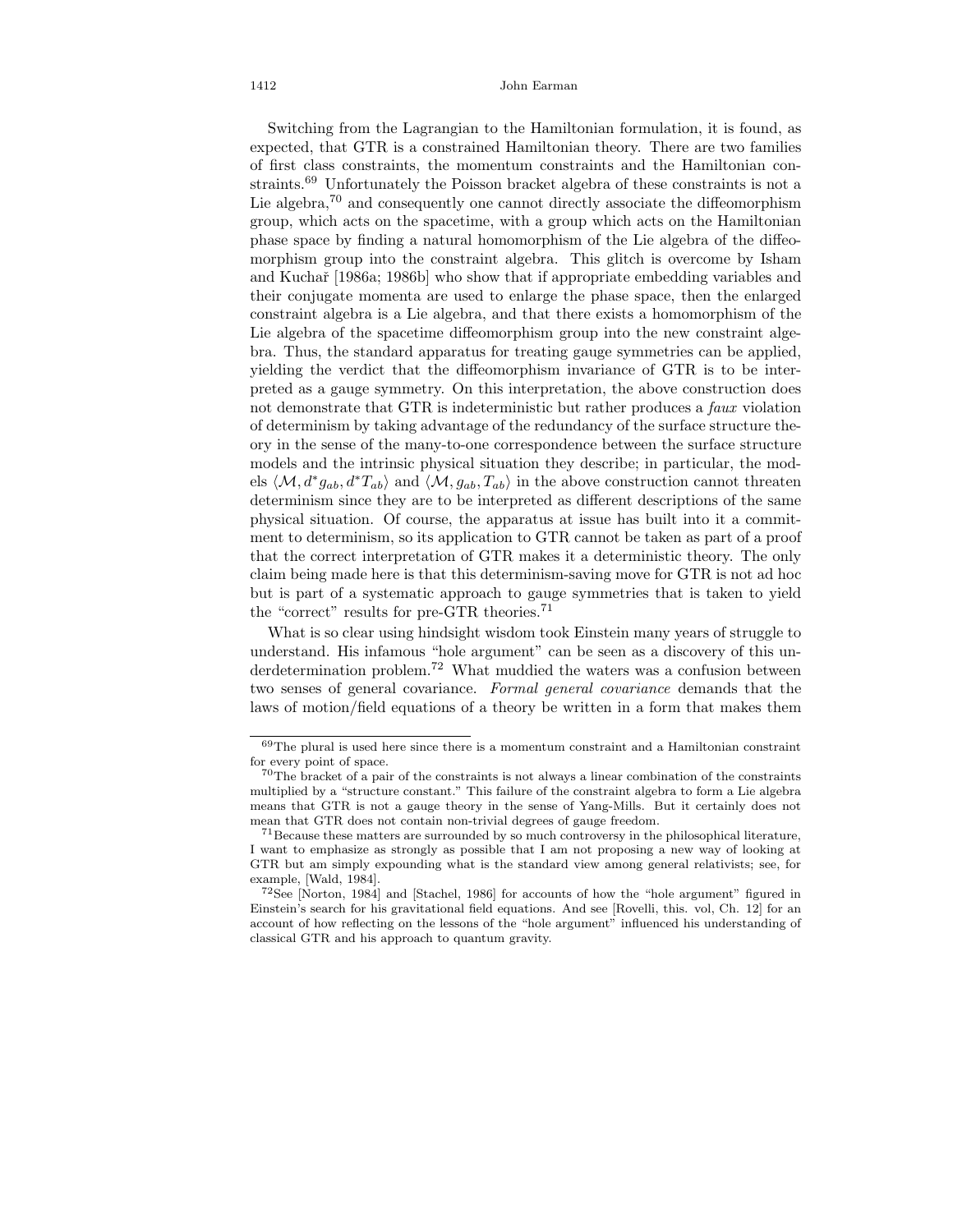covariant under arbitrary coordinate transformations. The terminology "formal" was chosen with malice aforethought since the demand of formal general covariance is a demand on the form rather than on the content of theory. For example, Newtonian and special relativistic theories can be reformulated, without change of content, so as to meet this demand. Indeed, the fact that Newtonian and special relativistic theories can be formulated in a completely coordinate-free manner already should make it clear that coordinates cannot matter.<sup>73</sup> *Substantive general covariance* demands diffeomorphism invariance (e.g. that for arbitrary diffeomorphism of M,  $(\mathcal{M}, d^*g_{ab}, d^*T_{ab})$  is a model of the theory if  $(\mathcal{M}, g_{ab}, T_{ab})$  is) and that this diffeomorphism invariance is a gauge symmetry. Again the terminology "substantive" was chosen with malice aforethought since the demand of substantive general covariance is not automatically met, without change of content, for formally generally covariant Newtonian and special relativistic theories, at least not by the lights of apparatus for treating gauge symmetries that has been touted here (see [Earman, 2006]).

What invites confusion is the fact that a spacetime coordinate transformation can be taken to indicate either a relabeling of spacetime points or as indicating a (local) diffeomorphism. In the first guise these transformations are gauge transformations of an innocent kind: they relate the various coordinate representations of the intrinsic coordinate-free objects  $g_{ab}$  and  $T_{ab}$  obtained by taking the components of these objects in different coordinate systems. But there is nothing new here as regards GTR since exactly the same story holds for intrinsic coordinate-free presentations of pre-GTR theories. In the second guise, however, these transformations may or may not be gauge transformations — it depends on the content of the theory.

When he first discovered the underdetermination problem by means of the "hole argument," Einstein took it to reveal a real and intolerable form of underdetermination. To avoid it, he thought he had to reject formal general covariance as a *desideratum* for gravitational field equations. Only after wandering in the wilderness of non-covariant equations for almost three years did he re-embrace general covariance. In effecting the re-embrace Einstein did not speak the language of gauge symmetries (the terminology and the apparatus had not been invented), so he did not say that the gauge interpretation of GTR lowers the hurdle for determinism in that it requires only the uniqueness of evolution for gauge invariant quantities. But he said what amounts to the same thing; or rather he said it for a subclass of the gauge invariant quantities of GTR — what are called "point coincidences," i.e. things like the intersection of light rays.<sup>74</sup>

Many philosophers have traced Einstein's path in various ways. Very few of them, however, have owned up to the implications of where the path leads. If

<sup>73</sup>In the above presentation I have intentionally used the "abstract index" notation. Thus,  $g_{ab}$  stands for a symmetric, covariant tensor field that is defined in a coordinate-free manner as a bilinear map of pairs of tangent vectors to R. This object can be represented by its coordinate components  $g_{ik}$  in a coordinate system  $\{x^i\}$ . The transformations between two such representations are gauge transformations, albeit trivial ones.

<sup>74</sup>See [Howard, 1999] for an account of Einstein's use of this term.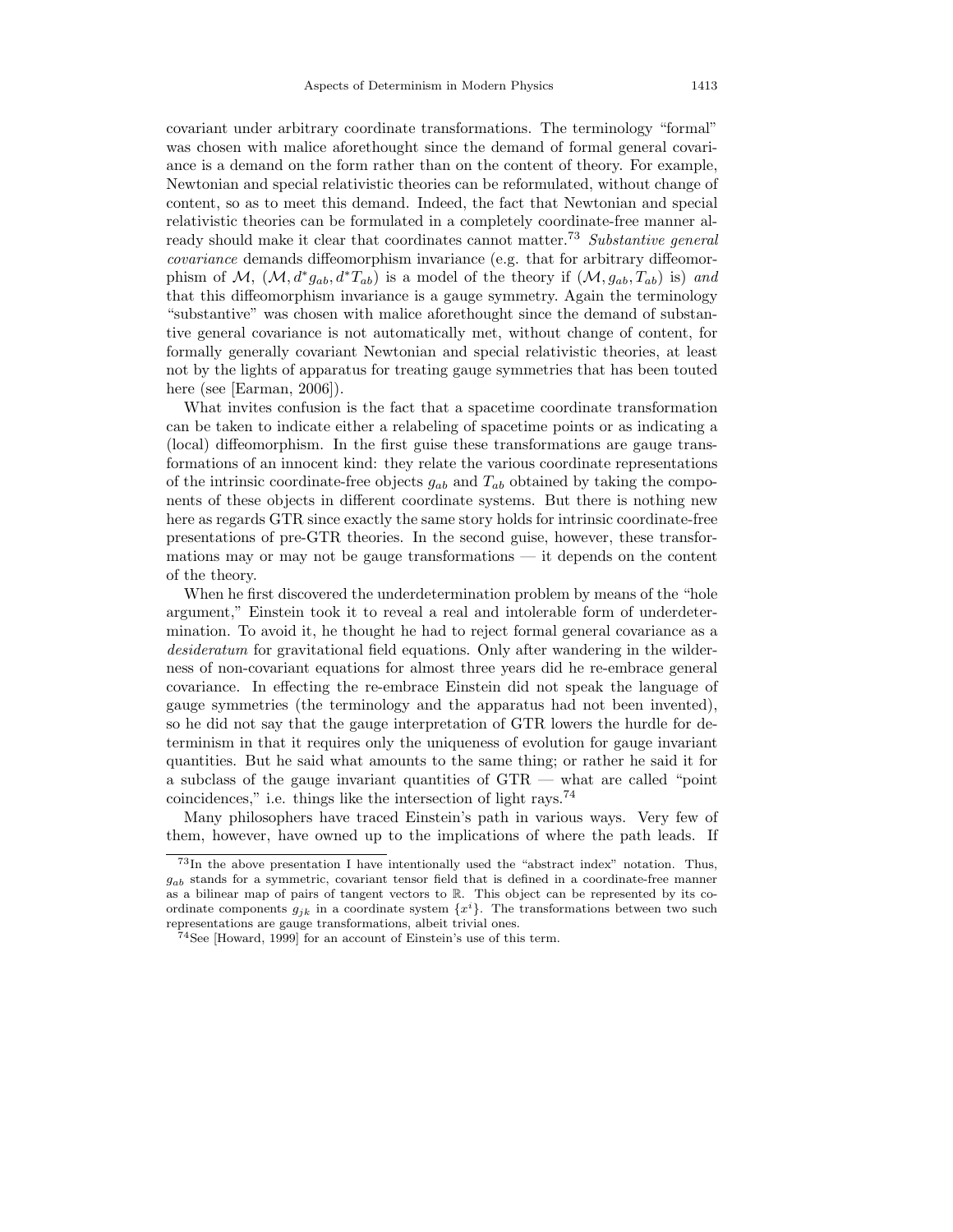determinism in GTR is saved by treating diffeomorphism invariance as a gauge symmetry, then the only "observables" (= genuine physical magnitudes) of GTR are gauge invariant quantities. This is easy enough to say, but what exactly is the nature of the gauge invariant structure that underlies the surface structure? This is a crucial issue for those physicists who pursue a quantum theory of gravity by applying some version of the canonical quantization program to GTR, for on this program it is the "observables" of classical GTR that will be turned into quantum observables in the sense of self-adjoint operators on the Hilbert space of quantum gravity. There is no standard answer to the question of how best to characterize the observables of classical GTR. But one thing is sure: none of the familiar quantities used in textbook presentations of GTR, not even scalar curvature invariants such as the Ricci scalar appearing in the field equations (17), count as observables in the sense under discussion. And more particularly, no local quantities — quantities attached to spacetime points or finite regions — are gauge invariants. In this respect the gauge-free content of the theory has a nonsubstantivalist flavor. Whether this content can be characterized in a way that also satisfies traditional relationalist scruples remains to be seen.

A second closely related implication of treating the diffeomorphism invariance of GTR as a gauge symmetry concerns the nature of time and change. In the Hamiltonian formalism the implication takes the form of a "frozen dynamics." Applying to the Hamiltonian constraint of GTR the doctrine that first class constraints generate gauge transformations leads directly to the conclusion that motion in GTR is pure gauge. Put another way, the instantaneous states in the Hamiltonian formulation of the theory contain redundant structure, and any two such states, where one is generated from another by solving the Hamiltonian form of EFE, are equivalent descriptions of the same intrinsic, gauge invariant situation.<sup>75</sup>

For those who find these implications unpalatable, the heterodox moves mentioned in Section 3.3 may be attractive. As far as I am aware, however, such heterodoxy as applied to GTR has not been seriously pursued by the physics community.

## *6.3 The initial value problem in GTR*

For the sake of simplicity consider the initial value problem for the source-free or vacuum EFE, i.e. (17) with  $T_{ab} \equiv 0$ . Since these equations are second order in time, presumably the appropriate initial data consist of the values, at some given time, of the spacetime metric and its first time derivative. The technical formulation of this idea is to take an initial data set to consist of a triple  $(\Sigma, h_{ab}, k_{ab})$ , with the following features and intended interpretations.  $\Sigma$  is a three-manifold, which is to be embedded as a spacelike hypersurface of spacetime  $\mathcal{M}, g_{ab}$ .  $h_{ab}$  is a smooth Riemann metric on  $\Sigma$ , which will coincide with the metric induced on Σ by the spacetime metric  $g_{ab}$  when Σ is embedded as a spacelike hypersurface

<sup>75</sup>For more on the problem of time in GTR and quantum gravity, see [Belot and Earman, 1999], [Belot, this vol.], and [Rovelli, this vol.].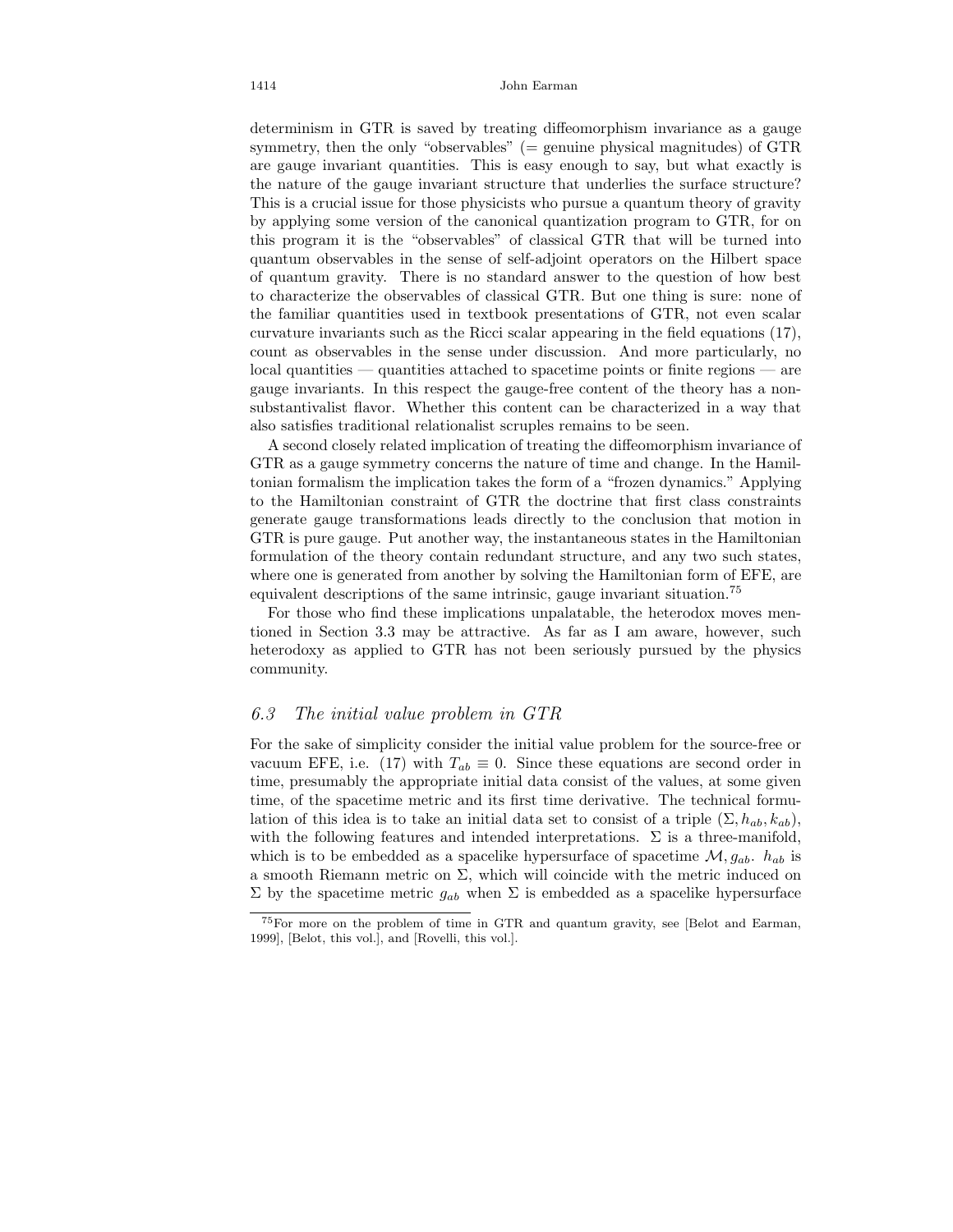of  $\mathcal{M}, g_{ab}$ . And  $k_{ab}$  is a smooth symmetric tensor field on  $\Sigma$  that coincides with the normal derivative of  $h_{ab}$  when  $\Sigma$  is embedded as a spacelike hypersurface of  $M, g_{ab}$ . A spacetime  $M, g_{ab}$  that fulfills all of these roles is said to be a *development* of the initial data set  $(\Sigma, h_{ab}, k_{ab})$ . If the development  $\mathcal{M}, g_{ab}$  of the initial data set  $(\Sigma, h_{ab}, k_{ab})$  satisfies the source-free EFE, then  $h_{ab}$  and  $k_{ab}$  cannot be specified arbitrarily but must satisfy a set of constraint equations. The existence and uniqueness result for the source-free EFE takes the following form<sup>76</sup>: Let  $(\Sigma, h_{ab}, k_{ab})$  be an initial value set satisfying the constraint equations; then there exits a development  $\mathcal{M}, g_{ab}$  of the initial data that is the unique — up to diffeomorphism — maximal Cauchy development satisfying the source-free field equations. Furthermore, <sup>g</sup>ab depends continuously on the initial data (see [Hawking and Ellis, 1973] for details of the relevant topology).

Just as the proof of the well-posedness of the initial value problem for the homogeneous Maxwell equations exploits the gauge freedom in the electromagnetic potentials (see Section 4.2), so the existence and uniqueness proof for EFE exploits the idea that diffeomorphism invariance is a gauge symmetry of GTR. When the metric potentials  $g_{ij}$  (i.e. the coordinate components of the metric  $g_{ab}$ ) are subjected to a gauge condition (called the harmonic coordinate condition), the EFE take the form of a system of quasi-linear, diagonal, second order hyperbolic pdes, which are known to have locally well-posed initial value problem.

That the development  $\mathcal{M}, g_{ab}$  of the given initial data is a Cauchy development means that  $\Sigma$  is a Cauchy surface of  $\mathcal{M}, g_{ab}$  (and, thus, that this spacetime is globally hyperbolic). That it is the maximal Cauchy development means that there is no proper extension of  $\mathcal{M}, g_{ab}$  which is a solution of the source-free EFE and for which  $\Sigma$  is a Cauchy surface. The up-to-diffeomorphism qualifier to uniqueness was to be expected from the discussion of gauge freedom in the previous subsection, and in turn the presence of this qualifier shows that the heuristic discussion given there can be given precise content. Here the qualifier means that if  $\mathcal{M}'$ ,  $g'_{ab}$  is any other maximal development satisfying the source-free EFE, then there is a diffeomorphism  $d : \mathcal{M} \to \mathcal{M}'$  such that  $d^*g_{ab} = g'_{ab}$ .<br>Curie's Principle (see Section 2.3 above) would lea

Curie's Principle (see Section 2.3 above) would lead one to believe that a symmetry of the initial value set  $(\Sigma, h_{ab}, k_{ab})$  for the vacuum EFE should be inherited by the corresponding solution. And so it is. Let  $\varphi : \Sigma \to \Sigma$  be a diffeomorphism that is a symmetry of the initial data in the sense that  $\varphi^* h_{ab} = h_{ab}$  and  $\varphi^* k_{ab} = k_{ab}$ . Then as shown by Friedrich and Rendall [2000, 216–217], if  $\psi$  is an embedding of Σ into the maximal Cauchy development determined by  $(Σ, h_{ab}, k_{ab})$ , there exists an isometry  $\bar{\psi}$  of this development onto itself such that  $\bar{\psi} \circ \varphi = \varphi \circ \psi$ , i.e. there is an isometry of the maximal Cauchy development whose restriction to  $\varphi(\Sigma)$  is  $\psi$ . Moreover, this extension of the symmetry of the initial data is unique.

The initial value problem for the sourced EFE involves not only the stress-energy tensor  $T_{ab}$  but also the equations of motion for the matter fields that give rise to  $T_{ab}$ and, in particular, the coupling of these matter fields to gravity and to each other. Whether the coupled Einstein-matter equations admit an initial value formulation

<sup>76</sup>This formulation is taken from Wald [1984, Theorem 10.2.2].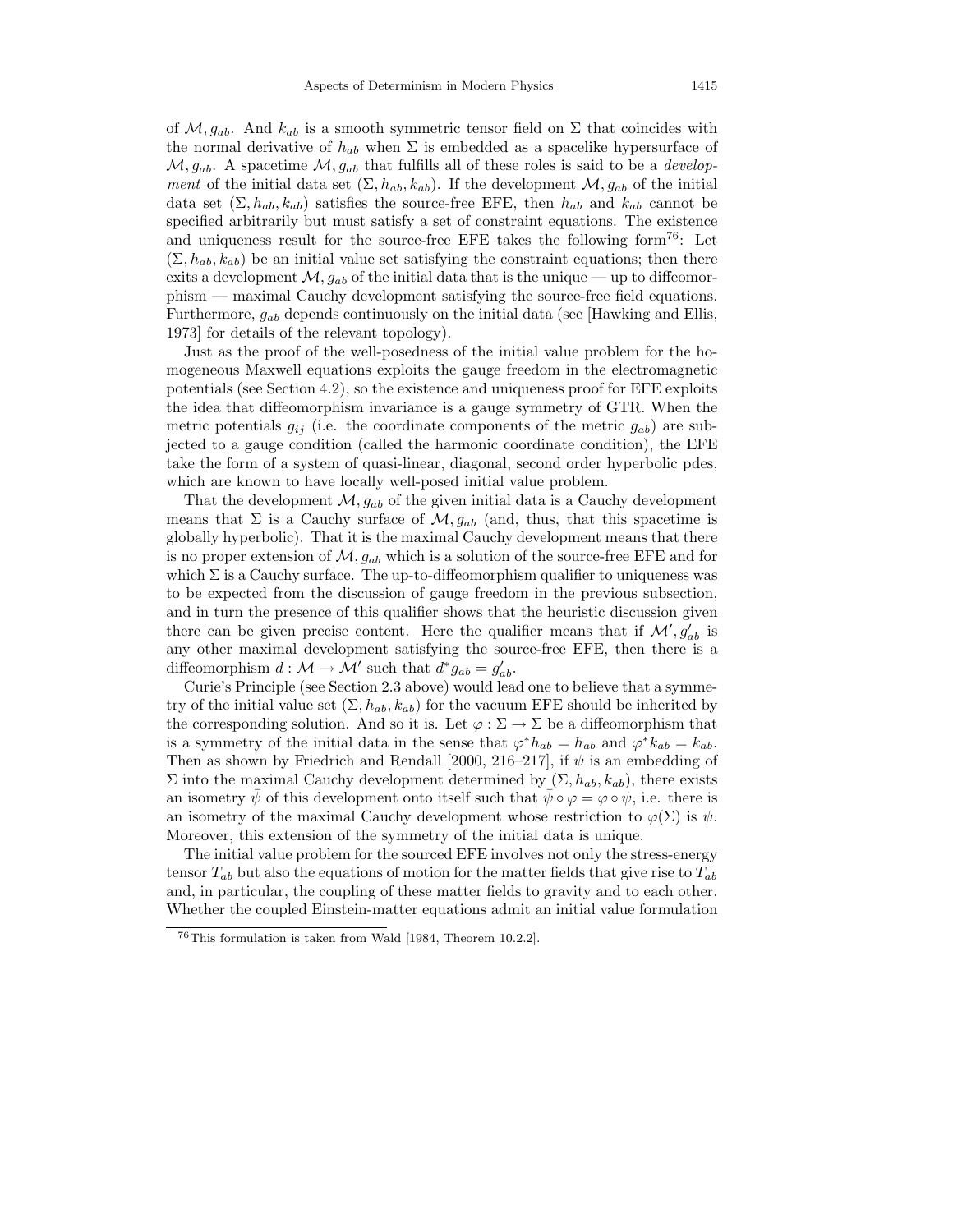and, if so, whether the initial value problem is well-posed are issues that have to be studied on a case-by-case basis. For what seem to be appropriate choices of coupling, the initial value problem for the combined Einstein-Klein-Gordon equations and the Einstein-Maxwell equations have existence and uniqueness results similar to that for the source-free Einstein equations. For other cases the results are not as nice. $^{77}\!$ 

The results mentioned above demonstrate that substantive general covariance (in the sense that diffeomorphism invariance is a gauge symmetry) is compatible with having a well-posed initial value problem. But there is clearly a tension between the two, and so one can wonder just how tightly the combination of these two requirements constrains possible laws.<sup>78</sup>

# *6.4 Cosmic censorship and chronology protection*

The positive results reported in the preceding section hardly exhaust the issue of determinism in GTR. One key concern is what happens when the maximal Cauchy development  $\mathcal{M}, g_{ab}$  of initial data  $(\Sigma, h_{ab}, k_{ab})$  satisfying the constraint equations is not maximal simpliciter, i.e. when  $\mathcal{M}, g_{ab}$  can be imbedded isometrically as a proper subset of a larger spacetime  $\mathcal{M}'$ ,  $g'_{ab}$  satisfying the source-free EFE. The analogous issue can also be raised for the case when  $T_{ab} \neq 0$ . The future boundary  $H^+(\Sigma)$  of the (image of) the future domain of dependence  $D^+(\Sigma)$  in the larger spacetime is called the *future Cauchy horizon* of Σ; the *past Cauchy horizon* H−(Σ) of  $\Sigma$  is defined analogously.<sup>79</sup> Intuitively, beyond the Cauchy horizons of  $\Sigma$  lie the regions of spacetime where the state of things is not uniquely fixed by the given initial data on  $\Sigma$ ; for generally if the maximal Cauchy development  $\mathcal{M}, g_{ab}$  of the initial data is not maximal simpliciter, then the larger extensions for which  $\Sigma$  is not a Cauchy surface are not unique (even up-to-diffeomorphism).

A relatively uninteresting reason why the maximal Cauchy development might be non-maximal simpliciter is that  $\Sigma$  was a poor choice of initial value hypersurface. A trivial but useful example is given by choosing  $\Sigma$  to be the spacelike hyperboloid of Minkowski spacetime pictured in Fig. 3. Here  $H^+(\Sigma)$  is the past null cone of the point p.

Some features of this example generalize; in particular,  $H^+(\Sigma)$  is always a null surface generated by null geodesics. The unfortunate case can be excluded by requiring, say, that  $\Sigma$  be compact or that it be asymptotically flat. Of course, these conditions exclude many cases of physical relevance, but for sake of discussion let us leave them in place. Even so, the maximal Cauchy development may fail to be maximal simpliciter for more interesting and more disturbing reasons.

<sup>77</sup>For comprehensive reviews of what is known, see [Friedrich and Rendall, 2000] and [Rendall, 2002].

<sup>78</sup>An analysis of gauge symmetries different from the one advertised here is given in [Geroch, 2004]. He gives only two examples of laws that have an initial value formulation and that have diffeomorphism invariance as a gauge symmetry (in his sense).

<sup>&</sup>lt;sup>79</sup>More precisely,  $H^+(\Sigma) := \overline{D^+(\Sigma)} - I^-(D^+(\Sigma))$ , and analogously for  $H^-(\Sigma)$ .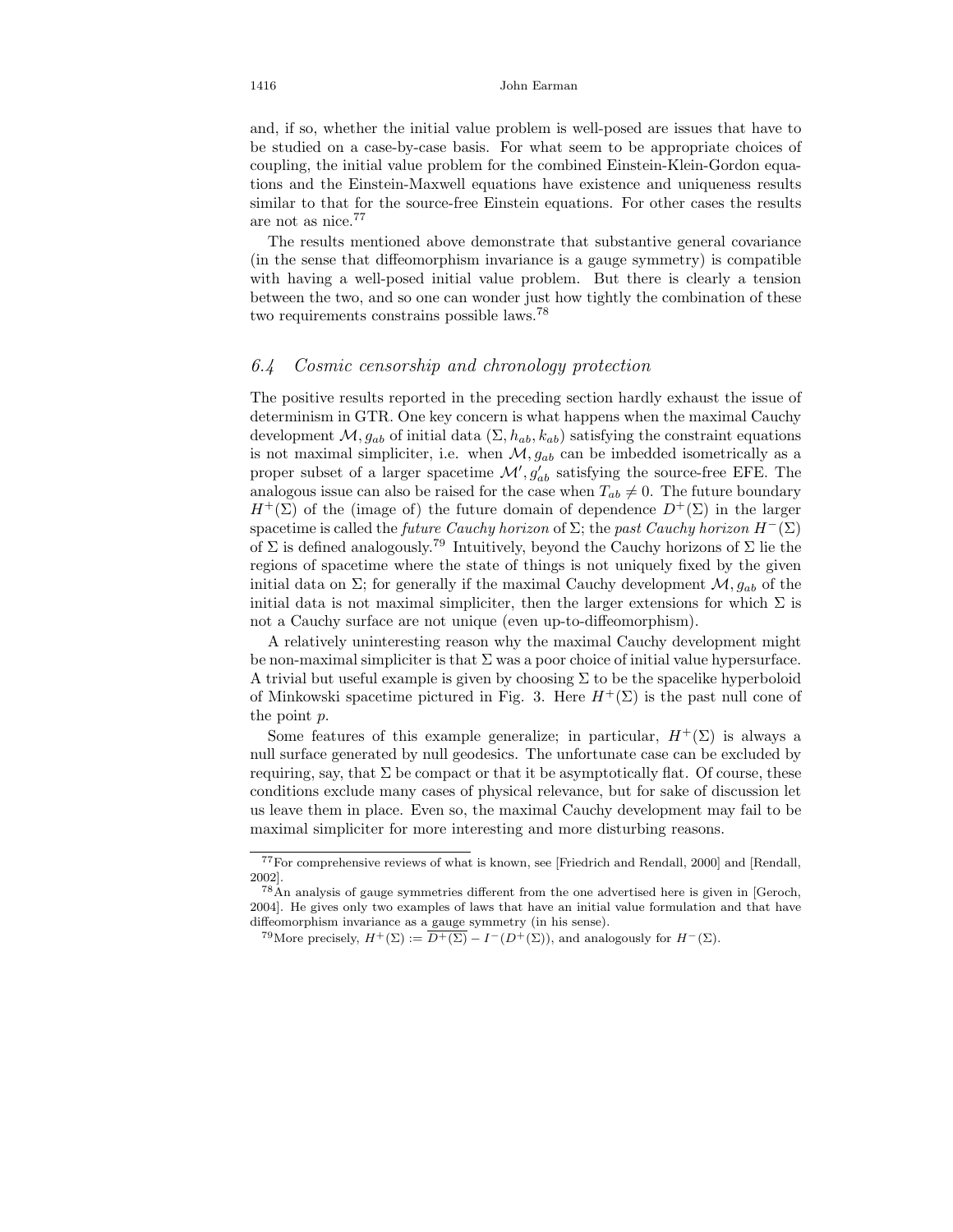

Figure 3. A poor choice of initial value hypersurface

One reason is that a spacetime can start with nice causal properties and evolve in such a way that these properties are lost. The point is illustrated by Misner's  $(1 + 1)$ -dim spacetime that captures some of the causal features of Taub-NUT spacetime, which is a solution to the source-free EFE. The  $\Sigma$  in Fig. 4 is a compact spacelike slice in the causally well behaved Taub portion of the spacetime, and its future Cauchy horizon  $H^+(\Sigma)$  is a closed null curve. Crossing over this horizon takes one into a region of spacetime where there are closed timelike curves.



Figure 4. Misner spacetime

Another reason that the maximal Cauchy development may fail to be maximal simpliciter is illustrated in Fig. 5 which shows a non-compact asymptotically flat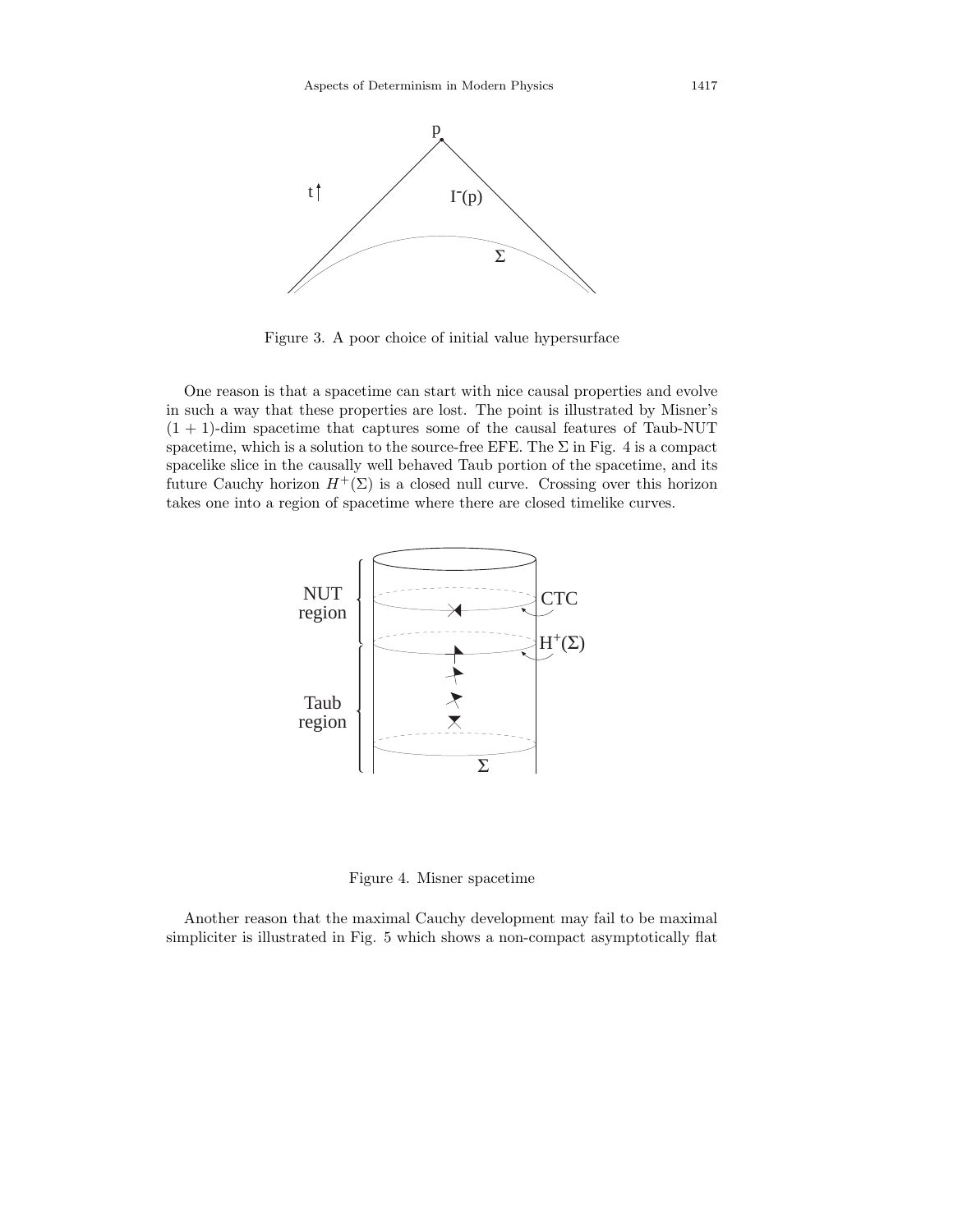spacelike slice  $\Sigma$  on which a spherically symmetric ball of matter starts to undergo gravitational collapse. After a finite time the density of collapsing matter becomes infinite, creating a curvature singularity that is pictured as a timelike line in the figure. Strictly speaking, however, it makes no sense to call the singularity a timelike line since the singularity is not part of the spacetime. $80$  But this makes no difference to the main point of relevance here; namely, a causal curve that terminates at a point to the future of  $H^+(\Sigma)$  and that is extended into the past may fail to reach  $\Sigma$ , not because it has a past endpoint or because it gets trapped on  $H^+(\Sigma)$  (as can happen in the spacetime of Fig. 4) but because it "runs into a singularity" or, better (since the singularity is not part of the spacetime), because it "runs off the edge of the spacetime."



Figure 5. The development of a naked singularity in spherical gravitational collapse

It is known that EFE plus the imposition of the various energy conditions on  $T_{ab}$  discussed above do not suffice to prevent the kind of pathologies indicated by Figs. 4 and 5. But in all of such known examples there is something suspicious: either the matter fields involved are not "fundamental," i.e. even when gravity is turned off these matter fields are not well behaved in the sense that in Minkowski spacetime the initial value problem for their equations of motion do not admit global existence and uniqueness results (see Section 4.2), or else the initial conditions that eventuate in the singularity are very special, e.g. the initial configuration of matter in Fig. 5 required to produce the singularity must be perfectly spherically symmetric. One might conjecture that what holds for these examples holds generally: Consider a fundamental matter field that can serve as a

<sup>80</sup>One could try to attach the singular points as boundary points of the spacetime manifold. However, the extant prescriptions for doing this lead to counterintuitive features, e.g. the singular points need not be Hausdorff separated from interior points of the manifold; see [Geroch et al., 1982].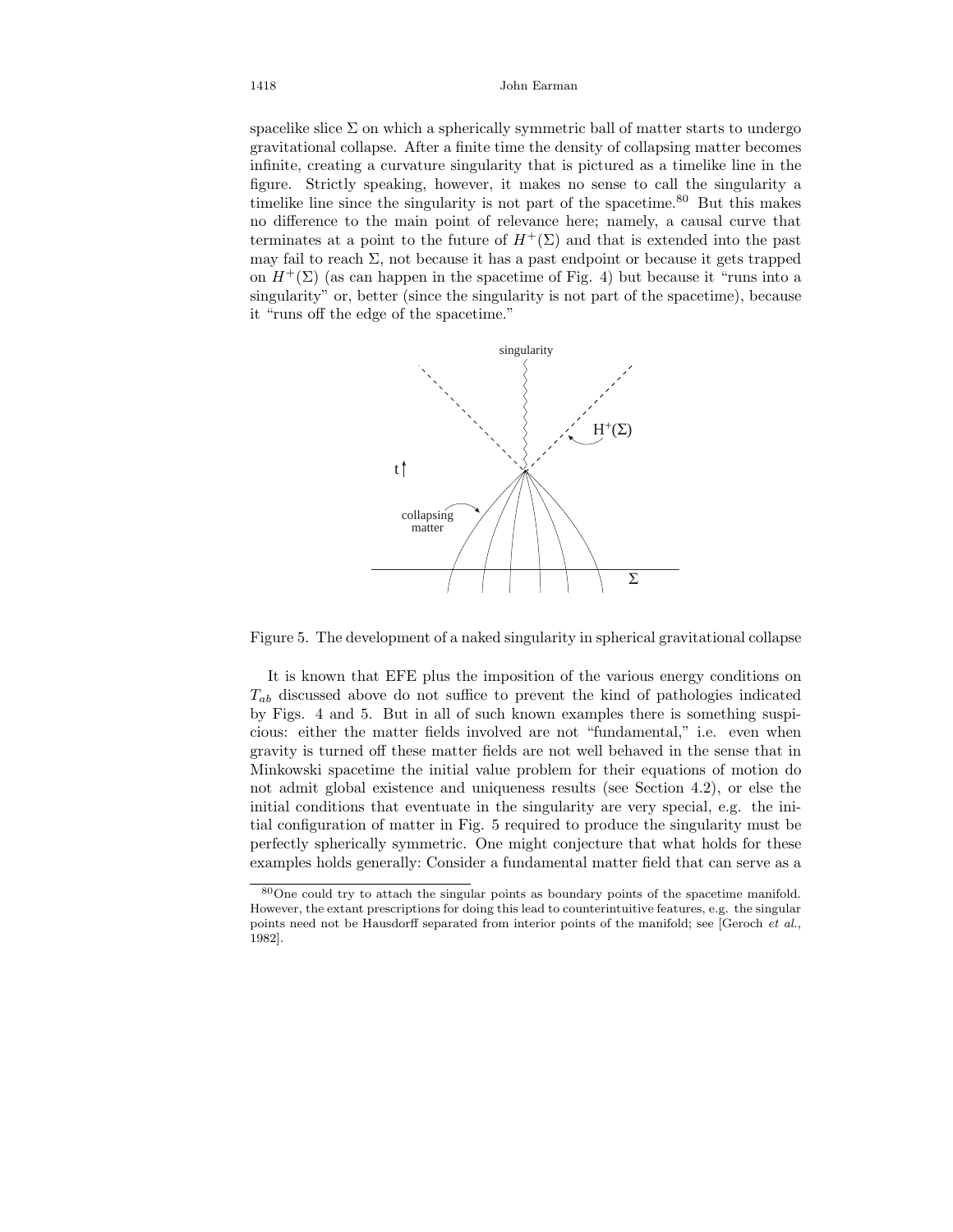source for gravitation. Then the subset of initial data for the Einstein-matter field equations for which the unique (up to diffeomorphism) maximal Cauchy development is not maximal simpliciter is of measure zero in the full space of such data, assuming poor choices of initial value hypersurfaces are excluded. To make this vague claim into a precise conjecture would require a specification of what matter fields are to be counted as fundamental, a specification of a suitable measure on the space of initial data, and a non-question begging specification of what counts as a poor choice of initial value hypersurface. The aimed-for conjecture is referred to as Penrose's *cosmic censorship conjecture*.

Less sweeping versions of the conjecture might focus specifically on one or another of the two types of pathologies illustrated in Figs. 4 and 5. Hawking's *chronology protection conjecture* aims to show that cases where closed timelike curves develop from a causally innocent past are highly non-generic among solutions to Einstein-fundamental-matter-field equations. The *weak cosmic censorship conjecture* aims to show that in generic solutions with asymptotically flat spacetimes, singularities are not "naked" in the sense of being visible to observers at infinity because whatever singularities develop (say, in gravitational collapse) are hidden inside of the event horizons of black holes which serve as one-way causal membranes that shield external observers from any of the pathologies of indeterminism that might develop within the horizon. Some progress has been made in formulating and proving precise versions of chronology protection and weak cosmic censorship, but the juries are still out on strong cosmic censorship.<sup>81</sup>

# *6.5 Predictability in general relativistic spacetimes*

In Section 4.3 it was seen that the structure of Minkowski spacetimes has a doubleedged quality with respect to determinism and predictability: while this structure makes possible clean examples of determinism, it also makes it impossible for embodied observers who must gather their information about initial conditions by means of causal interactions with the world to use determinism to perform genuine predictions. The point was formalized by defining the domain of predictability  $P(q)$  of a point  $q \in \mathcal{M}$  of a spacetime  $\mathcal{M}, g_{ab}$  and noting that in Minkowski spacetime  $P(q) = \emptyset$  for every q. Non-empty domains of predictability are obtained in the modified version of Minkowski spacetime with compactified space slices illustrated in Fig. 2. A feature of this case generalizes to arbitrary general relativistic spacetimes; namely, if the spacetime  $\mathcal{M}, g_{ab}$  possesses a Cauchy surface  $\Sigma$  such that  $\Sigma \subset I^-(q)$  for some  $q \in \mathcal{M}$ , then  $\Sigma$  is compact. Since a spacetime with a Cauchy surface  $\Sigma$  is diffeomorphically  $\Sigma \times \mathbb{R}$ , the kind of complete predictability that comes with having  $\Sigma \subset I^-(q)$  for some q is possible only in a spatially finite universe. The converse is not true: the existence of a compact Cauchy surface does not guarantee that there is a Cauchy surface  $\Sigma$  such that  $\Sigma \subset I^-(q)$  for some q, de

 $81$  For an overview of progress on cosmic censorship, see [Chrusciel, 1992; Isenberg, 1992; [Penrose, 1998; Wald, 1998]. And for an overview of progress on chronology protection, see [Earman et al., 2005].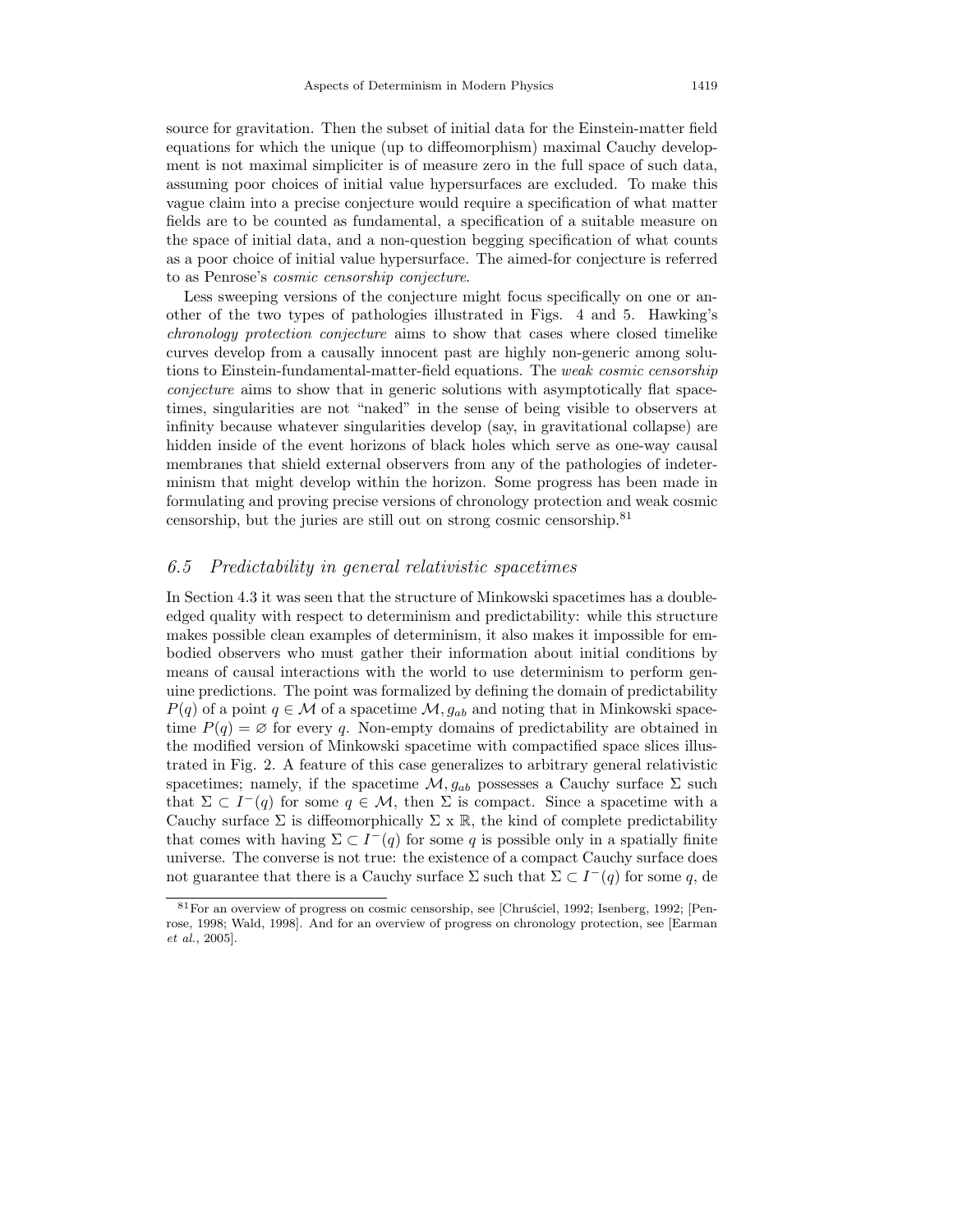Sitter spacetime providing a relevant counterexample. Many interesting features of predictability in general relativistic spacetime are studied in [Hogarth, 1993].

#### *6.6 Determinism and computability in general relativistic spacetimes*

A *Plato machine* for gaining mathematical knowledge about an unresolved conjecture of number theory, whose prenex normal form is  $(\forall n_1)(\forall n_2)...(\forall n_m)F(n_1, n_2, ...)$  $n_m$ ) or  $(\exists n_1)(\exists n_2)...(\exists n_m)F(n_1, n_2, ..., n_m)$  with F recursive, can be conceptualized as an ordinary Turing machine run in Zeno fashion: enumerate the m-tuples of natural numbers and have the computer check in the first 1/2 minute whether F holds of the first tuple, check in the next  $1/4$  minute whether F holds of the second tuple, etc. At the end of the minute the truth of the conjecture is settled. Despite various claims to the contrary, I see no conceptual incoherency in such a device. But STR militates against the physical instantiation of such a device since the Zeno speed up would seem to require that some of the parts of the device must eventually move faster than the speed of light.<sup>82</sup>

General relativistic spacetimes seem to open the possibility of creating the functional equivalent of a Plato machine without Zeno tricks and without running afoul of the prohibition on superluminal propagation. Consider a spacetime with the following features. First, there is a timelike half-curve  $\gamma_1$  with past endpoint, no future endpoint, and an infinite proper length. Second, there is another timelike half-curve  $\gamma_2$  with past endpoint p and a point  $q \in \gamma_2$  such that the proper time elapsed along  $\gamma_2$  from p to q is finite and such that  $\gamma_1 \in I^-(q)$ . Such a spacetime has been dubbed a *Malament-Hogarth spacetime*. The theorems of any recursively axiomatizable theory  $-$  say, Zermelo-Frankel set theory  $-$  can be recursively enumerated, and a device whose worldline is  $\gamma_1$  can utilize a Turing machine to effectively check each of these theorems to see one has the form " $0 = 1$ ". The device can be programmed to send out a signal — "Eureka!"— to an observer whose world line is  $\gamma_2$  just in case "0 = 1" is found among the theorems. Assuming that the observer  $\gamma_2$  is aware of this arrangement, she gains knowledge of the consistency/inconsistency of ZF: she knows that ZF is consistent just in case she has not received a "Eureka!" signal by the time she reaches the point q.

Similar arrangements can be used to "decide," at least in principle, Turing undecidable questions and to "compute" Turing uncomputable functions (see [Hogarth, 1994]). They, thus, threaten to falsify the physical Church-Turing thesis which asserts, roughly, that any physical computing device can be simulated by a Turing machine (see [Etsei and Németi, 2002] for a careful formulation of this thesis). In contrast to the original Church-Turing thesis which belongs to mathematical logic, the physical Church-Turing thesis lies in the borderland of mathematical logic and physics (see [Deutsch *et al.*, 2000]), and it is much harder to evaluate, especially if it is understood to require the physical realizability of the devices that implement the bifurcated supertask. Here I will confine myself to a few remarks

<sup>82</sup>Perhaps conflict with STR can be avoided by Zeno shrinking the parts, but this maneuver may run afoul of quantum restrictions.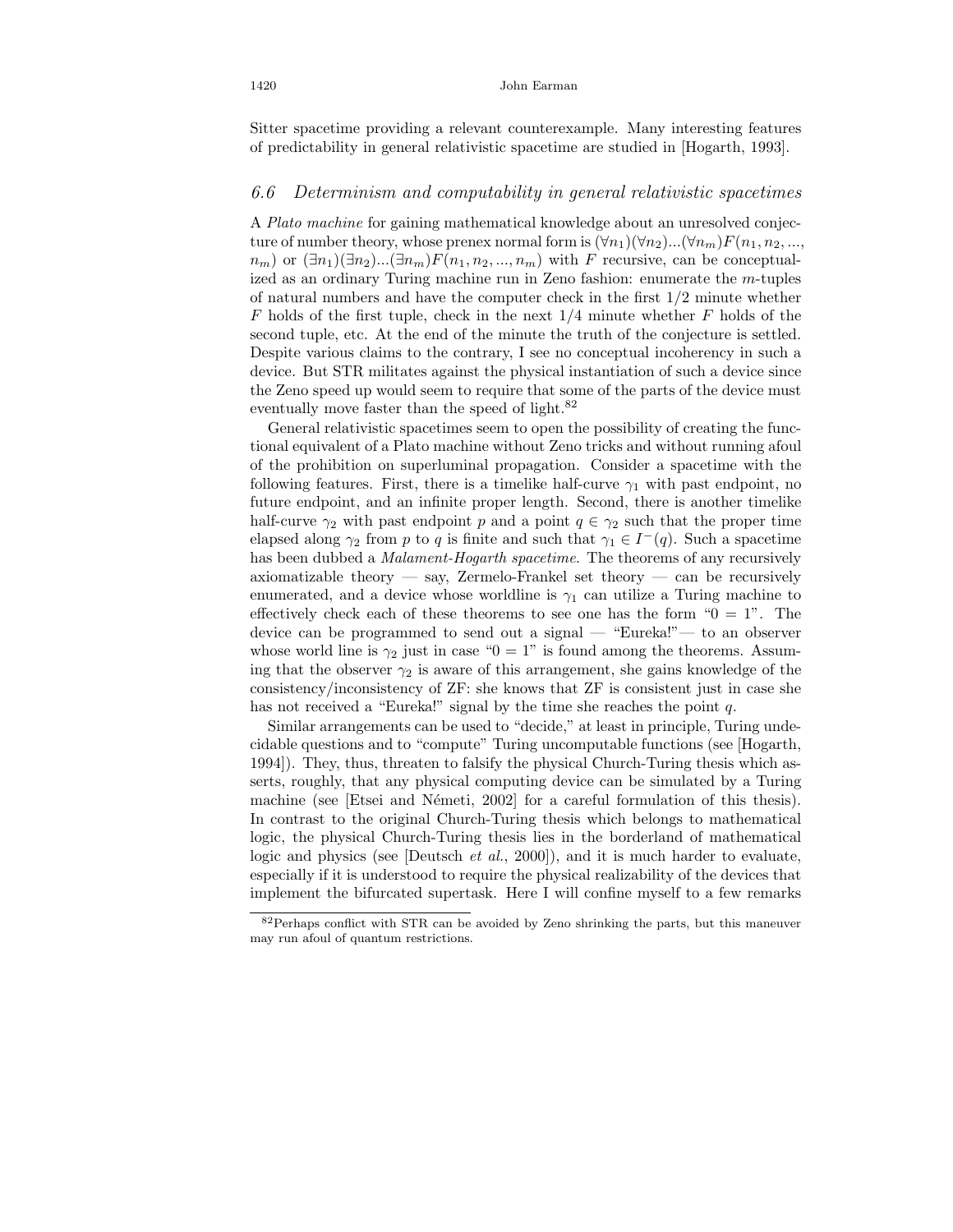on this matter and refer the interested reader to Németi and David [2005] for a fuller discussion.

Malament-Hogarth spacetimes are among the solutions of  $EFE - e.g.$  Reissner-Nordström spacetime and (the universal covering spacetime of) anti-De Sitter spacetimes. These particular spacetimes do not involve causal anomalies in the sense that they admit global time functions. However, all Malament-Hogarth spacetimes fail to be globally hyperbolic. Indeed, it can shown of such spacetimes that if  $\Sigma \subset \mathcal{M}$  is any spacelike hypersurface such that the above defined  $\gamma_1$  lies in  $I^+(\Sigma)$ , then any Malament-Hogarth point q whose chronological past contains  $\gamma_1$  must lie on or beyond  $H^+(\Sigma)$  (see Lemma 4.3 of [Earman, 1995, 117]). The possibility of non-deterministic influences, which might open the possibility that  $\gamma_1$  receives a false "Eureka!" message, seems to undermine the use of Malament-Hogarth spacetimes for gaining knowledge in the sense of certainty. However, one should not draw hasty conclusions here since, as discussed in the following subsection, it is possible to have deterministic dynamics for fields propagating on a non-globally hyperbolic spacetime. Also it might seem that the problem is avoided by the fact that it can be arranged so that any signal from  $\gamma_1$  arrives at  $\gamma_2$  before the Malament-Hogarth point q and, thus, within  $D^+(\Sigma)$ . But since a "Eureka!" message can arrive arbitrarily close to  $q$ , the receiver must possess arbitrarily accurate discriminatory powers to separate signals that arrive before  $q$ from the potentially false signals that arrive after q.

# *6.7 The possibility of deterministic dynamics in non-globally hyperbolic spacetimes*

For fields that propagate on a general relativistic spacetime, the failure of global hyperbolicity can undermine the initial value problem. For example, it is known that in generic two-dimensional spacetimes with closed timelike curves (CTCs) the scalar wave equation may fail to have smooth solutions or else may admit multiple solutions for the same initial data specified on a spacelike hypersurface. But remarkably, existence and uniqueness results have been proven for some fourdimensional spacetimes with CTCs (see [Friedman, 2004] for a review).

For spacetimes that do not have such blatant causal anomalies as CTCs but which nevertheless fail to be globally hyperbolic, Hilbert space techniques can sometimes be used to cure breakdowns in existence and uniqueness.<sup>83</sup> Consider a general relativistic spacetime  $\mathcal{M}, g_{ab}$  that is static and possesses a global time function. The first condition means that there is a timelike Killing field  $V^a$  that is hypersurface orthogonal.<sup>84</sup> The second condition can be guaranteed by choosing

<sup>83</sup>The use of Hilbert space techniques to study problems in classical physics was pioneered by Koopman [1931]. However, Koopman's approach assumes determinism at the classical level and then shows how to represent this determinism as unitary evolution on a Hilbert space.

<sup>&</sup>lt;sup>84</sup>The Killing condition is  $\nabla_{(c}g_{ab)} = 0$  where  $\nabla_a$  is the covariant derivative operator compatible with  $g_{ab}$ . Staticity guarantees that locally a local coordinate system  $(x^{\alpha}, t)$  can be chosen so that the line element takes the form  $ds^2 = g_{\alpha\beta}(x^\gamma)dx^\alpha dx^\beta - g_{44}(x^\gamma)dt^2$ . Cf. Malament, this volume, section 2.7.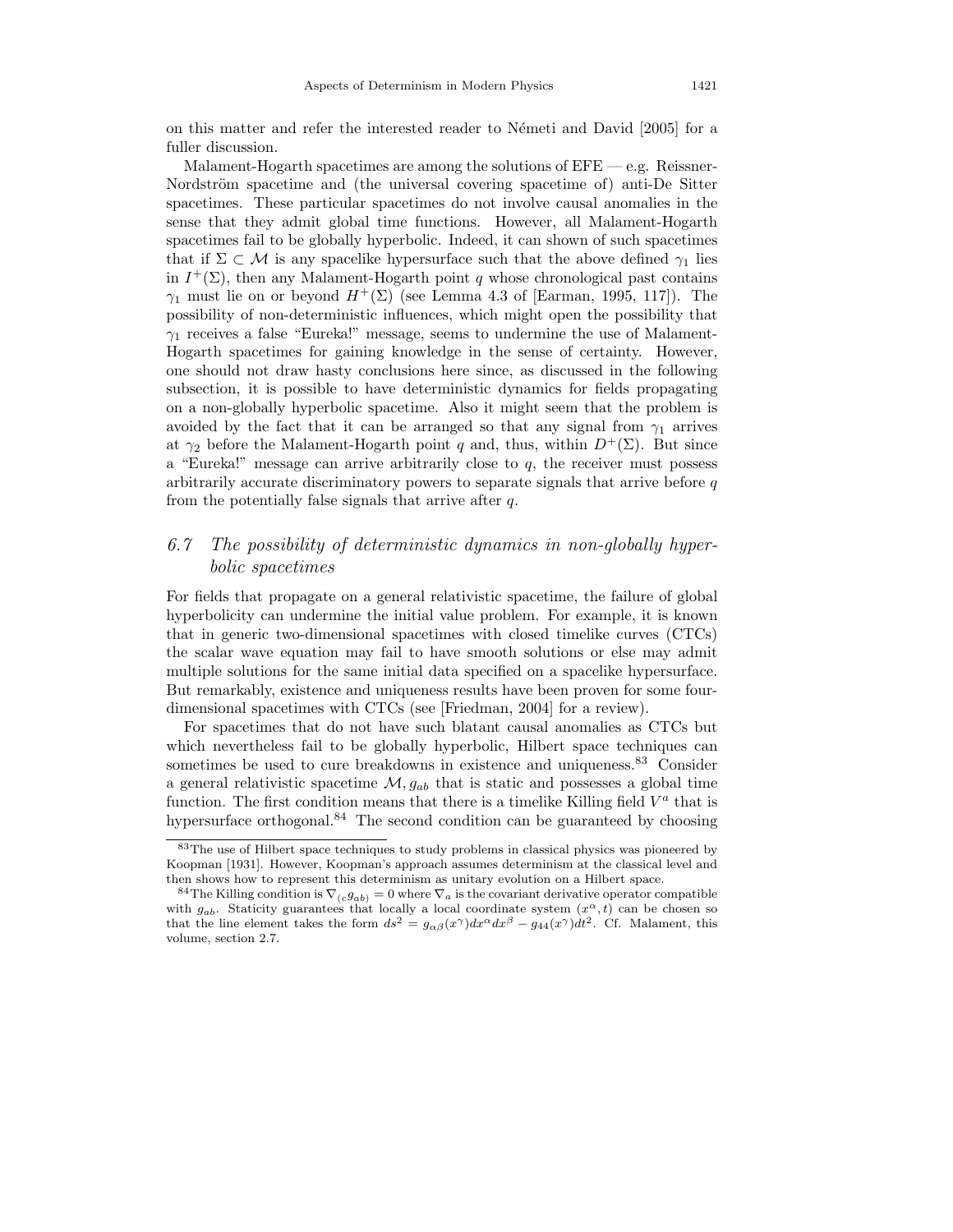a spacelike hypersurface  $\Sigma$  orthogonal to  $V^a$  and by requiring that every integral curve of  $V^a$  meets  $\Sigma$  in exactly one point. Then every point  $p \in \mathcal{M}$  can be labeled by  $(x, t)$ , where  $x \in \Sigma$  is the point where the integral curve of  $V^a$  through p meets  $\Sigma$ , and t is the value of the Killing parameter along this integral curve. Such a causally well behaved spacetime can nevertheless fail to be globally hyperbolic because, intuitively speaking, it possess a naked, timelike singularity. (To help fix intuitions, think of Minkowski spacetime with a timelike world tube removed. Or the reader familiar with GTR can think of the negative mass Schwarzschild solution to EFE, which is static and contains a timelike naked singularity at  $r = 0$ .) Now consider a massive  $m > 0$  scalar field  $\phi$  propagating on this background spacetime in accord with the Klein-Gordon equation (13). For the type of spacetime in question this equation can be rewritten in the form

$$
(17) \quad \frac{\partial^2 \phi}{\partial t^2} = -A\phi
$$

where  $t$  is the Killing parameter (see [Wald, 1980a], [Horowitz and Marolf, 1995]). The differential operator A can be considered a Hilbert space  $\hat{A}$  operator acting The dimerential operator A can be considered a fillment space A operator acting<br>on  $L^2_{\mathbb{R}}(\Sigma, d\vartheta)$ , where  $d\vartheta$  is the volume element of  $\Sigma$  divided by  $\sqrt{-V^aV_a}$ . With the domain initially taken to be  $C_0^{\infty}(\Sigma)$ ,  $\hat{A}$  is a positive symmetric operator. The proposal is to replace the partial differential equation (18) with the ordinary differential equation

$$
(18) \quad \frac{d^2\phi}{dt^2} = -\hat{A}\phi
$$

where the time derivative in (19) is a Hilbert space derivative. Since the Hilbert space operator  $\hat{A}$  is real it has self-adjoint extensions, and since  $\hat{A}$  is positive the positive square root of a self-adjoint extension  $A_e$  can be extracted to give

(19) 
$$
\phi(t) := \cos(\sqrt{\hat{A}_e}t)\phi(0) + \sin(\sqrt{\hat{A}_e}t)\dot{\phi}(0)
$$

which is valid for all t and all  $\phi(0), \dot{\phi}(0) \in \mathcal{H}$ . Since  $\phi(t)$  is a solution throughout the spacetime of the Klein-Gordon equation (13) and since it is the unique solution for given initial data  $\phi(0), \phi(0)$  on  $\Sigma$ , it provides (relative to the chosen self-adjoint extension) a deterministic prescription for the dynamics of the Klein-Gordon field. There are other possible prescriptions for obtaining the dynamics of  $\phi$ , but Ishibashi and Wald [2003] have shown that the one just reviewed is the only one satisfying the following set of restrictions: it agrees locally with (18); it admits a suitable conserved energy; it propagates the field causally; and it obeys time translation and time reflection invariance. If the Hilbert space operator  $\hat{A}$  is essentially selfadjoint, then the unique self-adjoint extension  $A_e$  provides *the* dynamics for the  $\phi$  field satisfying the said restrictions. And this dynamics is fully deterministic despite the fact that the background spacetime on which the field propagates is not globally hyperbolic. Not surprisingly, however,  $A$  fails to be essentially selfadjoint for many examples of static but non-globally hyperbolic spacetimes, and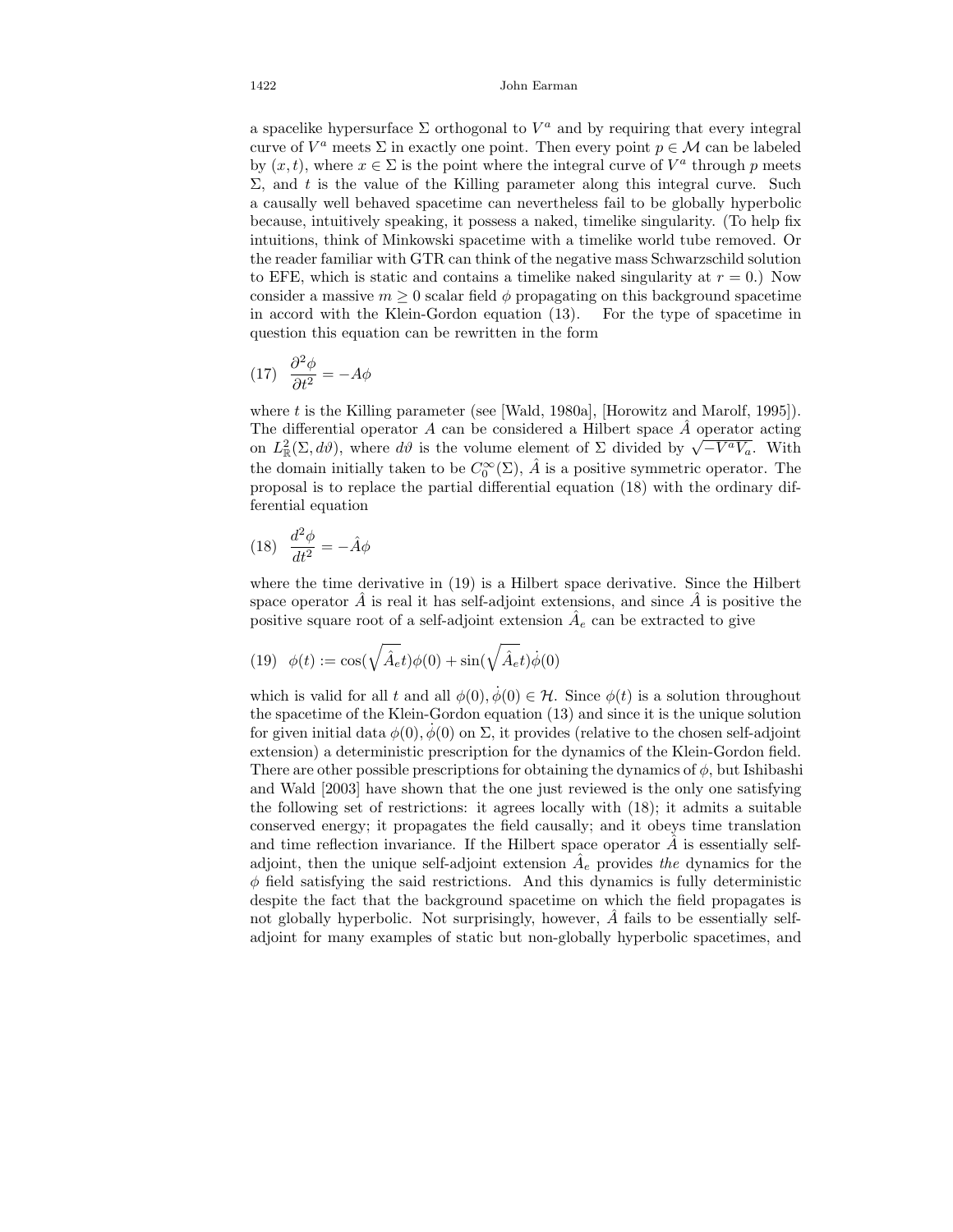unless further restrictions are added to single out one of the self-adjoint extensions, no unambiguous dynamics is specified by the above procedure. But remarkably, Horowitz and Marolf [1995] have provided examples of static, non-globally hyperbolic spacetimes where Aˆ *is* essentially self-adjoint, and in these cases the above prescription produces a dynamics of the  $\phi$  field that is fully deterministic despite the presence of naked singularities.

#### 7 DETERMINISM IN RELATIVISTIC QFT

Ordinary QM starts from a classical mechanical description of a system of particles — specifically, a Hamiltonian description — and attempts to produce a quantized version. Similarly, QFT starts from a classical relativistic description of a field and attempts to produce a quantized version. However, some classical fields do not lend themselves to a QFT that physicists find acceptable. Consider, for example, the non-linear wave equation (13) as a candidate for describing boson-boson interactions. A heuristic quantization procedure leads to the conclusion that there is no lowest energy state, leaving the system vulnerable to radiative collapse. On these grounds quantum field theorists have categorized the hypothetical interaction as "not physically realizable" (see [Baym, 1960]). That difficulties are encountered in QFT is perhaps not surprising when it is realized that the field in question is ill-behaved at the classical level in that regular initial data can pick out solutions that develop singularities within a finite amount of time. Is it plausible that deterministic behavior at the classical relativistic level can serve as a selection principle for what fields it is appropriate to quantize?

Determinism also plays a more constructive role in QFT. In ordinary QM, quantization involves the choice of a suitable representation of the canonical commutation relations  $[\hat{x}_j, \hat{p}_k] = i\delta_{jk}$  (CCR). Since unbounded operators are involved, this form of the CCR only makes sense when the domains of the operators are specified. Such worries can be avoided by working with the Weyl, or exponentiated, form of the CCR, which also makes available the Stone-von Neumann theorem: for a finite number of degrees of freedom, the irreducible strongly continuous representations of the Weyl CCR are all unitarily equivalent — in fact, all are equivalent to the familiar Schrödinger representation. This theorem no longer applies when there are an infinite number of degrees of freedom, as in QFT, a feature of QFT that raises a number of interesting interpretational issues that are not relevant here. What is relevant is the fact that the construction of the CCR algebra for, say, the Klein-Gordon field in Minkowski spacetime, makes essential use of the deterministic propagation of this field (see [Wald, 1994]). This construction can be generalized to a Klein-Gordon field propagating in an arbitrary general relativistic background spacetime that is globally hyperbolic since the deterministic nature of the propagation carries over to the more general setting.

For a non-globally hyperbolic spacetime  $\mathcal{M}, g_{ab}$  it is still the case that for any  $p \in \mathcal{M}$  there is a neighborhood  $\mathcal{N}(p)$  such that  $\mathcal{N}, g_{ab}|_{\mathcal{N}}$ , considered as a spacetime in its own right, is globally hyperbolic, and thus the field algebra  $\mathcal{A}(\mathcal{N})$  for this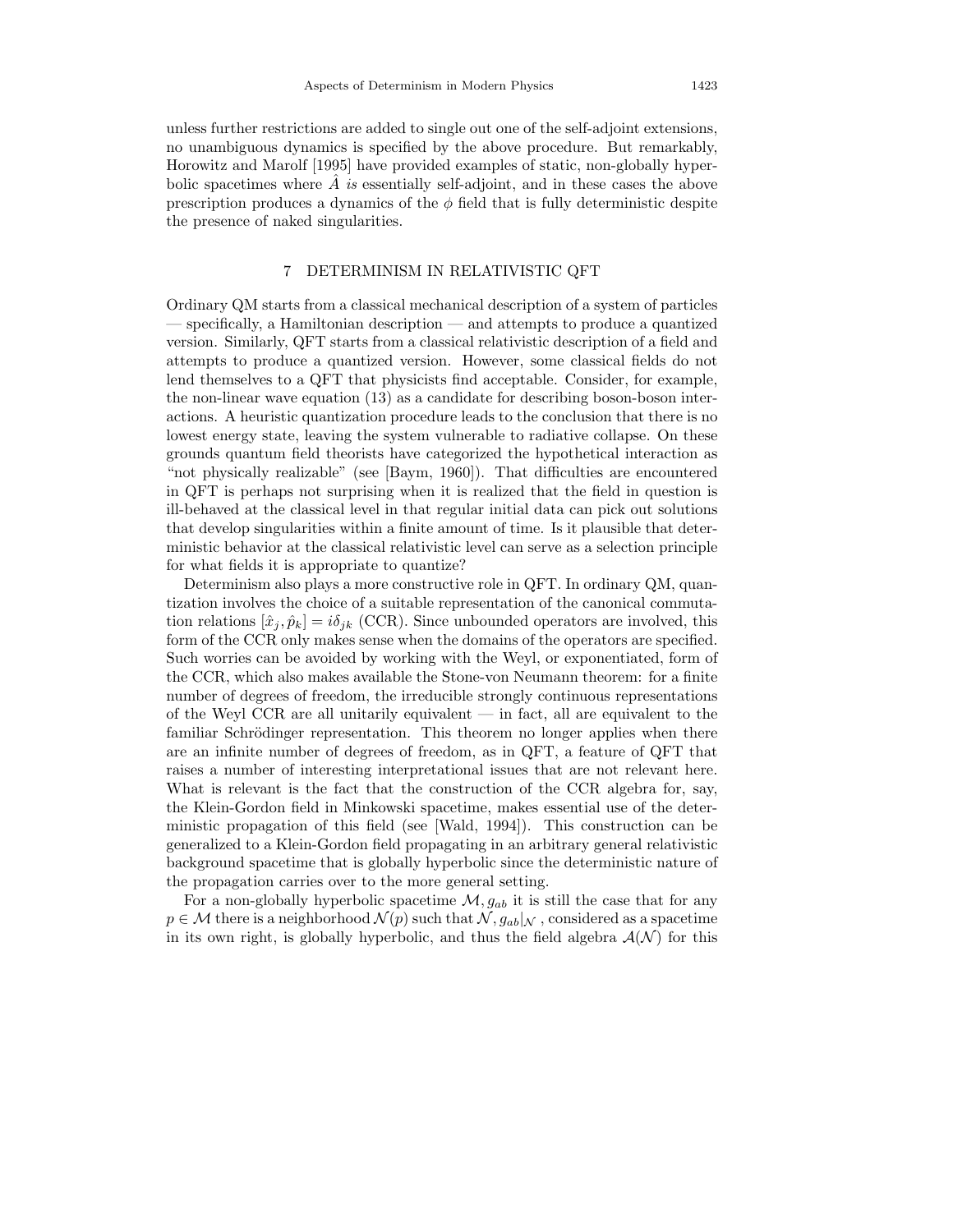mini-spacetime can be constructed by the usual means. One can then ask whether these local algebras can be fitted together to form a global algebra  $\mathcal{A}(\mathcal{M})$  with the natural net properties (e.g. each such  $\mathcal{A}(\mathcal{N})$  is a subalgebra of  $\mathcal{A}(\mathcal{M})$ , and if  $\mathcal{N}_1 \subset \mathcal{N}_2$  then  $\mathcal{A}(\mathcal{N}_1)$  is a subalgebra of  $\mathcal{A}(\mathcal{N}_2)$ ). Kay (1992) calls the spacetimes for which the answer is affirmative *quantum compatible*, the idea being that nonquantum compatible spacetimes are not suitable arenas for QFT. A variety of nonglobally hyperbolic spacetimes are not quantum compatible, e.g. 2-dim cylindrical spacetimes obtained from two-dimensional Minkowski spacetime by identifications along the time axis. But, remarkably, some acausal spacetimes have been shown to be quantum compatible (see [Fewster and Higuchi, 1996] and [Fewster, 1999]).

#### 8 DETERMINISM AND QUANTUM GRAVITY

Arguably the biggest challenge in theoretical physics today is to combine the insights of GTR and QFT so as to produce a quantum theory of gravity (see [Rovelli, this vol.]). Some inkling of what this sought after theory will yield can perhaps be gained from semi-classical quantum gravity, which is a kind of shot-gun marriage of GTR and QFT. Semi-classical means that there is no attempt to quantize the metric of spacetime, but rather than merely treating a general relativistic spacetime as a fixed background on which quantum fields propagate (as in the preceding section), an attempt is made to calculate the back-reaction on the metric by inserting the quantum expectation value of the (renormalized) stress-energy in place of the classical stress-energy tensor on the right hand side of EFE (17). Although there may be no consistent theory underlying such a procedure, good theoretical physicists know how to extract usable information from it. Perhaps the most spectacular extraction is Hawking's conclusion that a black hole is not black but radiates exactly like a black body at temperature proportional to the surface gravity of the black hole. This *Hawking effect* is taken as confirmation that the formula for black hole entropy,<sup>85</sup> which had been derived by independent means, is more than a formal expression; it shows that black hole entropy is the ordinary thermodynamic entropy of a black hole (see [Wald, 1994]).<sup>86</sup> Theoretical physicists of different schools are in agreement that this is a stable result that has to be accommodated by an adequate quantum theory of gravity. But from this point on, the disagreements increase to the point of stridency.

The Hawking effect means that, when quantum effects are taken into account, black holes are not stable objects because the Hawking radiation must be accompanied by a diminution of the mass of the black hole. Presumably, as this process

 $\frac{85}{36h} = \frac{kc^3}{4Gh}A$ , where A is the surface area of the black hole.

 $86$ The Hawking effect is related to, but distinct from, the Unruh effect. The latter effect is analyzed in terms of the apparatus of quantum statistical mechanics discussed in [Emch, this vol.]. In Minkowski spacetime the essence of the Unruh effect is that what an observer uniformly accelerated through the Minkowski vacuum experiences is described by a KMS state. The Unruh effect has been generalized to general relativistic spacetime; see [Kay and Wald, 1991].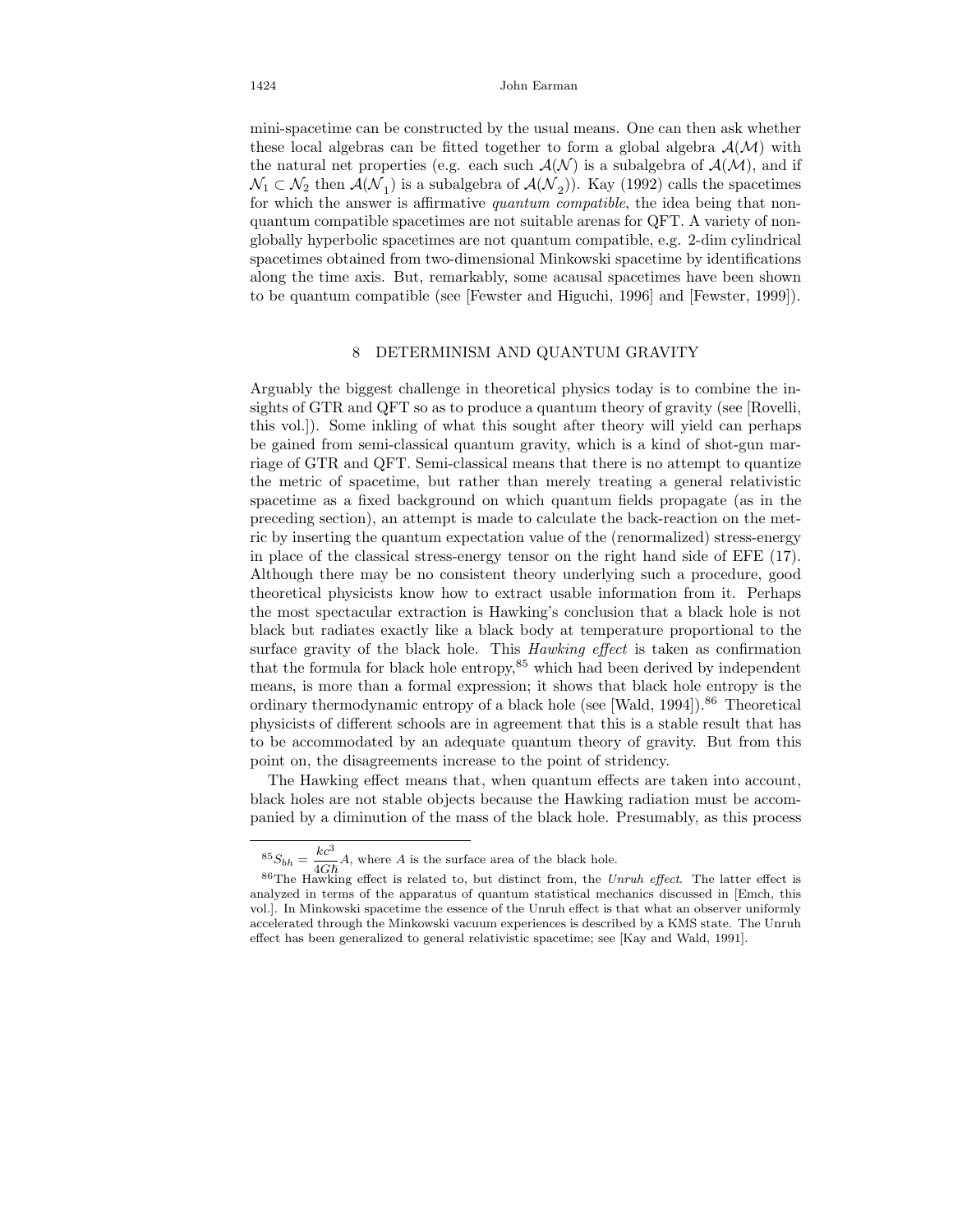goes deeper and deeper into the quantum regime, the semi-classical calculation will eventually break down. But *if* the continuation of the calculation can be trusted, then in the fullness of time the black hole will completely evaporate. (The estimated evaporation time for a black hole of solar mass is the order of  $10^{67}$  years, much greater than the age of the universe. But this is no problem in a universe with an infinite future, as the latest cosmological measurements indicate is the case for our universe.) And *if* the result of the evaporation can be described by a classical general relativistic spacetime, the result is a momentarily naked singularity and a breakdown in global hyperbolicity, as is indicated in Fig. 6.<sup>87</sup> So even if some form of cosmic censorship holds for classical GTR, quantum effects seem to undo it.



Figure 6. Conformal representation of black hole evaporation

Having gotten this far it is not difficult to establish that if at a time  $\Sigma_1$  prior to the evaporation of the black hole the quantum field is in a pure state and if Hawking radiation has established correlations between relatively spacelike regions, such as the region  $R_1$  in the black hole interior (see Fig. 6) and the region consisting of a "sandwich" about the post evaporation time  $\Sigma_2$ , then the state of the quantum field will be mixed at a post evaporation time  $\Sigma_2$ .<sup>88</sup> Since a pure-to-mixed state transition is necessarily non-unitary, the upshot is a loss of unitarity.<sup>89</sup>

<sup>&</sup>lt;sup>87</sup>Following the conventions of conformal diagrams (see [Hawking and Ellis, 1973]),  $\mathfrak{I}^+$  denotes future null infinity (the terminus of outgoing null rays), and  $\iota^o$  denotes spatial infinity.<br><sup>88</sup>This can be rigorously established in the algebraic formulation of QFT; see [Earman, 2002].

<sup>89</sup>And, incidentally, there is also a violation of time reversal invariance; see [Wald, 1986] and [Earman, 2002].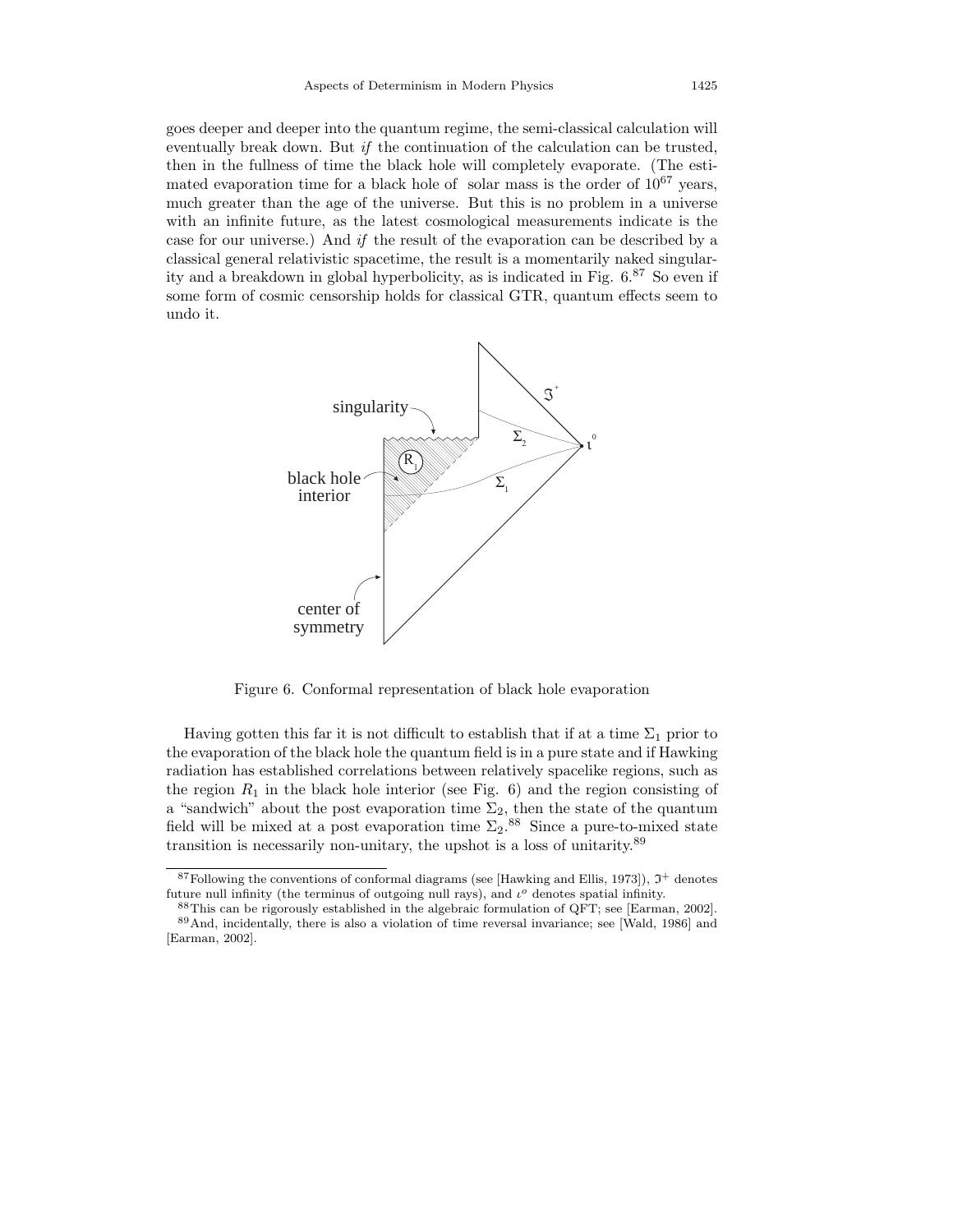This "information loss paradox," as it is often referred to in the physics and the popular literature, has evoked an amazing variety of reactions; see [Belot *et al.*, 1999] for an overview. Most notable are the reactions from those who are so desperate to avoid the conclusion that they are willing to deploy "black hole complementarity"<sup>90</sup> and thereby abandon the mainstream reading of relativity theory, namely, that what the theory teaches us is that there is an intrinsic observerindependent reality — the very opposite of vulgar relativism that has it that everything is relative-to-an-observer.

But stepping back from the fray allows one to see that there is no need for such desperate measures. The pure-to-mixed evolution that is at the heart of the "paradox" need not be seen as a breakdown of quantum theory.<sup>91</sup> Nor is it surprising that consequences labeled 'paradoxical' flow from loss of global hyperbolicity. What needs to be questioned is whether this loss of global hyperbolicity is a plausible expectation of quantum gravity. Semi-classical quantum gravity suggests such a loss, but this way of bringing GTR and QFT together is at best a stepping stone to a full theory of quantum gravity. And just as ordinary QM showed the ability to smooth away singularities of classical mechanics, so the correct theory of quantum gravity may show the ability to smooth away the singularities of classical GTR.

Some positive indications come from the work of string theorists who are able to point to mechanisms that can smooth out singularities in classical general relativistic models; for example, Johnson *et al.* [2000] show that brane repulsion smooths out a class of naked singularities dubbed the *repulsion*. String theorists can also give a back door argument for exclusion of some types of classical singularities: postulate or prove that the sought after M-theory gives a stable ground state, and then note that this rules out analogues of the negative mass Schwarzschild solution and the like.

Other encouraging results come from loop quantum gravity (LQG), which aims to produce a quantum theory of gravity by applying to GTR a version of the canonical quantization based on a new set of canonical variables introduced by Amitaba Sen and exploited by Abay Ashtekar.<sup>92</sup> In the Friedmann-Robertson-Walker big bang models of classical GTR the scale factor  $a$  of spacetime goes to zero as the big bang singularity is approached, and the curvature blows up since

 $90\text{Consider the case in STR of two inertial observers, }O \text{ and } O', \text{ who describe an ambient}$ electromagnetic field using electric and magnetic fields  $(E, B)$  and  $(E', B')$  respectively. There is a translation between the two descriptions which gives  $\mathbf{E}'$  and  $\mathbf{B}'$  as functions of  $\mathbf{E}$ ,  $\mathbf{B}$ , and the relative velocity of O and O' and vice versa with O and O' exchanged. The existence of such a translation follows from the fact that there an intrinsic, observer independent reality  $$ in this case, the electromagnetic field as specified by the Maxwell tensor field. This tensor field is independent of coordinate systems, reference, frame, and observers. Contracting it with different velocity fields, representing the motions of different observers, results in different descriptions in terms of electric and magnetic fields. Whatever else it means, the "complementarity" part of "black hole complementarity" means that the different descriptions of an evaporating black hole given by two observers, one who falls through the black hole horizon and one who remains outside the horizon, are not related in the way the descriptions of  $O$  and  $O'$  are related.

 $91$ See [Wald, 1994, 181-182] and [Belot *et al.*, 1999].

 $^{92}\mathrm{See}$  [Rovelli, 2004] and [this vol.] for surveys of loop quantum gravity.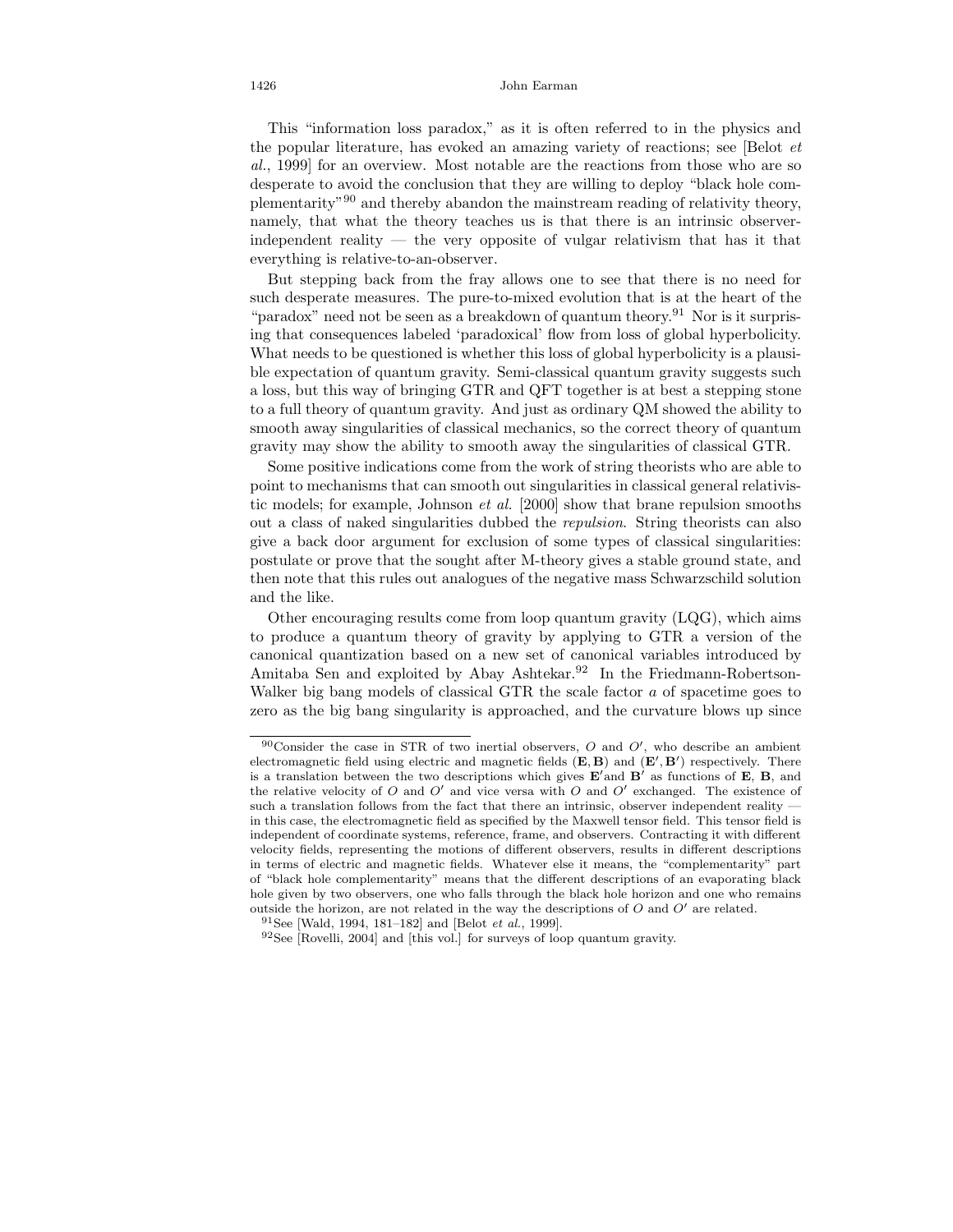it scales as  $1/a^2$ .<sup>93</sup> Since there is no physically motivated way to extend such a solution through the initial singularity, the question of what happens "before" the big band belongs to theology or science fiction rather than science. The situation is startlingly different in LQG. Corresponding to the classical quantity  $1/a$ there is a self-adjoint operator, acting on the Hilbert space of spatially homogeneous, isotropic quantum kinematical states, and its spectrum is bounded from above, giving a first indication that the classical singularity has been removed (see [Bojowald, 2001]). A complete proof of removal would require that the quantum dynamics gives an unambiguous evolution through the classical singularity. In LQG the "dynamics" is obtained by solving the Hamiltonian constraint equation, which restricts the physically allowed states. For the case at issue this constraint equation comes in the form of a difference equation rather than a differential equation. If the scale factor a is regarded as a "clock variable," then the constraint equation provides a "time evolution" of the quantum state through discrete steps of the clock variable. The key point is that this evolution equation does determine a unique continuation through the classical singularity.<sup>94</sup> However, what happens at the classical singularity is undetermined because the coefficient corresponding to this stage decouples from the other coefficients in the evolution equation (see [Ashtekar and Bojowald, 2003] for details).

From the point of view of determinism this last result means that the situation is somewhat ironic. Determinism is not threatened in classical GTR by the initial big bang singularity of the Friedmann-Robertson-Walker models because these models are globally hyperbolic, and because there is no physically motivated way to extend through the initial singularity. In LQG the initial singularity is banished both in the sense that curvature remains bounded and in the sense that there is a sensible way to extend through the classical singularity. But the price to be paid is a loss of determinism in LQG at the classical singularity, which can be seen as a Cheshire grin of the classical singularity.

Recently LQG has been used to resolve black hole singularities, leading to a new perspective on the Hawking information loss paradox in which Fig. 6 is not a valid depiction of black hole evaporation (see [Ashtekar *et al.*, 2005]). It is argued that, analogously to the FRW case, the quantum evolution continues through the classical singularity.<sup>95</sup> The new picture is not one in which global hyperbolicity is restored; indeed, that concept is not meaningful since what replaces the classical singularity is a region which cannot be described even approximately by the spacetime geometry of classical GTR. Nevertheless, it is argued that in the quantum

<sup>&</sup>lt;sup>93</sup>The line element of FRW models can be written in the form  $ds^2 = a(t)d\sigma^2 - dt^2$ , where  $d\sigma^2$ is the spatial line element.

<sup>&</sup>lt;sup>94</sup>But see [Green and Unruh, 2004] where it is shown that in a spatially closed FRW model, the use of the scale factor as a "clock variable" is problematic. And the situation in inhomogeneous cosmologies is much more delicate and complicated; see [Brunnemann and Thiemann, 2006a; 2006b].

<sup>95</sup>As in the FRW case, the Hamiltonian constraint equation becomes a difference equation. The "quantum evolution" comes from this equation by choosing a suitable "clock variable" and then following the quantum state through discrete steps of the clock variable.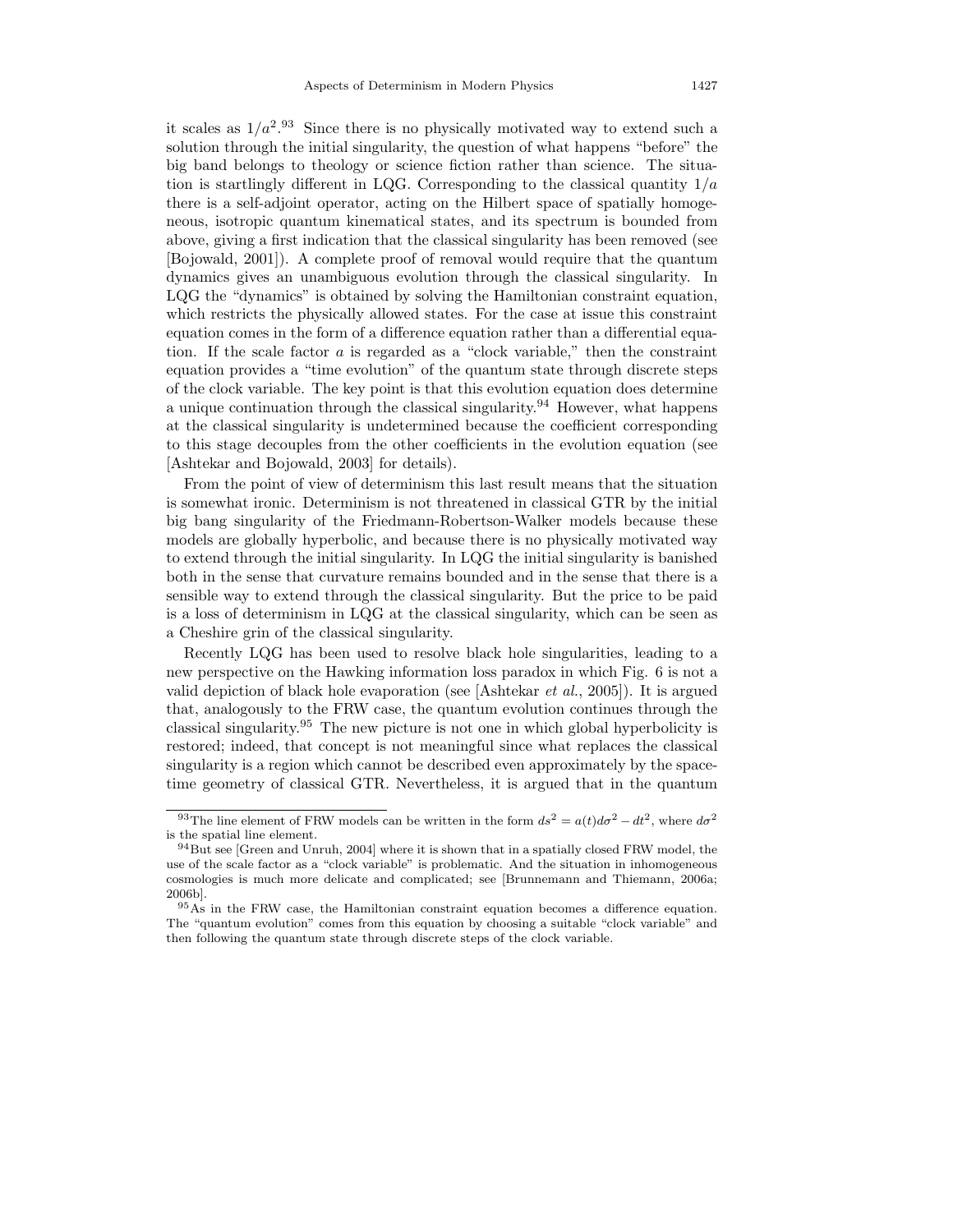evolution a pure state remains pure and, in this sense, no information is lost. In its present form the argument has a heuristic character, and detailed calculations are needed to make it rigorous.

#### 9 CONCLUSION

Is the world deterministic? Without the aid of metaphysical revelation, the only way we have to tackle this question is to examine the fruits of scientific theorizing. We can thus set ourselves the task of going through the theories of modern physics and asking for each: If the world is the way it would have to be in order for the theory to be true, is it deterministic? One of the things we discovered is that this task is far from straightforward, for the way in which theories are interpreted is colored by our attitudes towards determinism. For example, the unwillingness to see determinism fail at the starting gate in Newtonian gravitational theory militates in favor of taking gravitation to be a direct interparticle interaction and against assigning independent degrees of freedom to the Newtonian gravitational field. And an unwillingness to see determinism fail at the starting gate in GTR leads to the rejection of a naively realistic interpretation of the textbook version of the theory's description of spacetime and to the acceptance of diffeomorphism invariance as a gauge symmetry — which entails that none of the variables used in textbook presentations is counted as a genuine  $(=$  gauge invariant) physical magnitude.

The fortunes of determinism are too complicated to admit of a summary that is both short and accurate, but roughly speaking the story for classical  $(= non$ quantum theories) is this. In Newtonian theories determinism is hard to achieve without the aid of various supplementary assumptions that threaten to become question-begging. For special relativistic theories determinism appears so secure that it is used as a selection criterion for "fundamental fields." GTR, under the appropriate gauge interpretation, is deterministic locally in time; but whether it is deterministic non-locally in time devolves into the unsettled issues of cosmic censorship and chronology protection.

Quantum physics is the strangest and most difficult case. Ordinary QM is in some respects more deterministic than Newtonian mechanics; for example, QM is able to cure some of the failures of Newtonian determinism which occur either because of non-uniqueness of solutions or the breakdown of solutions. But the fortunes of determinism in QM ultimately ride on unresolved interpretational issues. The main driving force behind these issues is the need to explain how QM can account for definite outcomes of experiments or more generally, the apparent definiteness of the classical world — an ironic situation since QM is the most accurate physical theory yet devised. Some of the extant responses to this explanatory challenge would bury determinism while others give it new life.

A new arena for testing the mettle of determinism is provided by the nascent quantum theories of gravity. There are some preliminary indications that just as ordinary QM was able to smooth out singularities of Newtonian mechanics,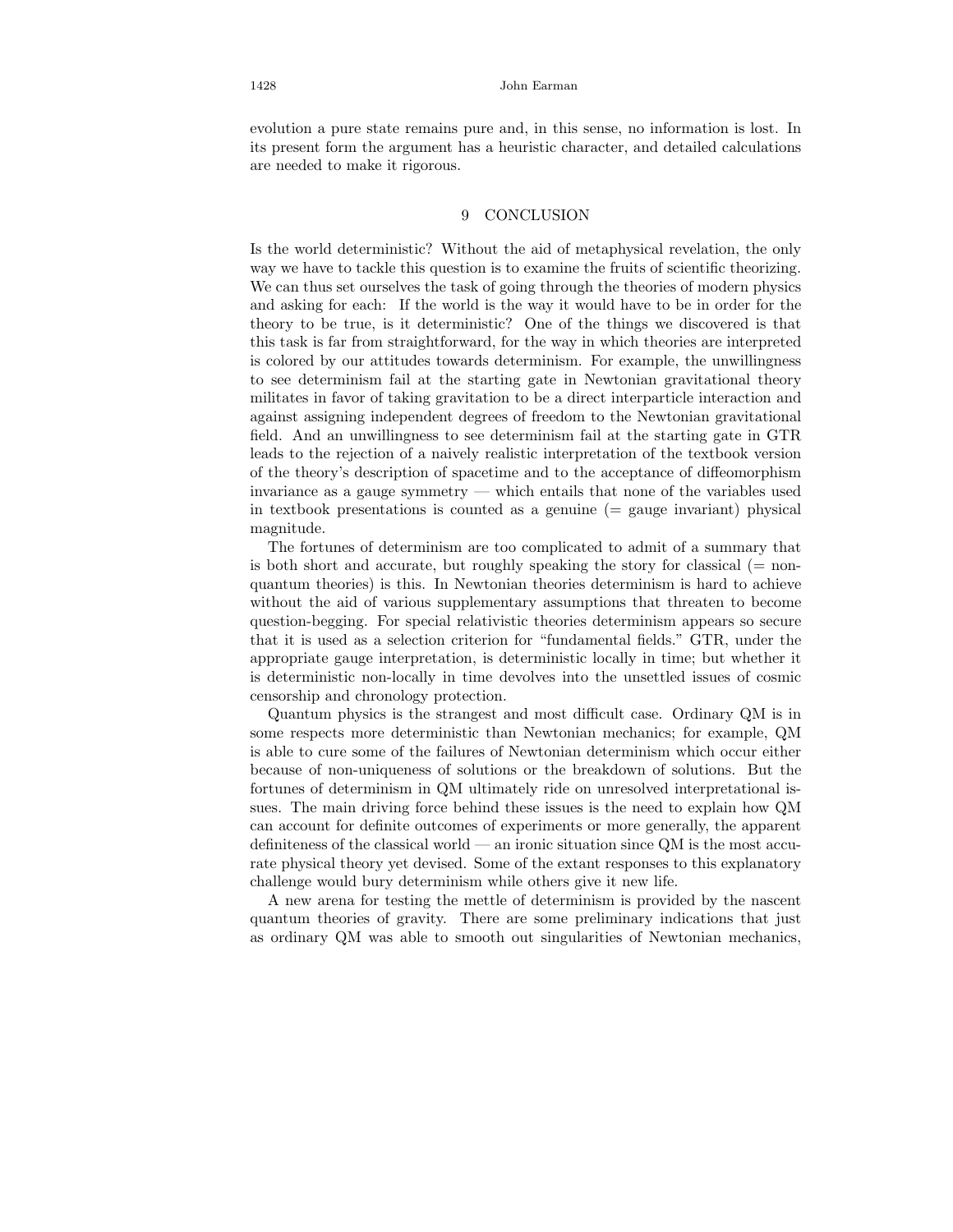so quantum gravity effects may smooth out singularities of classical GTR. If this smoothing ability is broad enough it would alleviate worries that there are analogues in quantum gravity of breakdowns in determinism in classical GTR associated with failures of cosmic censorship. Quantum gravity will likely put a new face on the measurement problem and related interpretational issues that arise in ordinary QM. But it is too early to say whether this new face will smile on determinism.

#### AKNOWLEDGMENT

It is a pleasure to acknowledge the help and advice I have received from Gordon Belot, Michael Dickson, Klaas Landsman, Carlo Rovelli, and Laura Ruetsche. Special thanks are due to Jeremy Butterfield for numerous improvements. But, needless to say, there should be no presumption that any of the above mentioned share the opinions expressed herein.

#### BIBLIOGRAPHY

[Albert, 1992] D. Albert. Quantum Mechanics and Experience. Cambridge, MA: Harvard University Press, 1992.

[Albert, 2000] D. Albert. Time and Chance. Cambridge, MA: Harvard University Press, 2000.

- [Anderson and Thompson, 1992] I. Anderson and G. Thompson. The inverse problem of the calculus of variations for ordinary differential equations. Memoirs of the American Mathematical Society, No. 473. Providence, RI: American Mathematical Society, 1992.
- [Ashtekar and Bojowald, 2005] A. Ashtekar and M. Bojowald. Black hole evaporation: a paradigm. 2005. gr-qc/0504029.
- [Ashtekar et al., 2003] A. Ashtekar, M. Bojowald, and J. Lewandowski. Mathematical structure of loop quantum cosmology. Advances in Theoretical and Mathematical Physics, 7: 233–268, 2003. gr-qc/0304074.

[Atmanspacher and Bishop, 2002] H. Atmanspacher and R. Bishop (eds.). Between Chance and Choice: Interdisciplinary Perspectives on Determinism. Thorveton: Imprint Academic, 2002.

[Ax and Kochen, 1999] J. Ax and S. Kochen. Extension of quantum mechanics to individual systems. 1999. quant-ph/9905077.

[Bacciagaluppi and Dickson, 1998] G. Bacciagaluppi and M. Dickson. Dynamics for modal interpretations. Foundations of Physics, 29: 1165–1201, 1998.

[Barbour, 1974] J. B. Barbour. Relative-distance Machian theories. Nature, 249: 328–329, 1974.

- [Barbour, 1999] J. B. Barbour. The development of Machian themes in the twentieth century. In J. Butterfield (ed.), The Arguments of Time, pages 83–110. Oxford: Oxford University Press, 1999.
- [Barbour and Bertotti, 1977] J. B. Barbour and B. Bertotti. Gravity and inertia in a Machian framework. Nuovo Cimento, 38B: 1–27, 1977.
- [Bargmann, 1954] V. Bargmann. On unitary ray representations of continuous groups. Annals of Mathematics, 59: 1–46, 1954.
- [Barrett, 1999] J. A. Barrett. The Quantum Mechanics of Minds and Worlds. Oxford: Oxford University Press, 1999.
- [Baym, 1960] G. Baym. Inconsistency of cubic boson-boson interactions. Physical Review, 117: 886–888, 1960.
- [Beig, 2005] R. Beig. Concepts of hyperbolicity and relativistic continuum mechanics. 2005. grqc/0411092.
- [Belot and Earman, 1997] G. Belot and J. Earman. Chaos out of order: quantum mechanics, the correspondence principle, and chaos. Studies in History and Philosophy of Modern Physics, 28B: 147–182, 1997.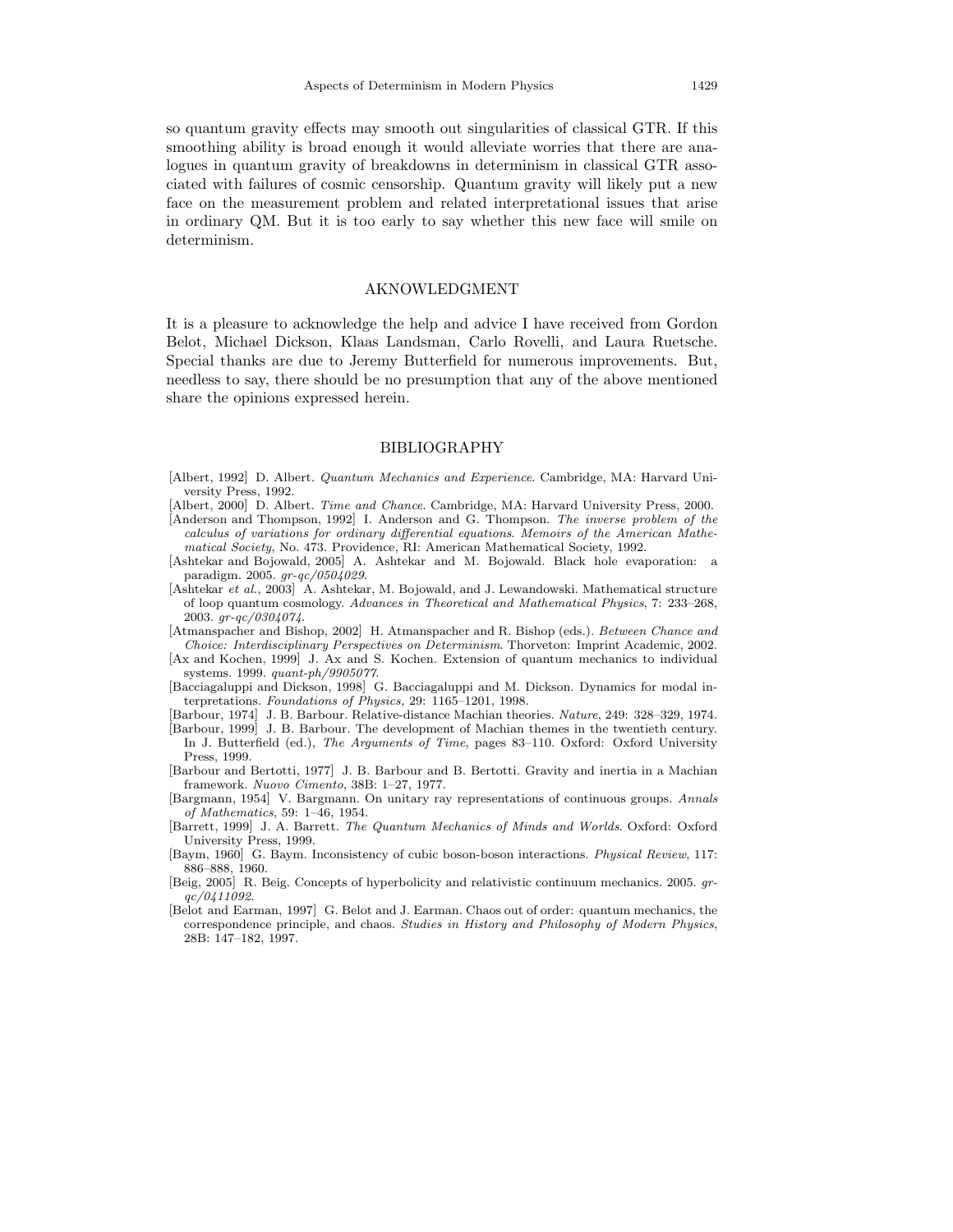- [Belot and Earman, 1999] G. Belot and J. Earman. From metaphysics to physics. In J. Butterfield and C. Pagonis (eds.), From Physics to Philosophy, pages 166–186. Cambridge: Cambridge University Press, 1999.
- [Belot et al., 1999] G. Belot, J. Earman, and L. Ruetsche. The Hawking information loss paradox: The anatomy of a controversy. British Journal for the Philosophy of Science, 50: 189– 229, 1999.
- [Bojowald, 2001] M. Bojowald. Absence of a singularity in loop quantum cosmology. Physical Review Letters, 86: 5227–5230, 2001.
- [Brading and Brown, 2003] C. Brading and H. Brown. Symmetries and Noether's theorems. In C. Brading and H. Brown (eds.), Symmetries in Physics: Philosophical Reflections, pages 89–109. Cambridge: Cambridge University Press, 2003.
- [Brown, 1999] H. R. Brown. Aspects of objectivity in quantum mechanics. In J. Butterfield and C. Pagonis (eds.), From Physics to Philosophy, pages 45–70. Cambridge: Cambridge University Press, 1999.
- [Brunneman and Thieman, 2006a] J. Brunneman and T. Thiemann. On (cosmological) singularity avoidance in loop quantum gravity, *Classical nd Quantum Gravity*, 23: 1395-1427, 2006.
- [Brunneman and Thieman, 2006b] J. Brunneman and T. Thiemann. Unboundedness of triadlike operators in loop quantum gravity, Classical nd Quantum Gravity, 23: 1429-1483, 2006.
- [Bub, 1997] J. Bub. Interpreting the Quantum World. Cambridge: Cambridge University Press, 1997.
- [Butterfield, 1998] J. Butterfield. Determinism and indeterminism. Routledge Encyclopedia of Philosophy, 3: 33–39. New York: Routledge, 1998.
- [Callender, 2005] C. Callender. Time is the simplest (and strongest) thing. Pre-print, 2005.
- [Carroll, 2004] J. Carroll (ed.). Readings on Laws of Nature. Pittsburgh, PA: University of Pittsburgh Press, 2004.
- [Cassirer, 1956] E. Cassirer. Determinism and Indeterminism in Modern Physics. New Haven: Yale University Press, 1956.
- [Chalmers, 1970] A. F. Chalmers. Curie's principle. British Journal for the Philosophy of Science, 21: 133–148, 1970.
- [Chrus´ciel, 1992] P. Chrus´ciel. On uniqueness in the large of solutions of Einstein's equations ('strong cosmic censorship'). In M. Gotay, J. E. Marsden, and V. Moncrief (eds.), Mathematical Aspects of Classical Field Theory, pages 235–273. Providence, RI: American Mathematical Society, 1992.
- [Courant and Hilbert, 1962] R. Courant and D. Hilbert. Methods of Mathematical Physics, 2 vols. New York: Interscience Publishers, 1962.
- [Curie, 1894] P. Curie. Sur la symmétrie des phénomènes physiques: symmétrie d'un champ ´electrique et d'un champ magn´etique. Journal de Physique, 3: 393–415, 1894.
- [Cushing, 1994] J. Cushing. Quantum Mechanics: Historical Contingency and the Copenhagen Hegemony. Chicago: University of Chicago Press, 1994.
- [Cushing and Bowman, 1999] J. Cushing and G. Bowman. Bohmian mechanics and chaos. In J. Butterfield and C. Pagonis (eds.), From Physics to Philosophy, pages 90–107. Cambridge: Cambridge University Press, 1999.
- [Deutsch et al., 2000] D Deutsch, A. Ekert, and R. Lupacchini. Machines, logic, and quantum physics. Bulletin of Symbolic Logic, 6: 265–283, 2000.
- [Dickson, 1997] W. M. Dickson. On the plurality of dynamics: transition probabilities and modal interpretations. In R. A. Healey and G. Hellman (eds.), Quantum Measurement: Beyond Paradox. Minnesota Studies in the Philosophy of Science, Vol. 17, pages 160–182. Minneapolis, MN: University of Minnesota Press, 1997.
- [Dickson, 1998] W. M. Dickson. Quantum Chance and Non-Locality: Probability and Non-Locality in the Interpretations of Quantum Mechanics. Cambridge: Cambridge University Press, 1998.
- [Driver, 1977] R. D. Driver. Ordinary and Delay Differential Equations. New York: Springer-Verlag, 1977.
- [Driver, 1979] R. D. Driver. Can the future influence the present? Physical Review D, 19: 1098– 1107, 1979.
- [Earman, 1989] J. Earman. World Enough and Space-Time: Absolute vs. Relational Theories of Space and Time. Cambridge, MA: MIT Press/Bradford Books, 1989.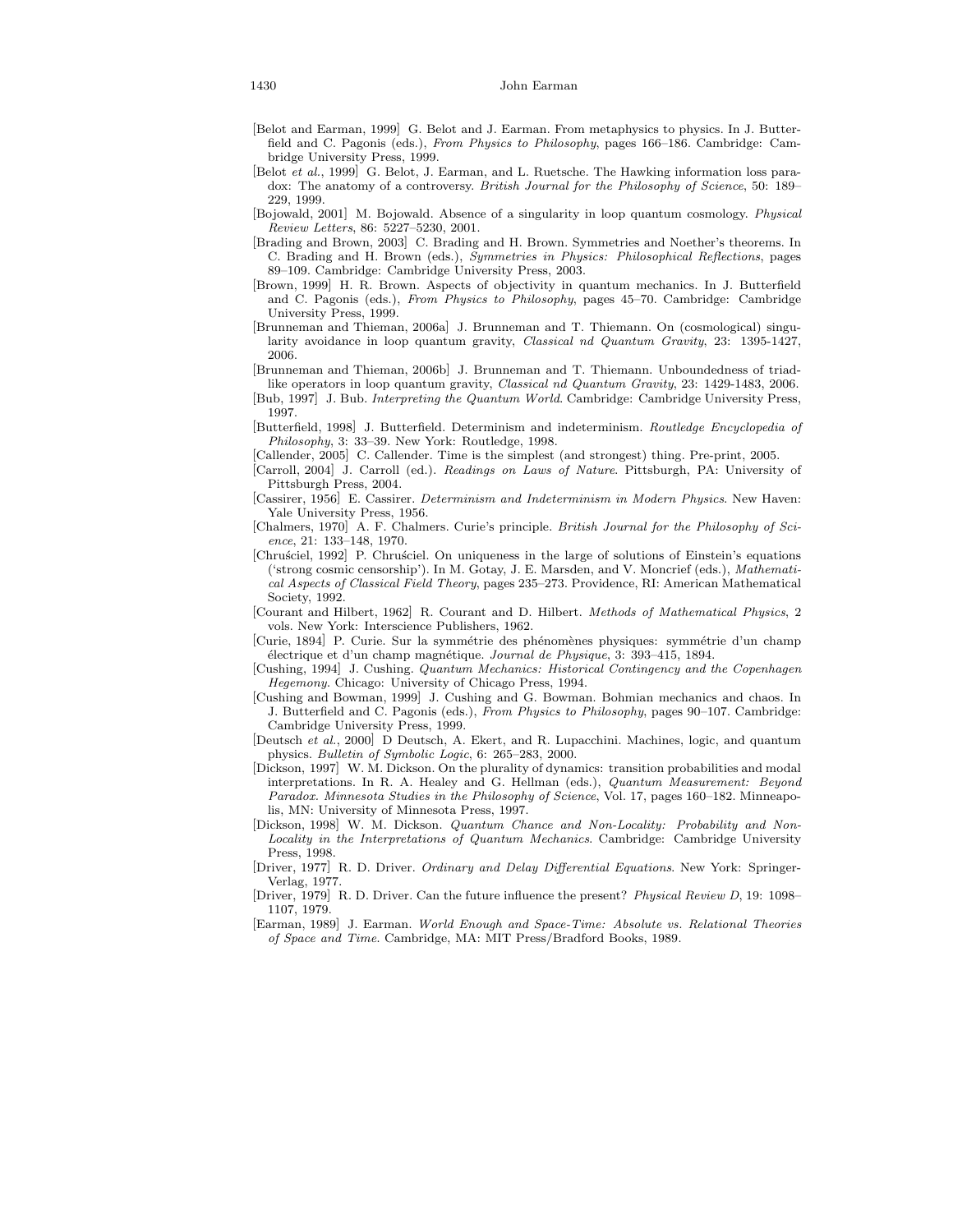- [Earman, 1995] J. Earman. Bangs, Crunches, Whimpers, and Shrieks: Singularities and Acausalities in Relativistic Spacetimes. Oxford: Oxford University Press, 1995.
- [Earman, 2002] J. Earman. What time reversal invariance is and why it matters. International Journal for the Philosophy of Science, 16: 245–264, 2002.
- [Earman, 2003] J. Earman. Tracking down gauge: an ode to the constrained Hamiltonian formalism. In K. Brading and E. Castellani (eds.), Symmetries in Physics: Philosophical Reflections, pages 140–162. Cambridge: Cambridge university Press, 2003.
- [Earman, 2004a] J. Earman. Determinism: what we have learned and what we still don't know. In J. K. Campbell, M. O'Rourke, and D. Shier (eds.), *Determinism, Freedom, and Agency*, pages 21–46. Cambridge, MA: MIT Press, 2004a.
- [Earman, 2004b] J. Earman. Curie's principle and spontaneous symmetry breaking. International Studies in Philosophy of Science, 18: 173–199, 2004b.
- [Earman, 2005] J. Earman. Essential self-adjointness: Implications for determinism and the classical-quantum correspondence. Pre-print, 2005b.
- [Earman, 2006] J. Earman. Two challenges to the substantive requirement of general covaraince. Synthese, 148: 443-468, 2006.
- [Earman and Roberts, 2006] J. Earman and J. Roberts. Contact with the nomic: a challenge to the deniers of humean supervenience. Philosophy and Phenomenological Research, in press, 2006.
- [Earman et al., 2005] J. Earman, C Smeenk, and C. Wüthrich. Do the laws of phyics forbid the operation of a time machine? Pre-print, 2005.
- [Earman and Ruetsche, 2005] J. Earman and L. Ruetsche. Relativistic invariance and modal interpretations. Philosophy of Science, forthcoming, 2005.
- [Etesi and Németi,, 2002] G. Etesi and I. Németi. Turing computability and Malament-Hogarth spacetimes. International Journal of Theoretical Physics, 41: 342–370, 2002.
- [Fefferman, 2001] C. Fefferman. Existence and smoothness of the Navier-Stokes equation. Clay Mathematics Institute, Millennium Problems, 2001. http://www.claymath.org/
- [Fewster, 1999] C. J. Fewster. Bisolutions to the Klein-Gordon equation and quantum field theory on 2-dimensional cylinder spacetimes. Classical and Quantum Gravity, 16: 769–788, 1999.
- [Fewster and Higuchi, 1996] C. J. Fewster and A. Higuchi. Quantum field theory on certain non-globally hyperbolic spacetimes. Classical and Quantum Gravity, 13: 51–62, 1996.
- [Fine, 1982a] A. Fine. Joint distributions, quantum correlations, and commuting observables. Journal of Mathematical Physics, 23: 1306–1310, 1982.
- [Fine, 1982b] A. Fine. Hidden variables, joint probability, and the Bell inequalities. Physical Review Letters, 48: 291–295, 1982.
- [Foias et al., 2001] C. Foias, O. Manley, R. Rosa, and R. Teman. Navier-Stokes Equations and Turbulence. Cambridge: Cambridge University Press, 2001.
- [Friedrich and Rendall, 2000] H. Friedrich and A. Rendall. The Cauchy problem for the Einstein equations. In B. G. Schmidt (ed.), Einstein's Field Equations and their Physical Implications: Selected Essays in Honor of Jürgen Ehlers, pages 127–223. New York: Springer-Verlag, 2000.
- [Friedman, 2004] J. L. Friedman. The Cauchy problem on spacetimes that are not globally hyperbolic. In P. T. Chrusciel and H. Friedrich (eds.), The Einstein Equations and the Large Scale Behavior of Gravitational Fields, pages 331–346. Basel: Birkhäuser, 2004.
- [Geroch, 1977] R. P. Geroch. Prediction in general relativity. In J. Earman, C. Glymour, and J. Stachel (eds.), Foundations of Spacetime Theories. Minnesota Studies in the Philosophy of Science, Vol. 8, pages 81–93. Minneapolis, MN: University of Minnesota Press, 1977.
- [Geroch, 1995] R. P. Geroch. Relativistic theories of dissipative fluids. Journal of Mathematical Physics, 36: 4226–4241, 1995.
- [Geroch, 2004] R. P. Geroch. Gauge, diffeomorphisms, initial-value formulation, etc. In P. T. Chrusciel and H. Friedrich (eds.), The Einstein Equations and the Large Scale Behavior of Gravitational Fields, pages 441-477. Basel: Birkhäuser, 2004.
- [Geroch et al., 1982] R. P. Geroch, C. B. Liang, and R. M. Wald. Singular boundaries of spacetimes. Journal of Mathematical Physics, 23: 432–435, 1982.
- [Ghirardi et al., 1986] G. C. Ghirardi, A. Rimini, and T. Weber. Unified dynamics for microscopic and macroscopic systems. Physical Review D, 34: 470-491, 1986.
- [Green and Unruh, 2004] D. Green and W. H. Unruh. Difficulties with recollapsing models in closed isotropic loop quantum cosmology. Physical Review D, 103502-1-7, 2004.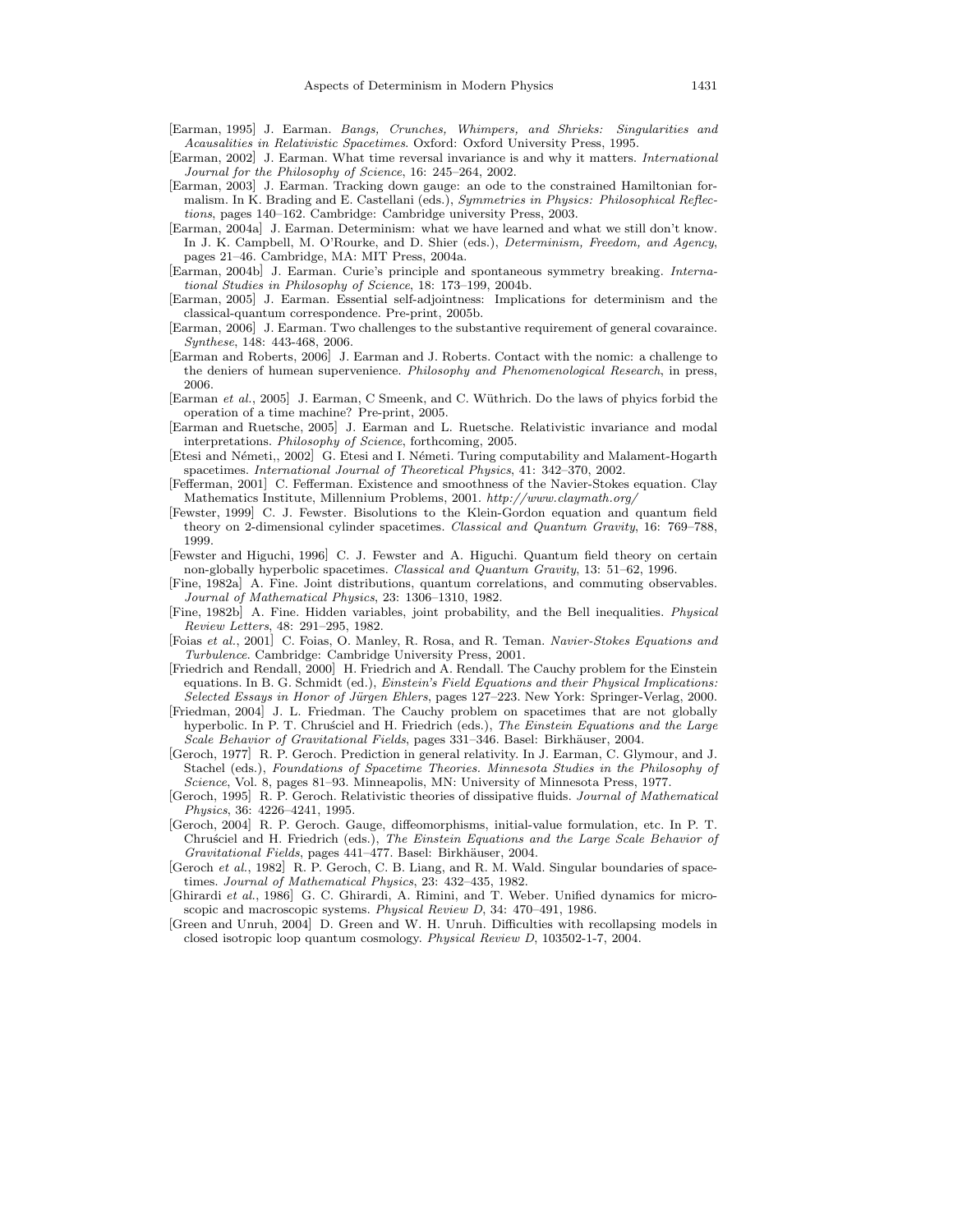- [Hadamard, 1923] J. Hadamard. Lectures on Cauchy's Problem in Linear Partial Differential Equations, 1923. Reprinted by Dover, New York, 1952.
- [Hawking and Ellis, 1973] S. W. Hawking and G. F. R. Ellis. The Large Scale Structure of Space-Time. Cambridge: Cambridge University Press, 1973.
- [Henneaux and Teitelboim, 1992] M. Henneaux and C. Teitelboim. Quantization of Gauge Systems. Princeton, NJ: Princeton University Press, 1992.
- [Hogarth, 1993] M. Hogarth. Predicting the future in general relativistic spacetimes. Studies in History and Philosophy of Science, 24B: 721–739, 1993.
- [Hoefer, 2003] C. Hoefer. Causal Determinism. Stanford Encyclopedia of Philosophy.

http://plato.stanford.edu/archives/sum2005/entries/determinism-causal/

- [Hogarth, 1994] M. Hogarth. Non-Turing computers and non-Turing computability. In D. Hull, M. Forbes, and R. M. Burian (eds.), PSA 1994, Vol. 1, pages 126–138, 1994.
- [Holland, 1993] P. R. Holland. The Quantum Theory of Motion. Cambridge: Cambridge University Press, 1993.
- [Horowitz and Marolf, 1995] G. Horowitz and D. Marolf. Quantum probes of spacetimes singularities. Physical Review D, 52: 5670-5675, 1995.
- [Howard, 1999] D. Howard. Point coincidences and pointer coincidences: Einstein and the invariant content of space-time theories. In H. Goenner, J. Renn, J. Ritter, and T. Sauer (eds.), The Expanding Worlds of General Relativity, Einstein Studies, Vol. 7, pages 463–500. Boston: Birkhäuser, 1999.
- [Isenberg, 1992] J. Isenberg. Progress on strong cosmic censorship. In M. Gotay, J. E. Marsden, and V. Moncrief (eds.), Mathematical Aspects of Classical Field Theory, pages 403–418. Providence, RI: American Mathematical Society, 1992.
- [Isham and Kuchař, 1986a] C. J. Isham and K. Kuchař. Representations of spacetime diffeomorphisms. I. Canonical parametrized field theories. Annals of Physics, 164: 316–333, 1986.
- [Isham and Kuchař, 1986b] C. J. Isham and K. Kuchař. Representations of spacetime diffeomorphisms. II. Canonical geometrodynmamics. Annals of Physics, 164: 288–315, 1986.
- [Ismael, 1997] J. Ismael. Curie's principle. Synthese, 110: 167–190, 1997.
- [Ishibashi and Wald, 2003] A. Ishibashi and R. M. Wald. Dynamics in non-globally hyperbolic static spacetimes: II. General analysis of prescriptions for dynamics. Classical and Quantum Gravity, 20: 3815–3826, 2003.

[John, 1982] F. John. Partial Differential Equations, 4th ed. New York: Springer-Verlag, 1982. [Johnson et al., 2000] C. V. Johnson, A. W. Peet, and J. Polchinski. Gauge theory and the

excision of repulsion singularities. Physical Review D, 61: 08600-1-11, 2000.

[Kato, 1995] T. Kato. Perturbation Theory for Linear Operators. Berlin: Springer-Verlag, 1995. [Kay, 1992] B. S. Kay. The principle of locality and quantum field theory on (non-globally hyperbolic) curved spacetimes. Reviews of Mathematical Physics, Special Issue, 167–195, 1992.

[Kay and Wald, 1991] B. Kay and R. M. Wald. Theorems on the uniqueness and thermal properties of stationary, quasifree states on spacetimes with a bifurcate Killing horizon. Physics

Reports, 207: 49–136, 1991.

- [Koopman, 1931] B. O. Koopman. Hamiltonian systems and transformations in Hilbert space. Proceedings of the National Academy of Sciences, 17: 315–318, 1931.
- [Kronz, 1998] F. M. Kronz. Nonseparability and quantum chaos. Philosophy of Science, 65: 5–75, 1998.
- [Keller, 1957] J. B. Keller. On solutions of nonlinear wave equations. Communications on Pure and Applied Mathematics, 10: 523–530, 1957.
- [Lanford, 1974] O. E. Lanford. Time evolution of large classical systems. In J. Moser (ed.), Dynamical Systems, Theory and Applications. Lecture Notes in Physics, 38: 1–207. New York: Springer-Verlag, 1974.
- [Laplace, 1820] P. S. Laplace. Théorie analytique des probabilitiés. Paris: V. Courcier, 1820.

[Lewis, 1973] D. Lewis. Counterfactuals. Cambridge, MA: Harvard University Press, 1973.

- [Lichtenberg and Lieberman, 1991] A. J. Lichtenberg and M. A. Lieberman. Regular and Chaotic Dynamics, 2nd ed. New York: Springer-Verlag, 1991.
- [Malament, 1984] D. Malament. Time travel in the Gödel universe. P. D. Asquith and P. Kitcher (eds.), PSA 1984, Vol. 2: 91–100, 1984.
- [Malament, 2004] D. Malament. On the time reversal invariance of classical electromagnetic theory. Studies in History and Philosophy of Modern Physics, 35B: 295–315, 2004.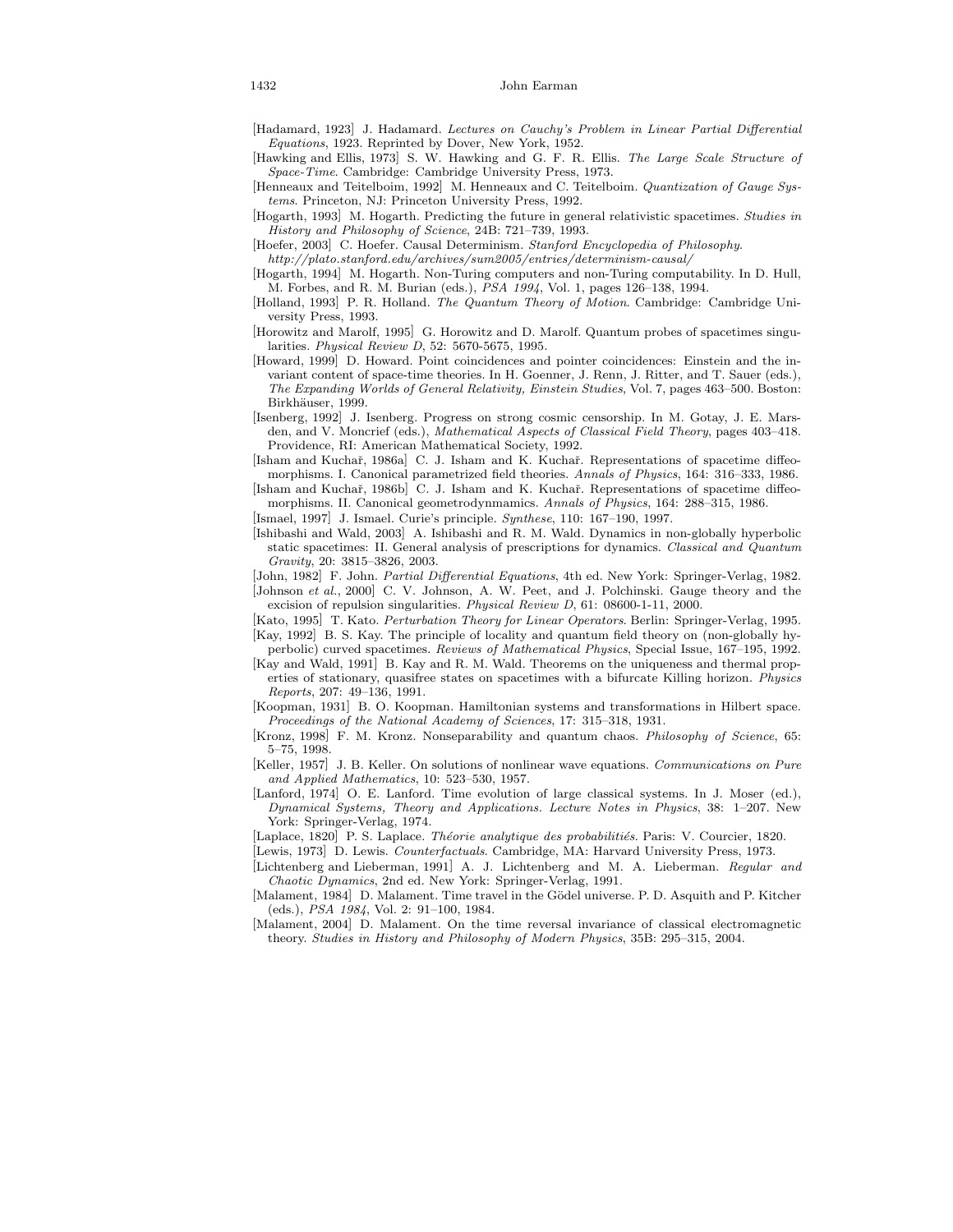- [McCall, 1995] S. McCall. Time flow, non-locality, and measurement in quantum mechanics. In S. Savitt (ed.), Time's Arrow Today, pages 155–172. Cambridge: Cambridge University Press, 1995.
- [Moore, 1990] C. Moore. Unpredictability and undecidability in dynamical systems. Physical Review Letters, 64: 2354-2357, 1990.
- [Moore, 1991] C. Moore. Generalized shifts: Unpredictability and undecidability in dynamical systems. Nonlinearity, 4: 199–230, 1991.
- [Nagel, 1961] E. Nagel. The Structure of Science. New York: Harcourt, Brace, and World, 1961. [Németi and David, 2005] I. Németi and D. David. Relativistic computers and the Turing barrier. Journal of Applied. Mathematics and Computation, forthcoming, 2005.
- [Norton, 1984] J. D. Norton. How Einstein found his field equations: 1912-1915. In D. Howard and J. Stachel (eds.), Einstein and the History of General Relativity. Einstein Studies, Vol. 1: 101–159. Boston: Birkhauser, 1984.
- [Norton, 1999] J. D. Norton. A quantum mechanical supertask. Foundations of Physics, 29: 1265–1302, 1999.
- [Olver, 1993] P. J. Olver. Applications of Lie Groups to Differential Equations, 2nd Ed.. New York: Springer-Verlag, 1993.
- [Payne, 1975] L. E. Payne. Improperly Posed Problems in Partial Differential Equations. Philadelphia, PA: SIAM, 1975.
- [Pearle, 1976] P. Pearle. Reduction of the state vector by a nonlinear Schrödinger equation. Physical Review D, 13: 857–868, 1976.
- [Pearle, 1989] P. Pearle. Combining stochastic dynamical state-vector reduction with spontaneous localization. Physical Review A, 39: 2277–2289, 1989.
- [Penrose, 1998] R. Penrose. The question of cosmic censorship. In R. Wald (ed.), Black Holes and Relativistic Stars, pages 103–122. Chicago, IL: University of Chicago Press, 1998.
- [Pérez Laraudogoitia, 2001] J. Pérez Laraudogoitia. Supertasks. The Stanford Encyclopedia of Philosophy, 2001. http://plato.stanford.edu/archives/win2001/entries/spacetime-supertasks/
- [Pérez Laraudogoitia, 2005] J. Pérez Laraudogoitia. Avoiding infinite masses. Preprint, 2005. [Pitowsky, 1996] I. Pitowsky. Laplace's demon consults an oracle: computational complexity of
- prediction. Studies in History and Philosophy of Modern Physics, 27: 161–180, 1996.
- [Planck, 1932] M. Planck. Der Kausalbegriff in der Physik. Leipzig: Johann Ambrosius Barth, 1932.
- [Poincaré, 1952] H. Poincaré. Science and Method. New York: Dover Publications, 1952.
- [Popper, 1982] K. R. Popper. The Open Universe. Totowa, NJ: Roman and Littlefield, 1982.
- [Pour-el and Richards, 1981] M. B. Pour-el and J. I. Richards. The wave equation with computable initial data such that its unique solution is not computable. Advances in Mathematics, 39: 215–239, 1981.
- [Pour-el and Richards, 1989] M. B. Pour-el and J. I. Richards. Computability in analysis and physics. New York: Springer-Verlag, 1989.
- [Prince, 2000] G. E. Prince. The inverse problem in the calculus of variations and its ramifications. In P. J. Vassiliou and I. G. Lisle (eds.), Geometric Approaches of Differential Equations, pages 171–200. Cambridge: Cambridge University Press, 2000.
- [Radicati, 1987] L. A. Radicati. Remarks on the early developments of the notion of symmetry breaking. In M. Doncel, A. Hermann, L. Michel, and A. Pais (eds), Symmetries in physics (1600-1980), pages 195–207. Barcelona: Bellatera, 1987.
- [Raju, 1994] C. J. Raju. Time: Towards a Consistent Theory. Dordrecht: Kluwer Academic, 1994.
- [Redhead, 1987] M. Redhead. Incompleteness, Nonlocality, and Realism. Oxford: Clarendon Press, 1987.
- [Reed and Simon, 1975] M. Reed and B. Simon. Methods of Modern Mathematical Physics. II: Fourier Analysis, Self-Adjointness. New York: Academic Press, 1975.
- [Reichl, 1992] L. E. Reichl. The Transition to Chaos in Conservative Classical Systems: Quantum Manifestations. New York: Springer-Verlag, 1992.
- [Reichl, 2004] L. E. Reichl. The Transition to Chaos in Conservative Classical Systems: Quantum Manifestations, 2nd ed. New York: Springer-Verlag, 2004,
- [Rendall, 2002] A. Rendall. Theorems on existence and global dynamics for the Einstein equations. Living Reviews in Relativity, 2002.
	- http://www.livingreviews.org/Articles/Volume5/2002-6rendall